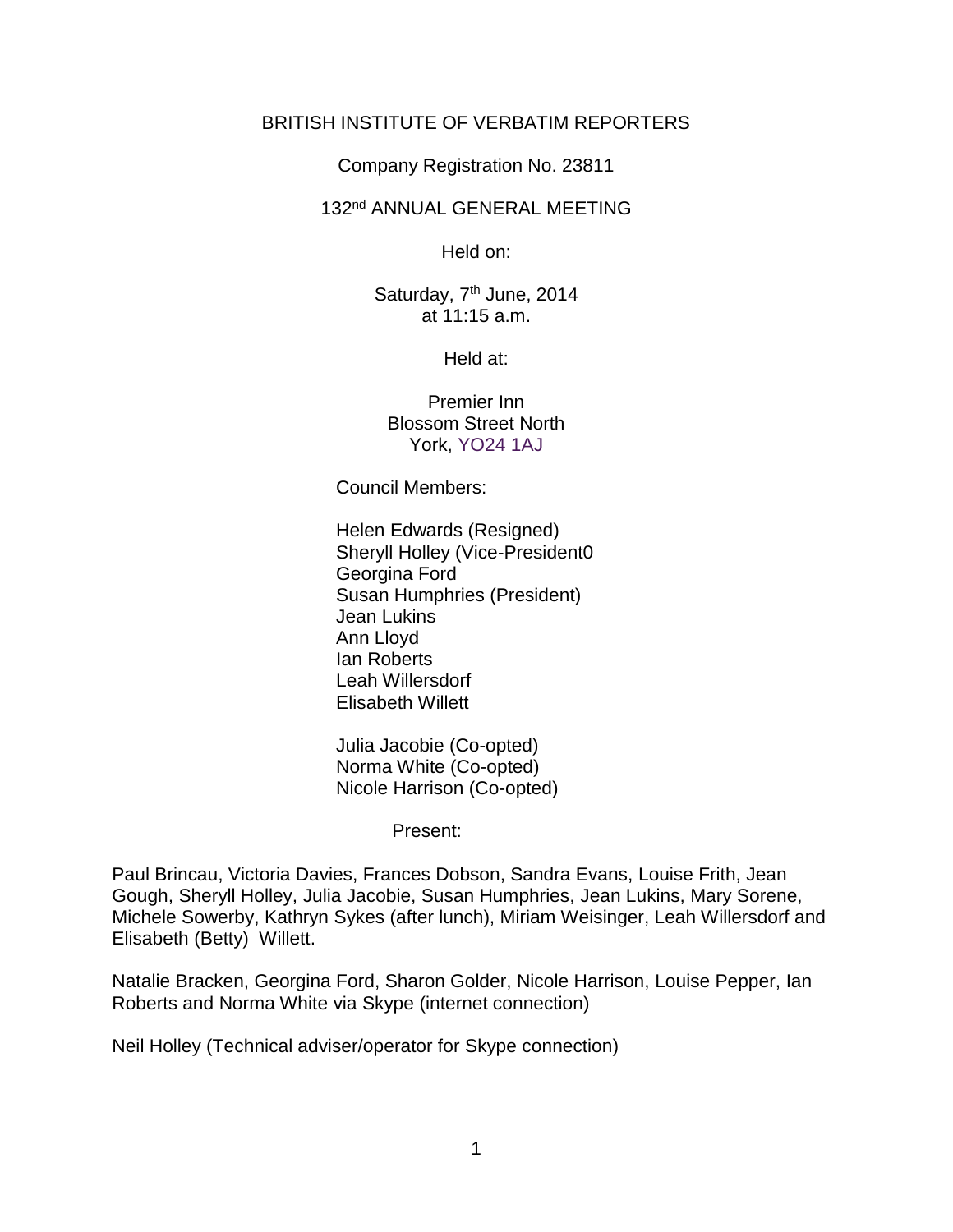THE PRESIDENT: Can I ask everyone to give your name before you start speaking.

BETTY WILLETT: Are all the microphones live all the time?

NEIL HOLLEY: I am using the other one because somebody said that wasn't as good, so I am using the one on the desk that's live all the time.

THE PRESIDENT: Therefore, can you speak loudly and clearly, and can we give our names at the beginning. If I don't mention it, can you just say who you are and take it that way? I am sure you will agree with that. When we get to the resolutions and things like that, you might be time-limited because we've got a lot to get through, so I might be giving you two minutes, if we are running out of time, and I've got a stopwatch. Just to put you under pressure!

Is everybody ready to begin?

Okay. Welcome, good morning. The Secretary will read our notice to open the meeting.

# (The Notice of the meeting was duly read)

NEIL HOLLEY: We have a comment. Please slow down so they can understand you.

THE SECRETARY: They have already had the notice. It's a formality.

# (The Notice of the meeting was again duly read - slower)

JULIA JACOBIE: I have had a message from Natalie. She says that herself, Nicole, Sharon, Georgina and Ian can hear each other but not us.

*(Pause to check the Skype connections)*

Should we just do a round table to let everyone on Skype know who's here?

THE PRESIDENT: Can I just ask everyone around the table to just announce your name, and then we will ask the people on Skype to do the same, and then we'll get started. Start with Sheryll:

Sheryll Holley.

Julia Jacobie.

Frances Dobson.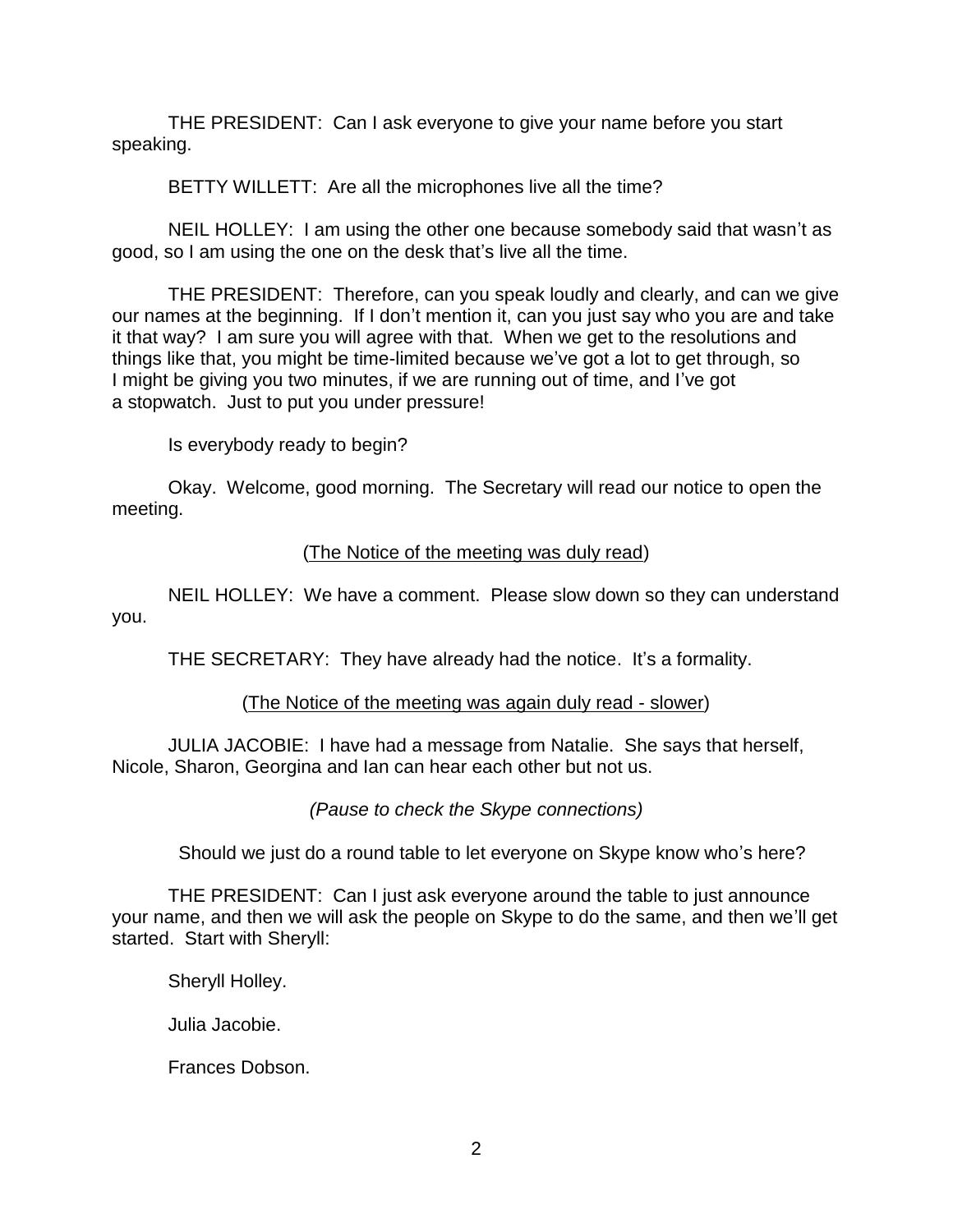Sandra Evans.

Victoria Davies.

Michele Sowerby.

Jean Lukins.

Miriam Weisinger.

Leah Willersdorf.

Paul Brincau.

Betty Willett.

Mary Sorene.

Susan Humphries.

Louise Frith.

Jean Gough.

Neil Holley, the technical adviser.

Is Natalie there on Skype?

NATALIE BRACKEN: Yes, I am here. I didn't catch all the names. I didn't catch who was between Michele and Leah.

JULIA JACOBIE: Jean and Miriam.

THE PRESIDENT: Louise, are you there?

LOUISE PEPPER: Yes.

Nicole Harrison.

Georgina Ford.

Ian Roberts.

Norma White.

THE PRESIDENT: Is Sharon there?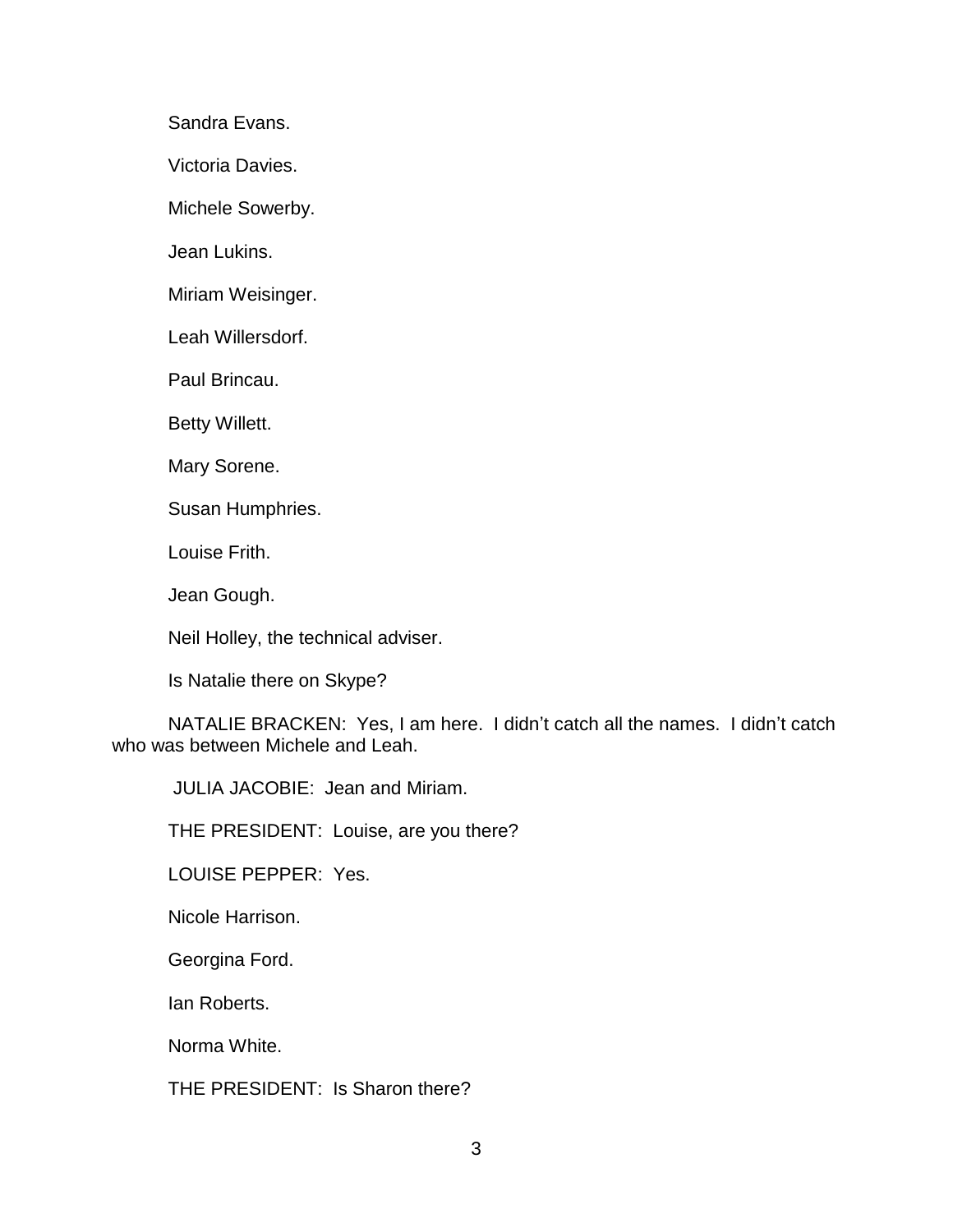SHARON GOLDER: Yes, I am here.

THE PRESIDENT: That's great. Thank you very much. Can we have apologies for absence, please?

VICTORIA DAVIES: Can I give apologies for Joanne Naughton, please?

THE SECRETARY: The list of apologies I have is: Ann Lloyd, Helen Edwards, Robyn Nott, Claire Hill, Linda Reynolds, Amanda Bavin, Julie McAuley, Sarah Edwards, Stephanie Stamp, Wendy Osmond, Julia Jenkins, Karen Young, Angela Chew, Cheryl Slater, Melanie Ball, Hilary McLean, Pauline Miller, Susan McIntyre, Alan Bell, Laura Harrison, Mirella Fox, Nicola Dutton, Chris Armstrong, Jane Norman, Joe Plaiche, Joan Web, Margaret Beaumont, Jennifer Chandler, Diana Burden, Jackie Roper, Julie Whitaker, Audrey Shirley, Liz Waters, Sandra Khan and Lindsay Bickers. That's all that I have.

THE PRESIDENT: Does anyone online have any apologies that they know of?

SHARON GOLDER: Yes, I do. Georgia Gould.

THE PRESIDENT: Thank you. Any more?

NICOLE HARRISON: No, none from me.

NATALIE BRACKEN: No.

THE PRESIDENT: Thank you, Natalie. The minutes of the last meeting have already been circulated. There are a few spare copies, if anybody requires them. Does anybody require them?

VICTORIA DAVIES: Yes, please.

MIRIAM WEISINGER: Yes, please. *(Copies circulated)*

THE PRESIDENT: We will just have a short pause for you to have a quick scan through, for those on Skype.

NICOLE HARRISON: I don't have any papers with me due to me not being at home, but I can follow along just fine.

THE PRESIDENT: Thank you very much. *(Pause)*

 Can we just take one more minute and then we'll see if they are agreed? *(Pause)*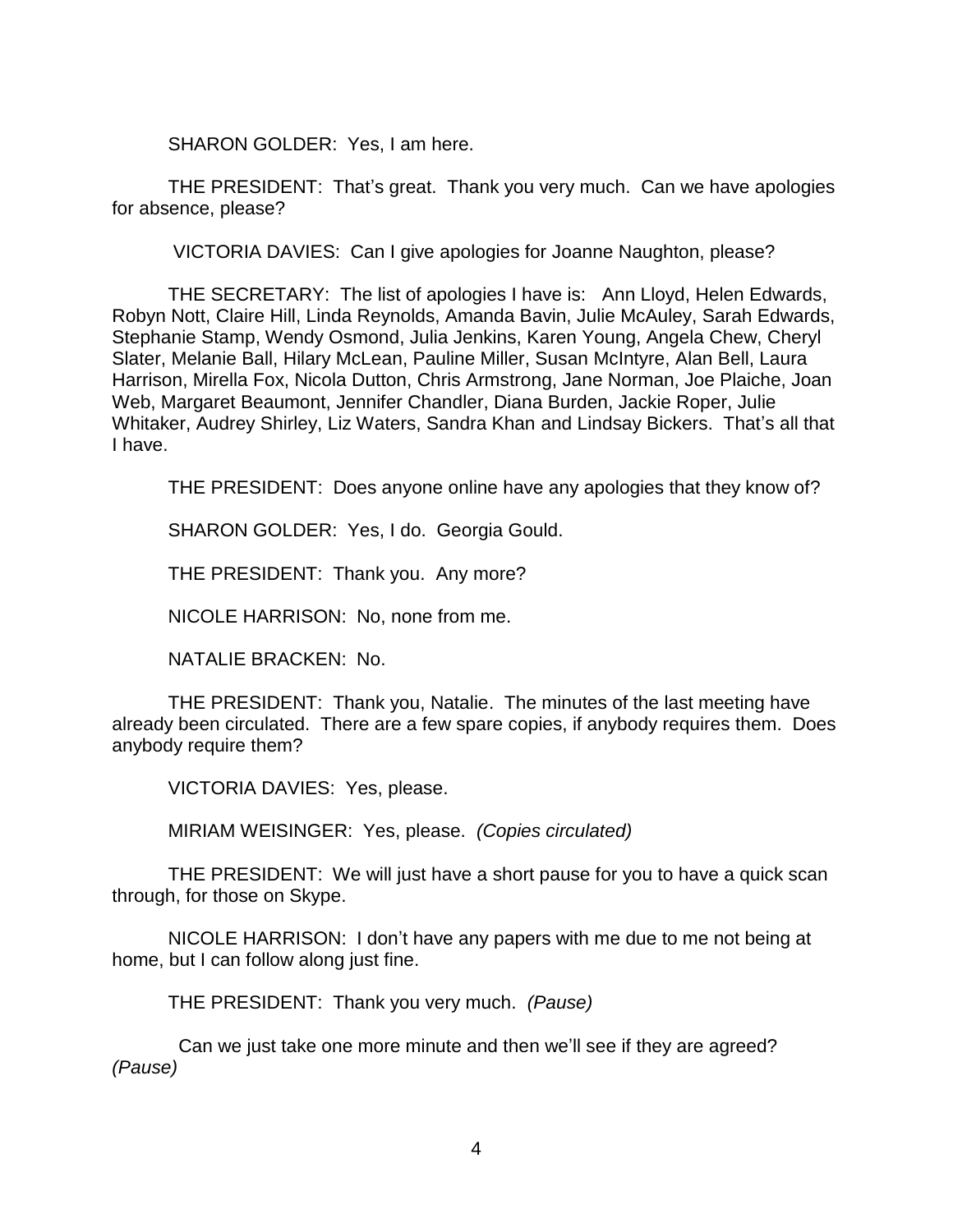Okay. Can we move on to ask, are they all agreed?

THE SECRETARY: First of all, are there any corrections?

THE PRESIDENT: Sorry. Are there any corrections? No? On Skype, are there any corrections to the minutes? *(None)*

 JULIA JACOBIE: We have now got your IMs projected on the screen in the room, so we can all see them.

THE PRESIDENT: Okay. It seems to be no. Can we take those as read? Can we have a show of hands? Can we see you online? Yes. Nicole, yes.

NICOLE HARRISON: Yes.

NORMA WHITE: Yes. I approve the minutes.

SHARON GOLDER: Agreed.

IAN ROBERTS: Agreed.

THE PRESIDENT: Okay. I am signing the minutes. *(The minutes were duly signed)* 

I now call on the Treasurer to present her report, please.

 MIRIAM WEISINGER: Do we have matters arising from the minutes or do we have a general discussion later?

PAUL BRINCAU: Any other business, I expect.

MIRIAM WEISINGER: Okay.

THE PRESIDENT: We haven't actually got it on this agenda. Has anybody got anything arising?

MIRIAM WEISINGER: No. I think they can be agreed and then update on the audio bit in the minutes, because I think there have been developments during the year.

THE PRESIDENT: For those on Skype, that was Miriam speaking. Natalie can't hear. Miriam, you have the floor.

 MIRIAM WEISINGER: Can you hear me? Shall I shout? Is it any better? I wasn't at the meeting last year, but as you know the MPTS is using digital recording and there were an awful lot of issues at the start. However, some of the people who do transcribe the MPTS hearings are here today, and I think we can say that it has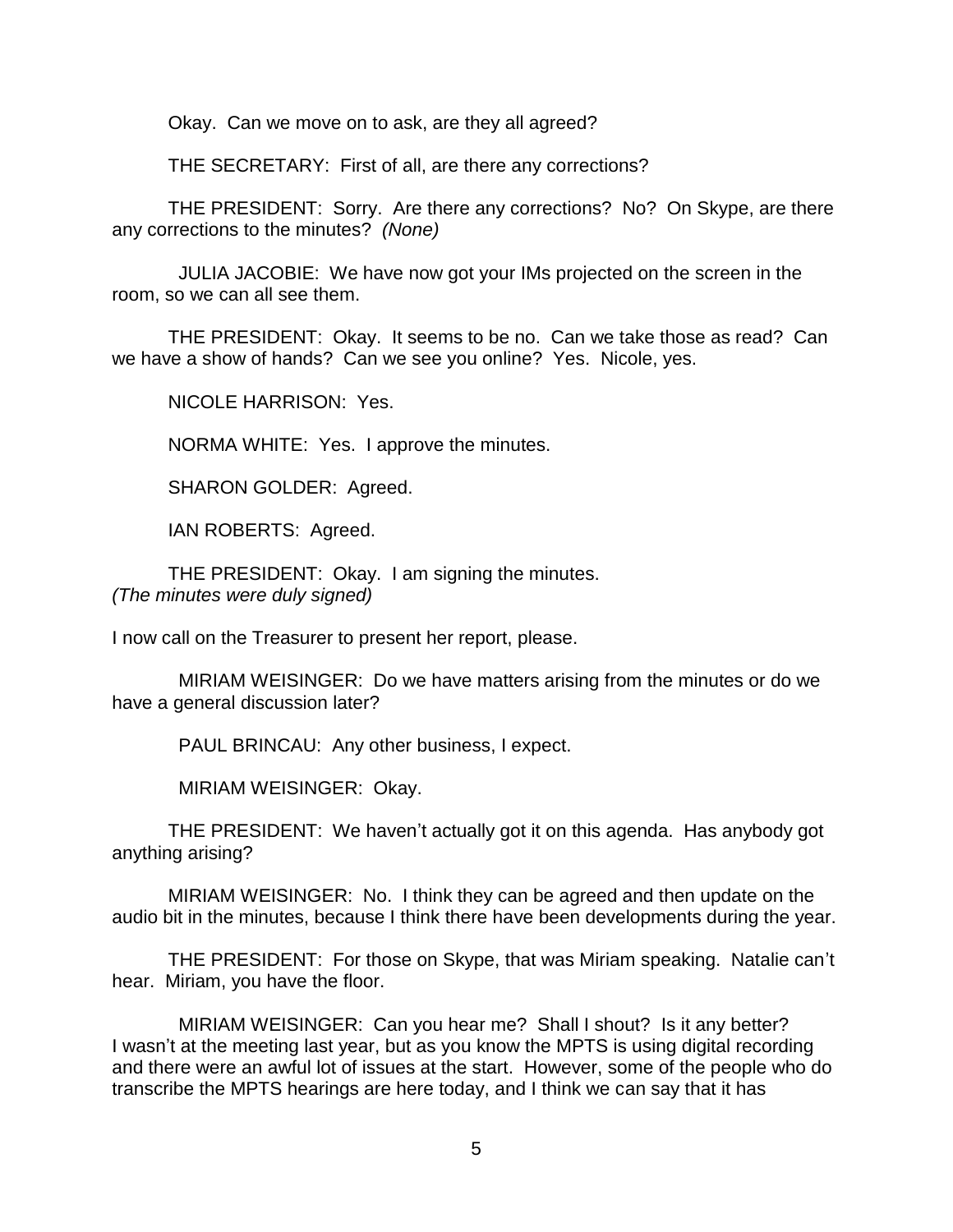improved tremendously over the last year.

JULIA JACOBIE: What is MPTS?

MIRIAM WEISINGER: It is what now does the old GMC hearings. It's the Medical Practitioners Tribunal Service. At the end of 2012 they installed digital recording. I work for TA Reed and Company Limited and we have part of the contract for covering the digitals recordings. We have had an awful lot of issues over the last 18 months - I am almost eating the microphone!

So there have been improvements, and I think that a lot of other Regulators are likely to go the same route eventually and have digital recording of their hearings, and it's something the Institute should take into account, going forward. Thank you. I don't know whether there's any other comments from people that do transcribe the MPTS hearings now?

SANDRA EVANS: They have improved certainly from the last update.

MICHELE SOWERBY: I would agree with that.

MIRIAM WEISINGER: If I could also say, this is Miriam again, some of the transcripts are every bit as good as those produced live with actual reporters in the hearing room. I am not ashamed to have our name on the front of them, and not ashamed to have my name as the transcriber doing them either. So the audio is good enough to do a very good transcript now.

BETTY WILLETT: Could I just ask, what would they be like if they were done by people who were not verbatim reporters? That is the question, because you are still putting your expertise and skill into the transcripts. If you had Joe Bloggs off the street who happened to have a university degree in English literature, they may not produce such a good transcript.

MIRIAM WEISINGER: I fully agree with you, Betty, and this is something that I want to bring up when we come to talk about some of the special resolutions. We have to consider the future of the verbatim reporting profession and we have to incorporate training people who have never been in a live hearing, but are going to have to be trained audio verbatim reporters.

THE PRESIDENT: There is a message from Ian: "What sort of information are you provided with?"

MIRIAM WEISINGER: We are provided normally with the bundles of documents, the hearing bundles, and we have basically what we would have got in the old days from the hearings.

THE PRESIDENT: Would anybody else like to comment? Frances, then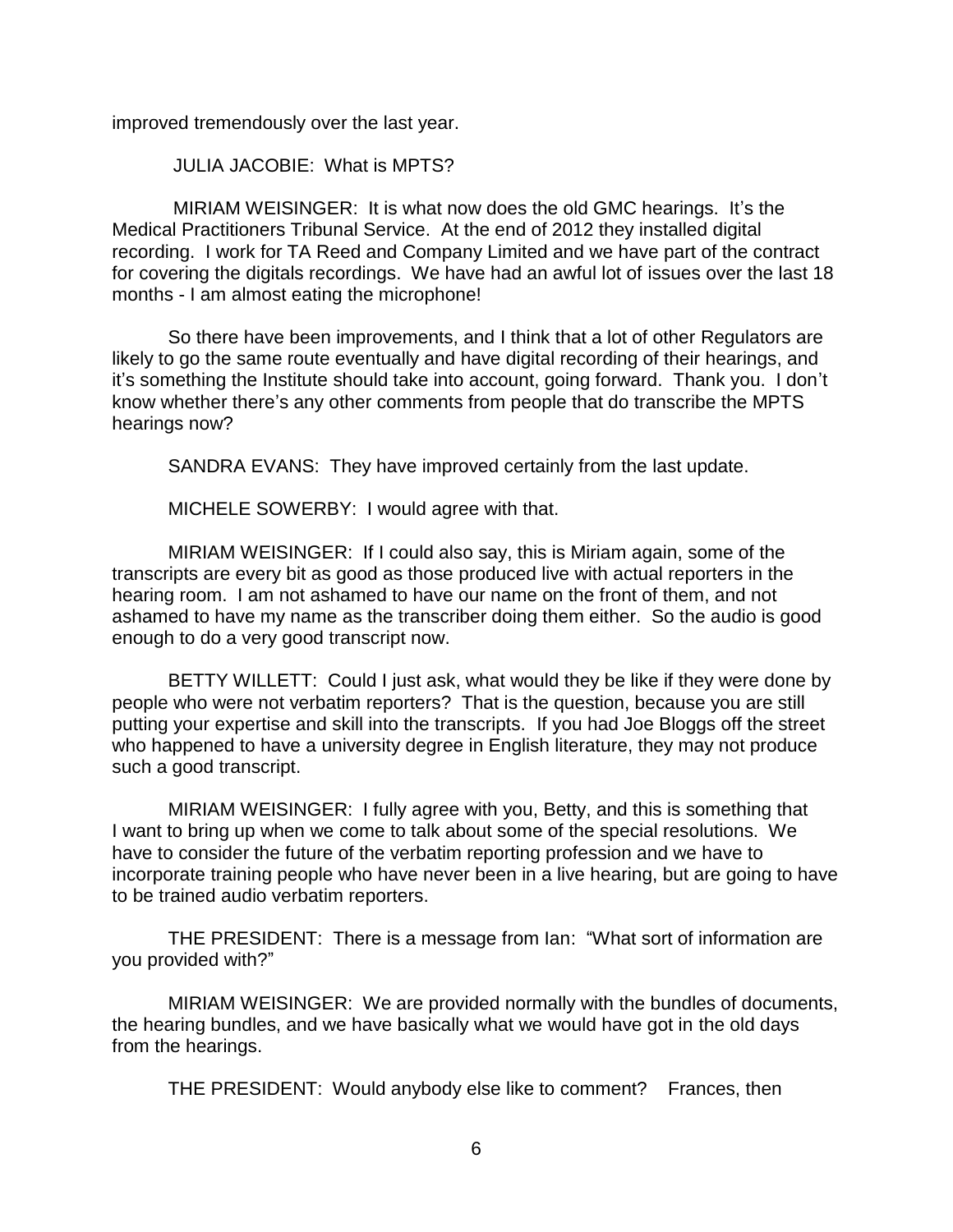Victoria.

FRANCES DOBSON: I work in the courts a lot and I have seen a lot of transcripts that have been transcribed by the police. They are unqualified people. There are lots of gaps in the transcripts. It's making it impossible for lipreaders to follow what has gone on in interviews.

THE PRESIDENT: Thank you. Victoria?

VICTORIA DAVIES: I think we get more now than we did when we were at the GMC, and they are more helpful with the documents.

MIRIAM WEISINGER: I think it might be because I am very insistent that we need them, but we have to look to the future, as this is the way the profession is going, I think, I am afraid. We also need more transcribers!

THE PRESIDENT: Can I just point out, Louise has just said: "Oh, my God, the police transcripts are awful". Thank you, Louise. Any more comments on that topic? No? Are there any more matters arising from the minutes? No. Okay. So, I will now call on the Treasurer to report, please.

THE TREASURER: I have just handed round the accounts, and I apologise they weren't ready sooner, but they were e-mailed or posted out with the latest newsletter. The accounts were sent out. The bottom line is, over the last 12 months, which is from 1 January 2013 to 31 December 2013, we actually made an operating loss of £2 of income over expenditure. We are solvent. We have plenty of money in the bank in our bond, but that is a fact, that we are not covering our costs, and they are very basic. All the figures are in here.

I am afraid I had a lot of problems inserting them into HMRC's website, which we now have to do, and it took me three days of trying before I finally got them, and got some help from the HMRC, who told me, yes, there is a known glitch in their software. Because we are a company limited by guarantee, and we do not have a share capital, it will not accept the figure zero in the column of "your share capital", and I was told: "That's okay, just put 1 in these boxes" and they gave me the box numbers.

THE PRESIDENT: Can you speak a bit louder because they are having problems hearing on Skype?

NEIL HOLLEY: It's an Internet issue.

THE TREASURER: I was just explaining why they were a little later than they should have been. Is this working?

NEIL HOLLEY: It's a bandwidth issue.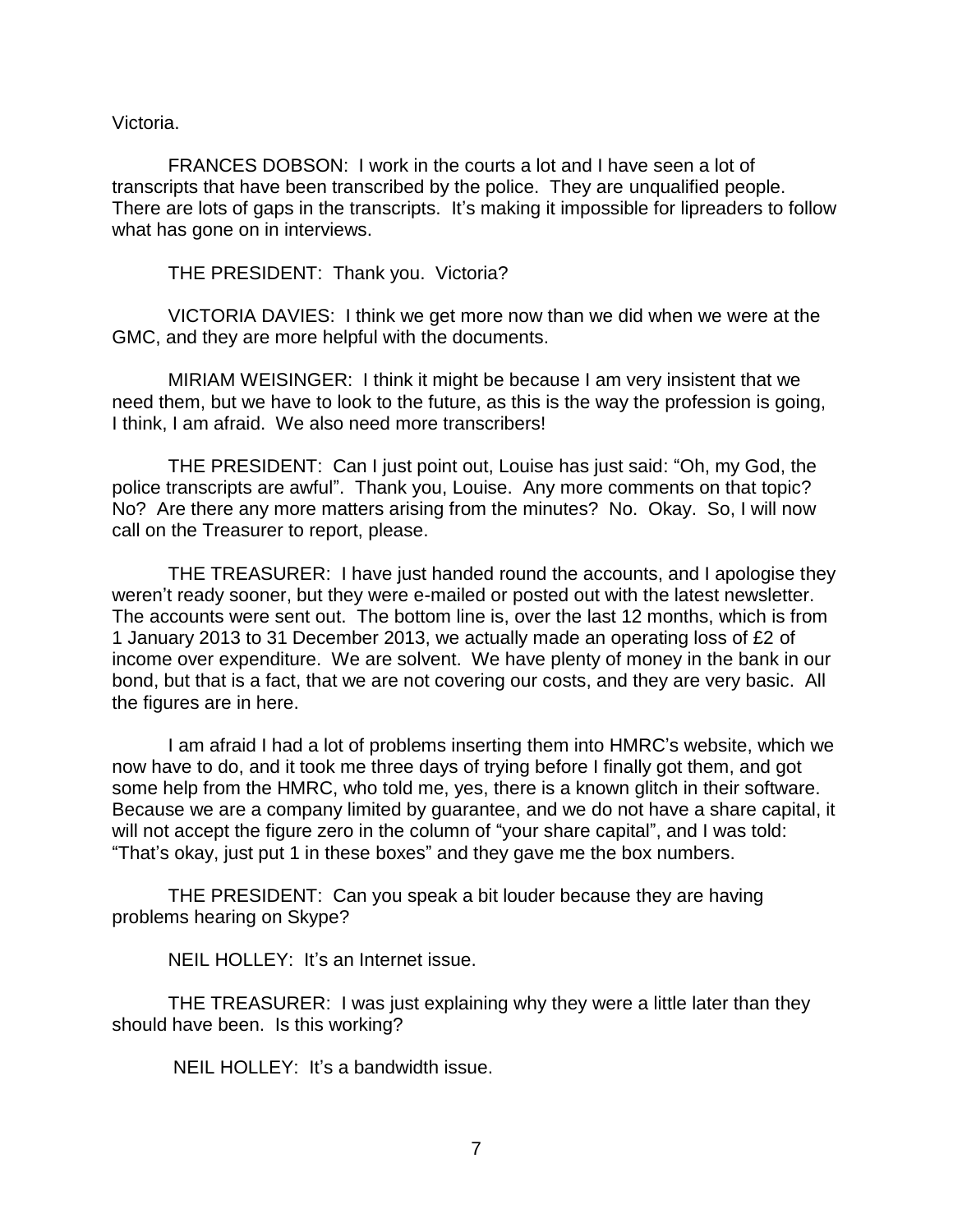THE TREASURER: But anyway, there are the figures. You can see our expenses, and we do keep them down to the minimum, especially by not posting out all the bumph, but just your fresh certificates for the year. Does anybody have any questions on the accounts?

THE PRESIDENT: Are there any questions on Skype for the accounts, please?

*(Silence from Skype attendees)*

SHERYLL HOLLEY: It's an Internet issue.

JULIA JACOBIE: We think it's the Internet playing up, not the actual microphone itself. We've got several microphones set up round the room. I think it's because I am near the other one.

THE PRESIDENT: Can you ask her to type a question in, if she has one.

JULIA JACOBIE: Does anyone online have any questions about the accounts? You will have been sent them in advance.

THE TREASURER: No questions from Natalie. No questions from Nicole. No from Louise Pepper. No questions from Ian and from Norma on the accounts. If we can approve them.

THE PRESIDENT: Are the report and accounts adopted? Is it agreed? Can we have a show of hands? *(Show of hands)* It's passed. On Skype, are the accounts accepted?

JULIA JACOBIE: Can everyone on Skype indicate whether they accept the accounts?

SHERYLL HOLLEY: Next time stream the transcript. That's a good idea!

JEAN GOUGH: No!

THE PRESIDENT: Oh, dear, Louise, just a lot of muffled noise.

THE TREASURER: Can you hear me any better now there is a new microphone in front of me?

NORMA WHITE: I can hear you all very clearly.

JULIA JACOBIE: The wonders of an iPad microphone!

THE PRESIDENT: Neil is blaming his children for the faulty equipment! Only one.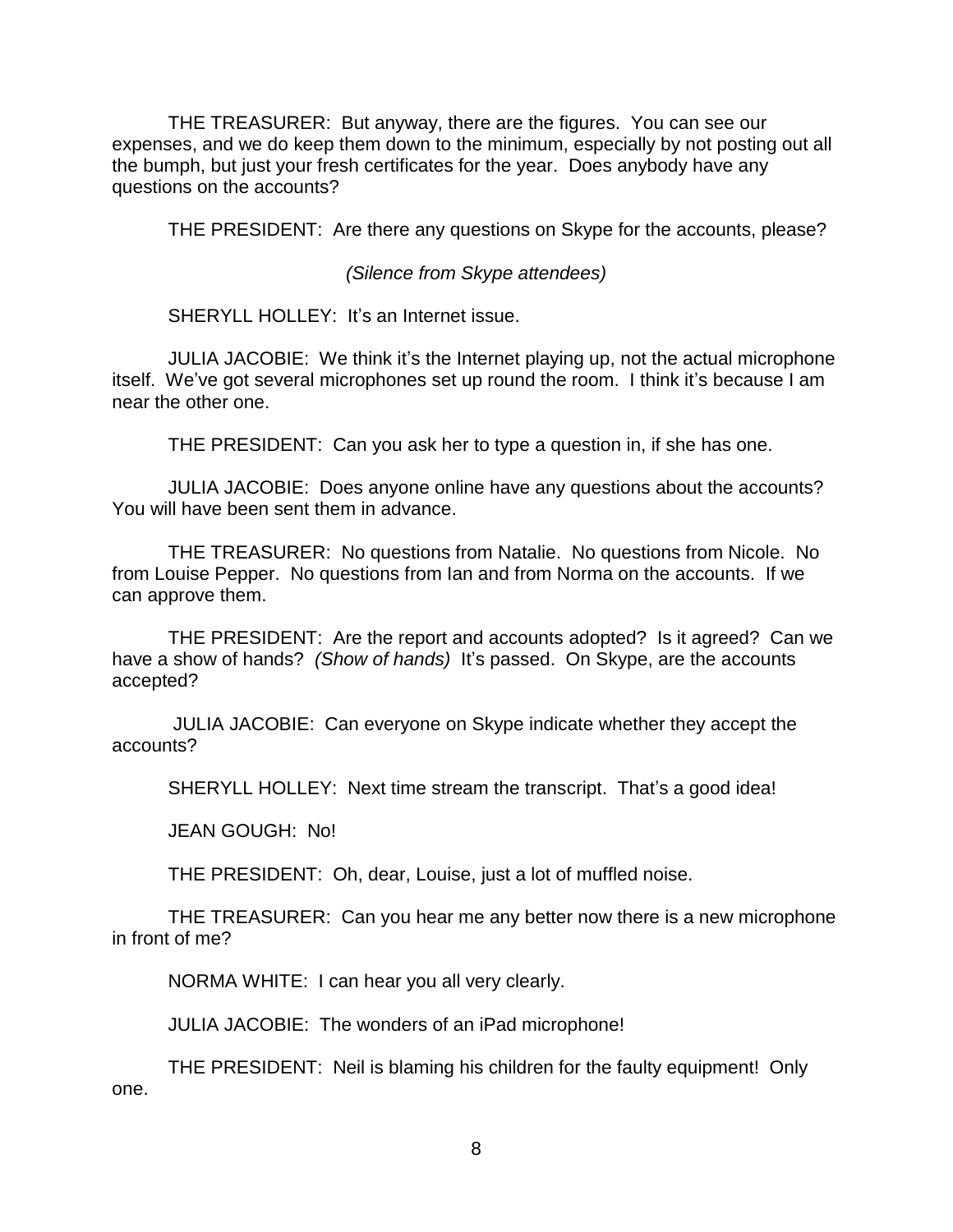JULIA JACOBIE: Can everyone on Skype hear Susan okay?

THE PRESIDENT: Testing, testing. Can you hear me on Skype?

JULIA JACOBIE: Yes.

THE PRESIDENT: So I will begin. Welcome everyone to the 132nd Annual General Meeting of the British Institute of Verbatim Reporters. It's great to see so many of you here today in this historic city of York. The Council tried very hard to find a venue which is attractive in terms of location to members and not just stay in London all the time. We believe that we have achieved this today with the good transport links that York provides.

 Where has the past 12 months taken us? Council members have met on several occasions over the past year in person, using Adobe Connect via the Internet and we have discussed matters via e-mail.

 The most pressing matter came from the suggestion or invitation that BIVR and AVSTTR should merge and become one body, albeit with different divisions to cater for the different ways in which members work, be it via pen or CAT.

 Basically, we do the same job. We take the spoken word and put it in a text format to read. The users may be different and have different needs, but we're all verbatim - absolute or intelligent - and we should be proud of our skills; the hard work it has taken to get here and the standards by which we produce our work. Although we undertake our jobs in different ways, the one thing that ties us all together is that we are verbatim, and that's what sets us apart from some of the titles we have been called in the recent past, such as typists, secretaries, transcriptionists, loggers, and many more.

 I am sure that these people are good at their jobs, but we are specialists, and we have different standards and adhere to an ethical code; hence we are a profession. The past year has been one of change for a lot of us, but thankfully the economy is moving out of recession and once the recession ends the litigation begins, I believe. We have been through turbulent times before and we have survived; we adapt and we change.

Looking at what the Council has done in the past year, we have continued to represent the BIVR membership on two organisations, ACE, Access to Communication in English, and UKCoD, UK Council on Deafness. We have also responded on our website to recent criticisms from the press, thanks to Jean Gough here today, about the quality of STTRs providing subtitles for TV programmes. We have also received a response from our Freedom of Information Act request regarding court transcription and the checks and measures taken regarding the operation of the equipment in court, and the resulting costs thereof. You will be able to see the response on the website in the very near future.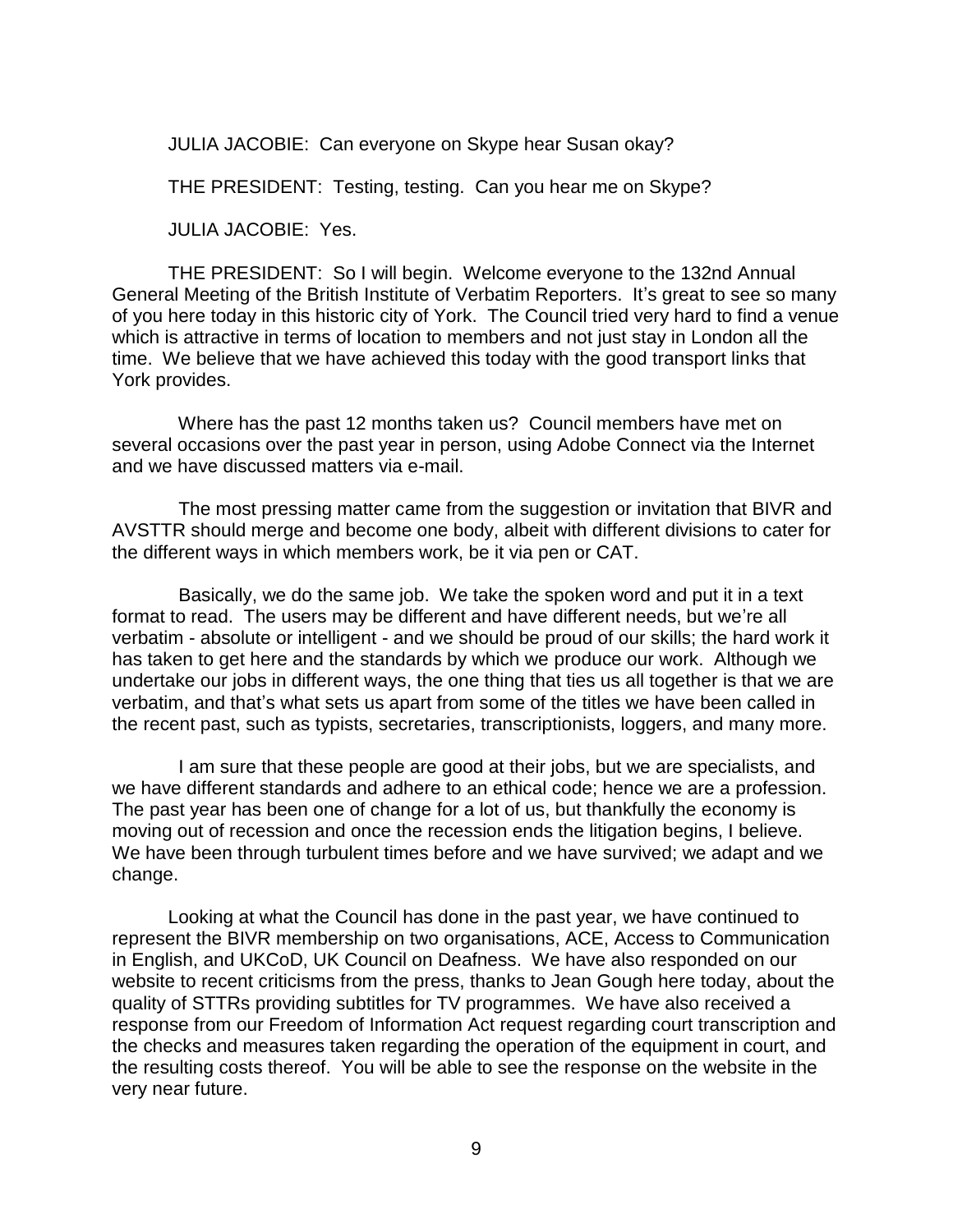On the subject of the website, another task we have undertaken is to revamp the site using another platform called WordPress. We hope you like the improved features and find it easier to navigate our site. The Council would welcome comments or suggestions for ways to improve this.

 The Council continue to market the organisation of BIVR. To this end, we are look at providing lanyards with our logo on and also computer skins to put on the lids of our laptops when we are working at a venue. We have had to put this in abeyance for the moment because of the possibility of merging AVSTTR and BIVR, but we will get on to this as soon as we can once we know what the new name is going to be, if indeed it changes at all.

 Another area the Council deal with is answering queries from the press and public alike. We have had a recent enquiry about stenographers being classified as high earners and formulated a response to this. We handle complaints, organise speed and realtime examinations, and to this end we are asking members to apply for Fellowship examinations, higher realtime speed tests and regular speed exams.

 All Council members want to hear from you, what do you want them to do for you? Would you like to become a Council member? It may be that you have a particular skill or you can contribute an opinion on something. If you can, please contact Mary, our Secretary, via e-mail, our website or Facebook.

 As a Council, we have a wealth of experience, and we understand what goes on. However, I would like to remind you that we are mere mortals and use our best endeavours to keep the profession live, protected and promoted. Again, I would encourage you to put forward your comments.

 Moving on to a current topic of discussion, continuing professional development, that our STTR colleagues are required to complete, I believe that this is good for all of us to undertake, and would encourage everyone to think of ways to achieve this. I have an example I can share with you. I was lucky enough to attend a presentation by STAGETEXT, and very interesting it was too, and afterwards the group met up to discuss the information provided and also CPD topics, and where and how it could be provided.

 As a result of this, a group in the North are going to meet on the train and stop off at every station between Manchester and York where there is a local hostelry, and not only enjoy the social occasion but use it to discuss profession-related topics.

 Another suggestion is have you thought of writing a reflective piece on a situation that you have been involved in, and which can be shared, or not, as the case may be, so that we can continually strive to learn from each other?

The BIVR Council is continually discussing CPD and we realise that there are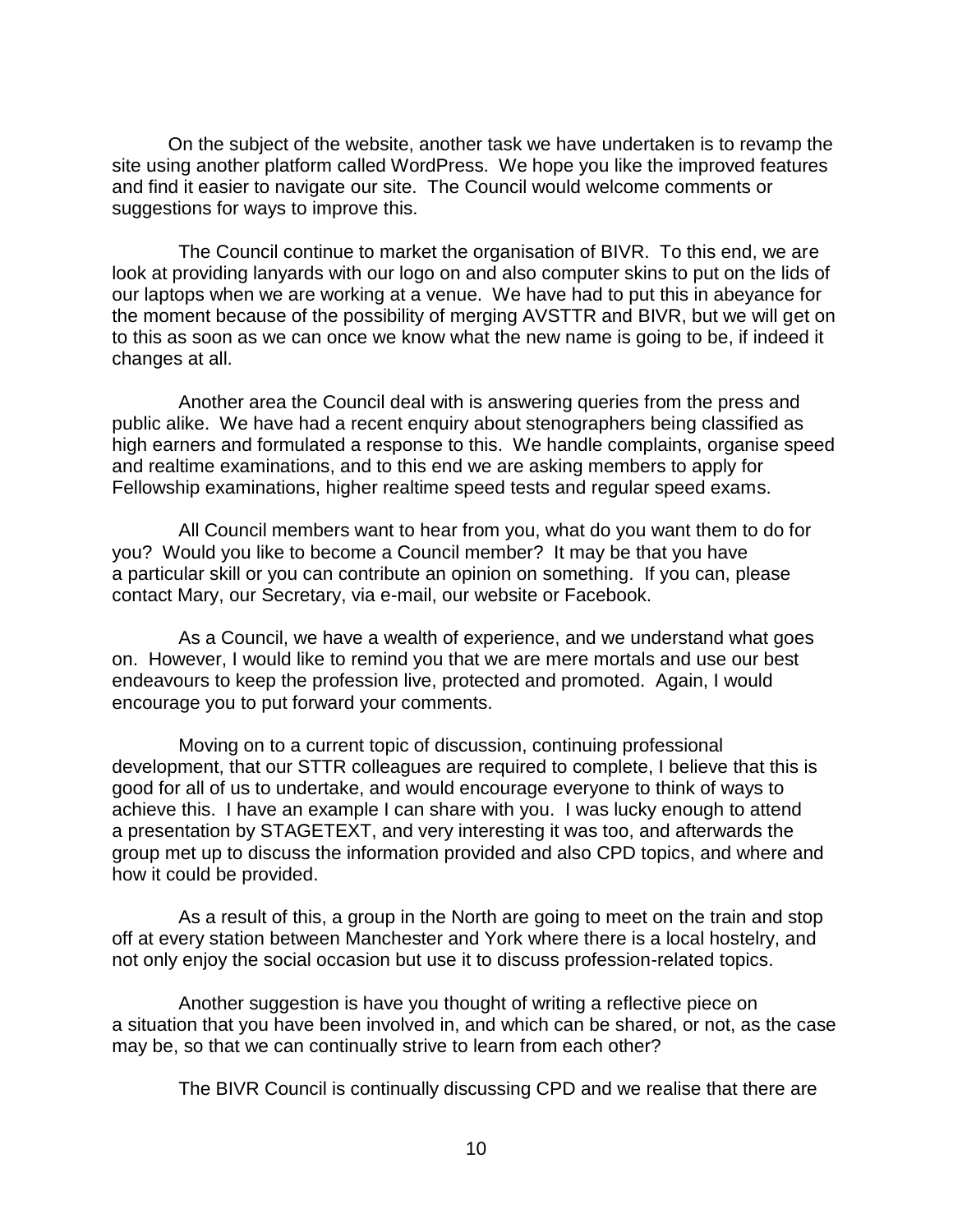some grey areas, but we hope to iron out some of the issues that have arisen and produce some sort of guidance or recording mechanism to assist everyone. And don't forget your points for today.

 Before I finish, I have a final experience that I would like to share with you, and that is a comment that one of our overseas members made to me this year, to the effect that it was great to see that such an organisation exists here, because where she originates from, because of the geographic size, it wasn't possible to keep an organisation such as ours going. It's very encouraging to receive such positive feedback, and I would ask you to please keep it coming.

 Before I finish, I would like to thank, once again, Mr John Gibson, who has already left, for his presentation on a topic which I hope has cleared up some areas of confusion, and will give us all food for thought regarding the way in which we structure ourselves from an entity point of view.

 Also, I must say a big thank you to you, Mary, for all your hard work, both today and over the last year.

PAUL BRINCAU: Hear, hear.

THE PRESIDENT: You have been an invaluable support to both the Council and me during the past year as President and you continue to work tirelessly on behalf of both BIVR and AVSTTR.

 Finally, a big thank you to everyone who has attended, either in person or remotely via the Internet. I hope you manage to take away something from today, and perhaps a renewed confidence in the value of belonging to a professional organisation such as BIVR, or whatever the new name is to be.

 Today is a great opportunity for the exchange of knowledge and ideas amongst colleagues, especially as we can be so isolated in our day-to-day working life, and I would suggest that we all take full advantage of what other people know to make ourselves better professionally, and take a pride in the quality of the work that we continue to undertake. I hope you continue to enjoy the day. Thank you.

 JULIA JACOBIE: There is a question from Louise. She said she would like to hear the response about the stenographers being high earners? You said you had formulated a response to it. Is it available on the website?

THE PRESIDENT: It's not available yet. As you will be aware, personally, I think it's impossible to calculate because, before anyone undertakes an assignment, however much that assignment is given in remuneration, there could be one, two, three, four, five, however many days' preparation work. So, personally, I think the calculation is a bit of an impossibility to calculate, but we will put that up on the website as soon as we can.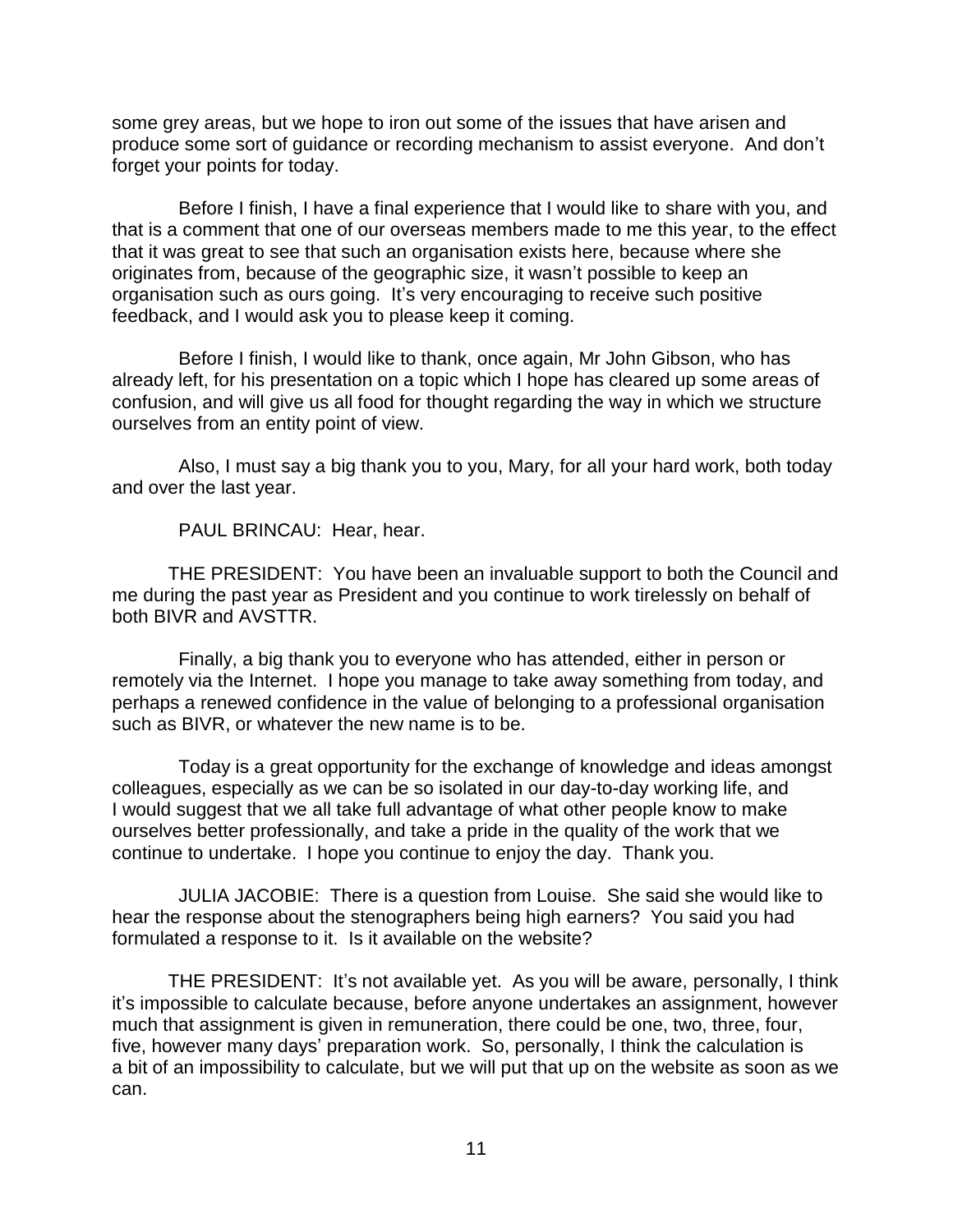JULIA JACOBIE: Natalie says thank you for a clear presentation, Susan.

THE PRESIDENT: Oh, thank you!

NATALIE BRACKEN: You should be on the radio!

THE PRESIDENT: Oh, thank you very much!

JULIA JACOBIE: *(To Skype attendees)* We are doing a quick PowerPoint presentation, which means we won't be able to see your IMs on the screen for the time being. If you want to ask a question, can you vocally indicate or IM Neil. No, he can't. If you just speak if you want to say something during this presentation.

NEIL HOLLEY: I can send it to them.

NICOLE HARRISON: Can you just tell us what the presentation is about.

JULIA JACOBIE: Mary Sorene is giving the presentation.

THE SECRETARY: It's just a very small PowerPoint presentation on the name, and rather than wait until we actually get to that point, which is resolution whatever, it was thought maybe just give it now and it gives some food for thought, and it is just my thoughts and ideas. I don't have any hand-outs for anybody here, but I believe you are getting it through the Skype.

FRANCES DOBSON: Will it be available after the meeting by e-mail?

THE SECRETARY: I can make it available.

BETTY WILLETT: If it's relevant. It may not be.

FRANCES DOBSON: Yes. I would still like it.

THE SECRETARY: Okay.

SHARON GOLDER: There is a message that says Neil posted files but I can't see them.

JULIA JACOBIE: Click on the message. Download the file.

THE SECRETARY: I am going to talk about it anyway, but it's just going to be up there for everybody.

JULIA JACOBIE: We can send it out afterwards by e-mail.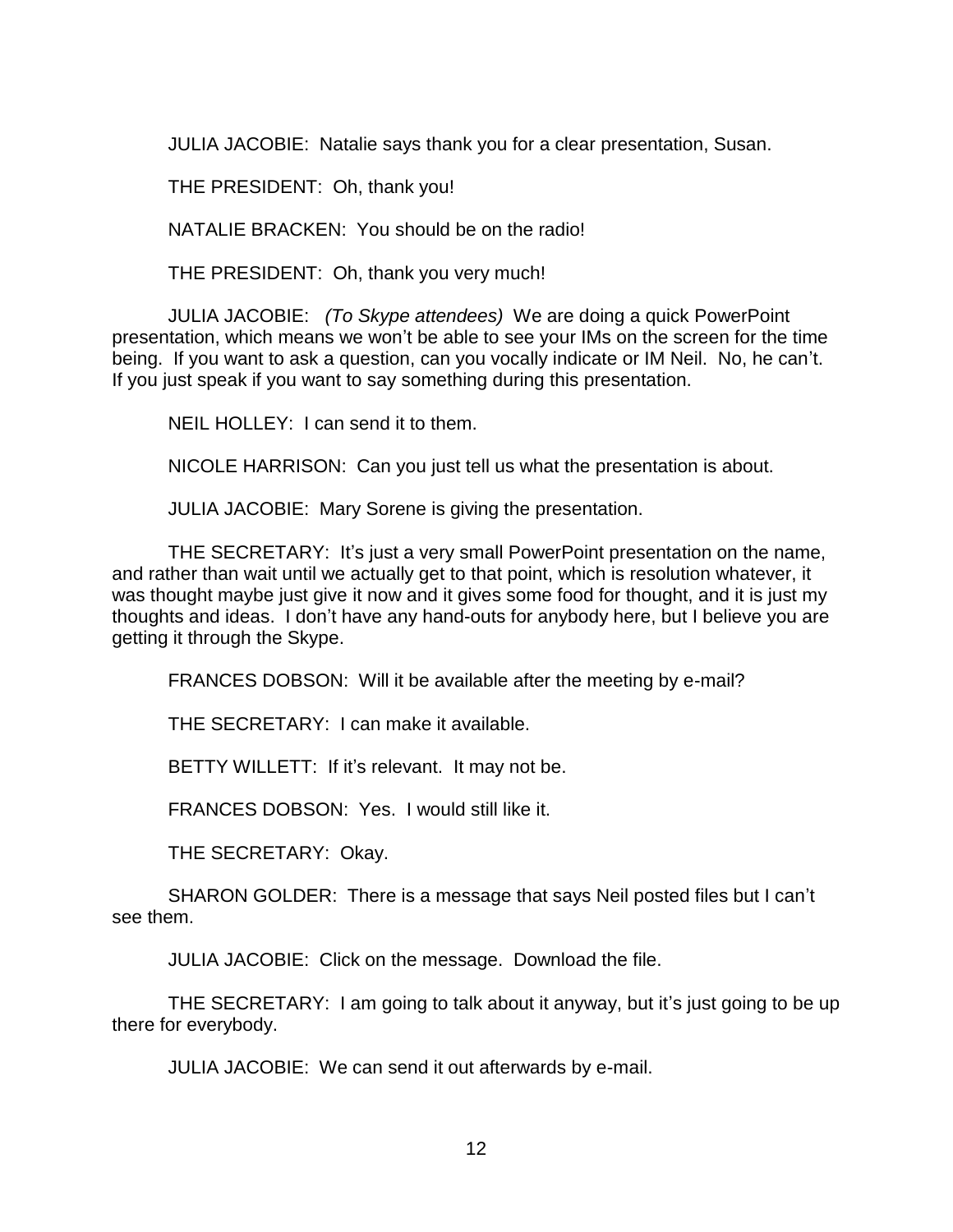JULIA JACOBIE: Actually, your messages are coming up on the screen, so if you do want to say anything via IM, just go ahead.

THE SECRETARY: If I just say, I am doing this as me, rather than as Secretary or anything else. It was just my thoughts, and I thought it would be simpler to just put it on a PowerPoint.

 I have headed it "Decisions, decisions", because if we cannot agree now, we must hold a referendum of our membership within six months to come up with a suitable name that reflects the embodiment of all diverse fields that our members work in. "Whatever we will be" was my holding name, so let us try and decide today a sensible and appropriate name for ourselves, which encompasses everything that we do and is clear and concise.

 These are the latest crop of suggested names received along with members' proxy votes, so I include them all. BRAVR, British Association of Verbatim Reporters, which is interesting. IPVR, Institute of Professional Verbatim Reporters. Well, we are professionals, so we don't need to have it in our name and that is a view that several people have said.

JULIA JACOBIE: Question from Natalie. She wants to know why we are discussing this now because she thinks it's pre-empting the vote.

THE SECRETARY: No.

JULIA JACOBIE: I think the reason we are discussing it is because a lot of people - it could sway which way they vote, depending on what possible name comes up.

 PAUL BRINCAU: If we haven't decided a name, nobody is going to be swayed because there's no name that we have decided on.

FRANCES DOBSON: But there is the other option that it stays the same.

JULIA JACOBIE: No, it's not going to stay the same. It has to change.

PAUL BRINCAU: I agree, actually, we shouldn't be discussing this.

MIRIAM WEISINGER: Why does it have to change?

PAUL BRINCAU: I adopt that point.

MIRIAM WEISINGER: We are jumping the gun, I think, here.

PAUL BRINCAU: We are. Natalie could be right, actually, in what she says.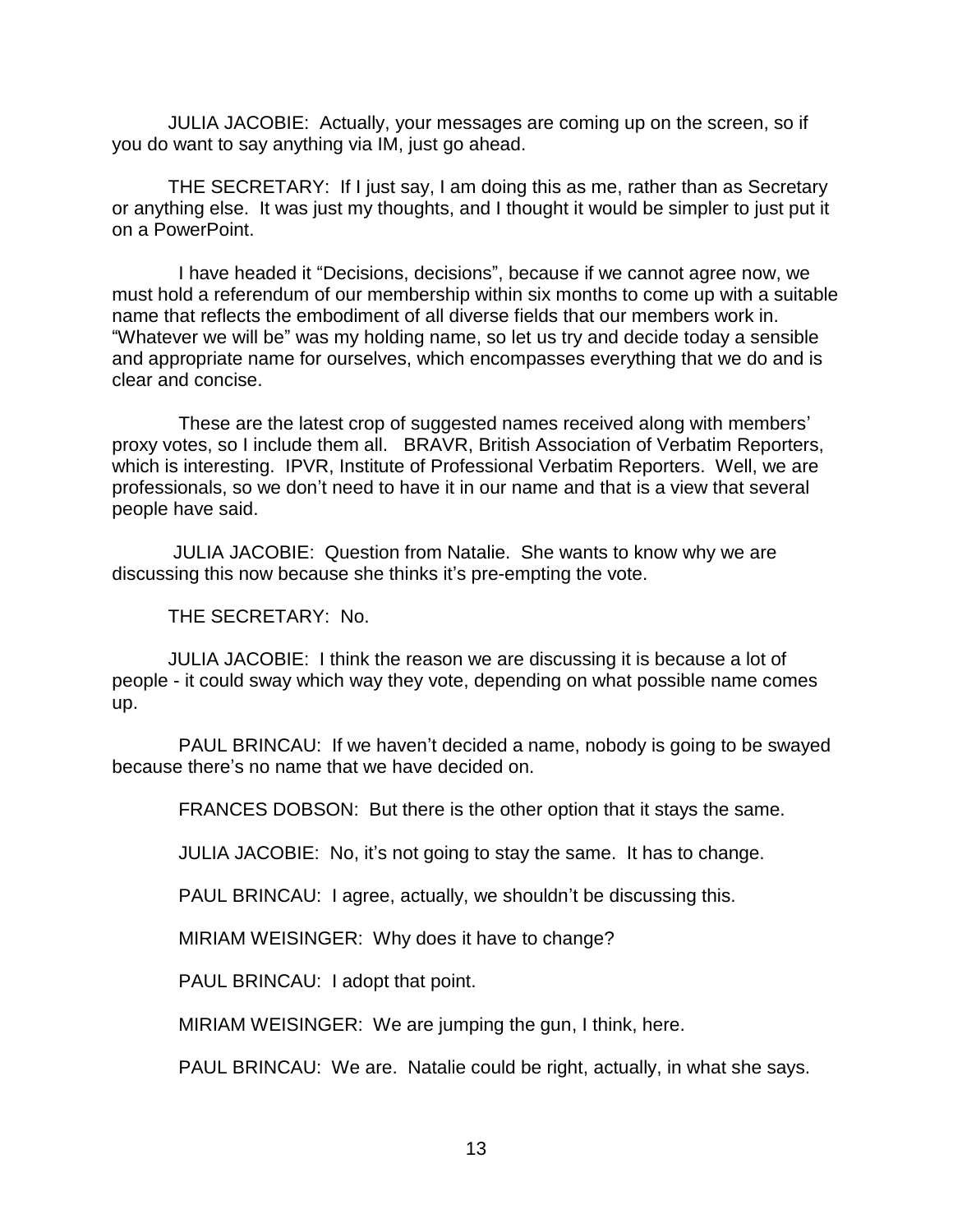MIRIAM WEISINGER: I think she definitely is right.

JEAN LUKINS: Can we decide whether to continue with this or we are going to leave it until we have got through the nine questions. I think we are jumping the gun a bit.

BETTY WILLETT: I think, from talking to a lot of my colleagues… (Can you all hear me? Shout if you can't, but if you can you needn't bother to shout! As no-one is shouting I assume you can hear me.)

Talking to some of my verbatim colleagues in BIVR, one of the stumbling blocks for them voting for the motion might be the fact that they don't want a name change. It is very difficult, if you don't know what's going to happen about a name, to vote for it, or even against it, or perhaps not to vote at all, but that is the reason why, I think, that the name change is a very important matter to decide, and it is a nettle that has to be grasped.

VICTORIA DAVIES: Can we just make it clear that, if the name doesn't change, AVSTTR will not merge with BIVR? That's the AVSTTR resolution.

BETTY WILLETT: I don't know whether you heard that. As I have the microphone that seems to be working, I just repeat what Victoria said. Could she make it clear that, if the name is not changed, the merge will not take place, because that is the resolution that AVSTTR passed. Some of us in this room, of course, are in joint membership of AVSTTR and BIVR.

PAUL BRINCAU: Can I raise a point of order, Madam? I think that there are members in this room of both BIVR and AVSTTR, and I think they should declare a conflict of interest and withdraw from voting, because it could influence all of the votes that we are going to have today. You can't be sitting on one side of the House as a member of Conservatives, and on the other side as a member of Labour, and then vote.

BETTY WILLETT: I see no conflict. I am a member of both and I shall vote the same way in both meetings.

PAUL BRINCAU: There is a conflict.

JULIA JACOBIE: I don't know if everybody on Skype picked up what Paul was saying.

NORMA WHITE: I heard it. I don't know about other people, but I would agree with Betty, I am a member of both organisations and voted for AVSTTR and I would vote the same way for BIVR.

MIRIAM WEISINGER: One person, one vote.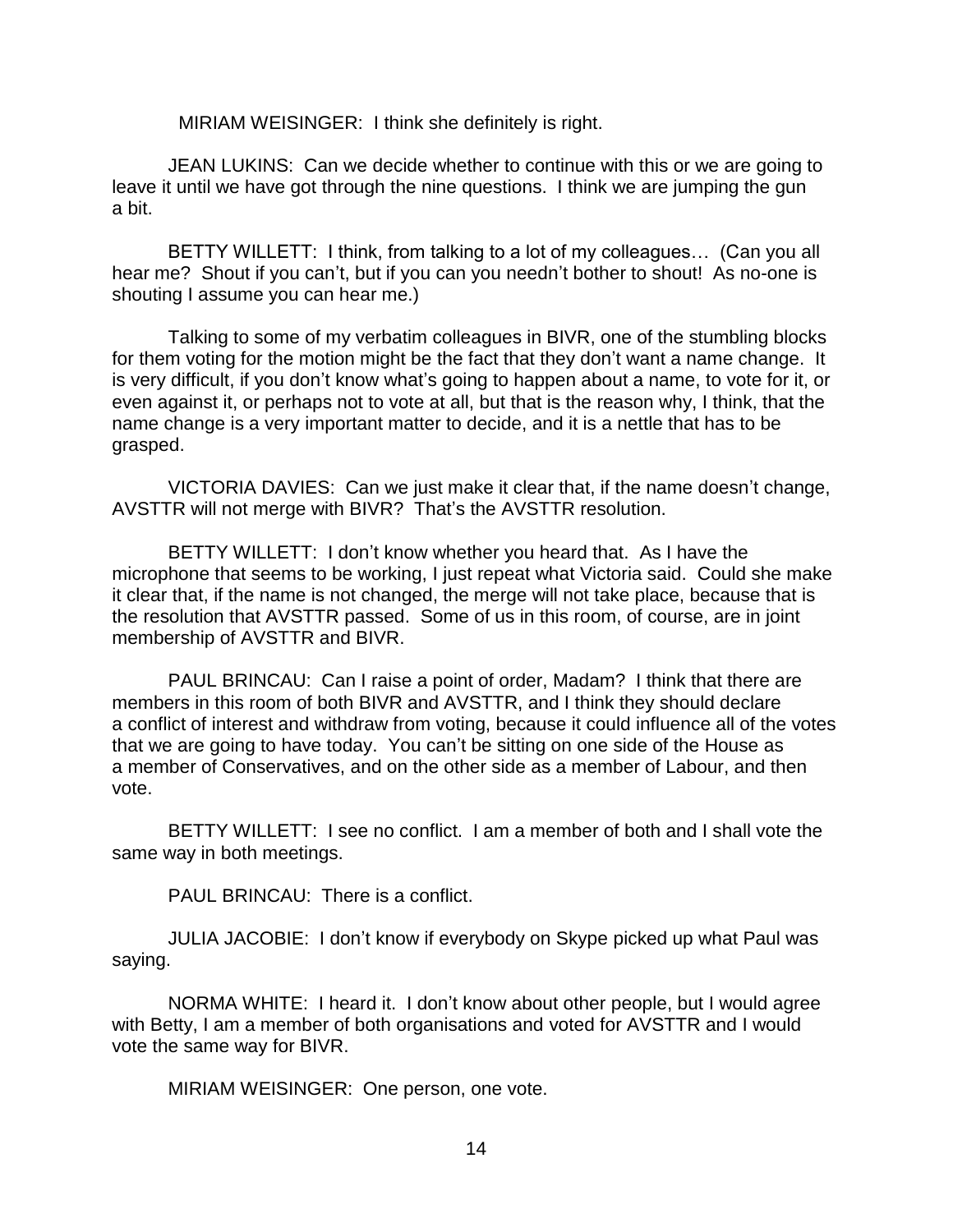PAUL BRINCAU: One person, one vote. I don't expect people who are members of both to agree with me, and in fact the people who have spoken up and don't agree who are members of both organisations. It's a conflict of interest, a clear conflict of interest.

THE PRESIDENT: Thanks, Paul. Right. We will cut this here. It was just to try and help people, should it occur, should it need to happen, to be discussed, so we will cut it short here. We have a fall-back position in place if we do agree to merge and the name change becomes a problem.

JULIA JACOBIE: Louise says, "Two membership fees equals two votes. LOL", a joke.

THE PRESIDENT: At the moment, they are both separate entities, so members of each group have a vote in their own entity.

MIRIAM WEISINGER: We are joining one entity. It's becoming one entity.

THE PRESIDENT: Yes, it is.

VICTORIA DAVIES: Can we decide that point now, because there is no point in us having a discussion – I don't want to join in a discussion if I am not going to have a vote.

PAUL BRINCAU: Yes, we should. In fact, I was going to bring it up just before we started voting for the special resolutions, but since the subject was brought up now, I think I might as well mention it now.

JULIA JACOBIE: People on Skype can't hear you, Paul. Could you just say that again into that microphone there?

 PAUL BRINCAU: Can you hear me? What I have just said is I was going to bring this topic up just before the special resolutions 1 to 9 were voted on. I simply brought it up now because it was mentioned and I thought it was appropriate to raise it.

THE PRESIDENT: Thanks, Paul. Could I say --

NICOLE HARRISON: Paul, we didn't hear any of what you said before. Can you just précis what you said so the people on Skype can hear you, because I am now confused?

PAUL BRINCAU: How far back do you want me to go?

LEAH WILLERSDORF: Jean can read it!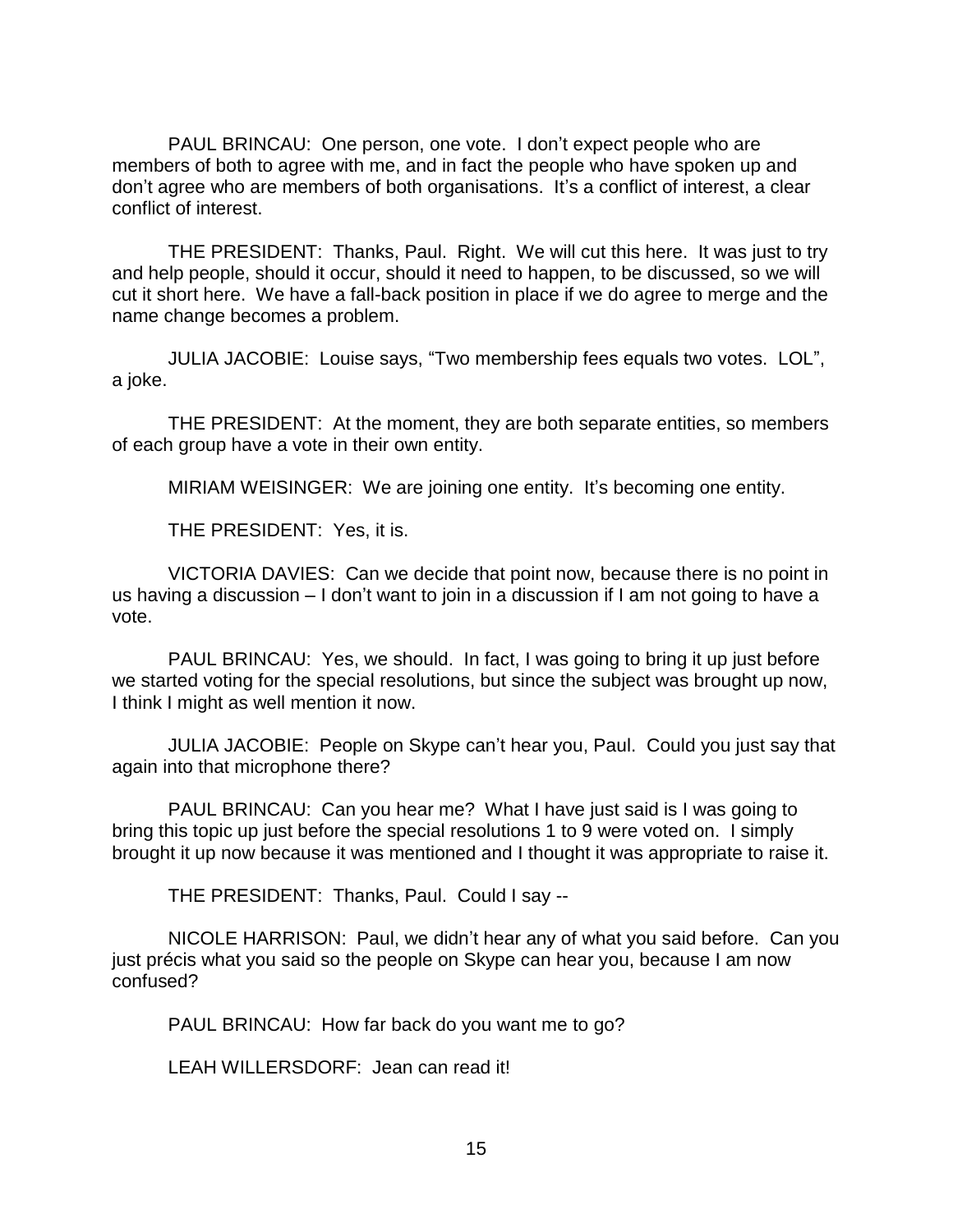JEAN GOUGH: No!

BETTY WILLETT: Can you hear me? People can usually hear me. I am sitting next to Paul. What he said was that he didn't think that people who were in joint membership should have a vote here if they had already voted in the AVSTTR meeting. That is the crux of what he said, I think. I will just look at Paul to see if it's right. Is it?

PAUL BRINCAU: Yes.

BETTY WILLETT: He thinks there is a conflict of interest.

PAUL BRINCAU: There is.

BETTY WILLETT: I don't agree because they are two separate bodies who pay two separate membership fees. If we are going to be denied a vote here, I am leaving the meeting as of now because there is no point staying.

NICOLE HARRISON: Hi. I am a member of both, so what Paul is saying is, because I voted in AVSTTR, I am unable to vote in BIVR, even though I pay both memberships?

PAUL BRINCAU: That is not the point. The point is that you are now going to vote on a BIVR resolution, and you could influence the vote here to match that of AVSTTR. You are a member of both organisations and three people voting the same way they voted on AVSTTR can influence the resolutions that we are voting on today.

NICOLE HARRISON: So, what you are telling me is that I am unable to vote? I understand you are saying I can influence the vote?

PAUL BRINCAU: Yes. That's the problem.

NICOLE HARRISON: But I am a member of both, so I still should therefore be able to have a vote both ways.

BETTY WILLETT: I agree with you absolutely. Is that Natalie speaking? No, sorry, Nicole. I would suggest that we go ahead and discuss this, and when it gets to the voting point, we can decide then. But until we have had a good discussion about it, there is not much point in arguing now.

SANDRA EVANS: I am a member of BIVR but not of AVSTTR. I haven't had a chance to vote in AVSTTR. My only chance to vote is BIVR.

NATALIE BRACKEN: Is it possible to sort the audio out, please? Thank you.

THE SECRETARY: I think it was Sandra they couldn't hear. You have a quiet voice.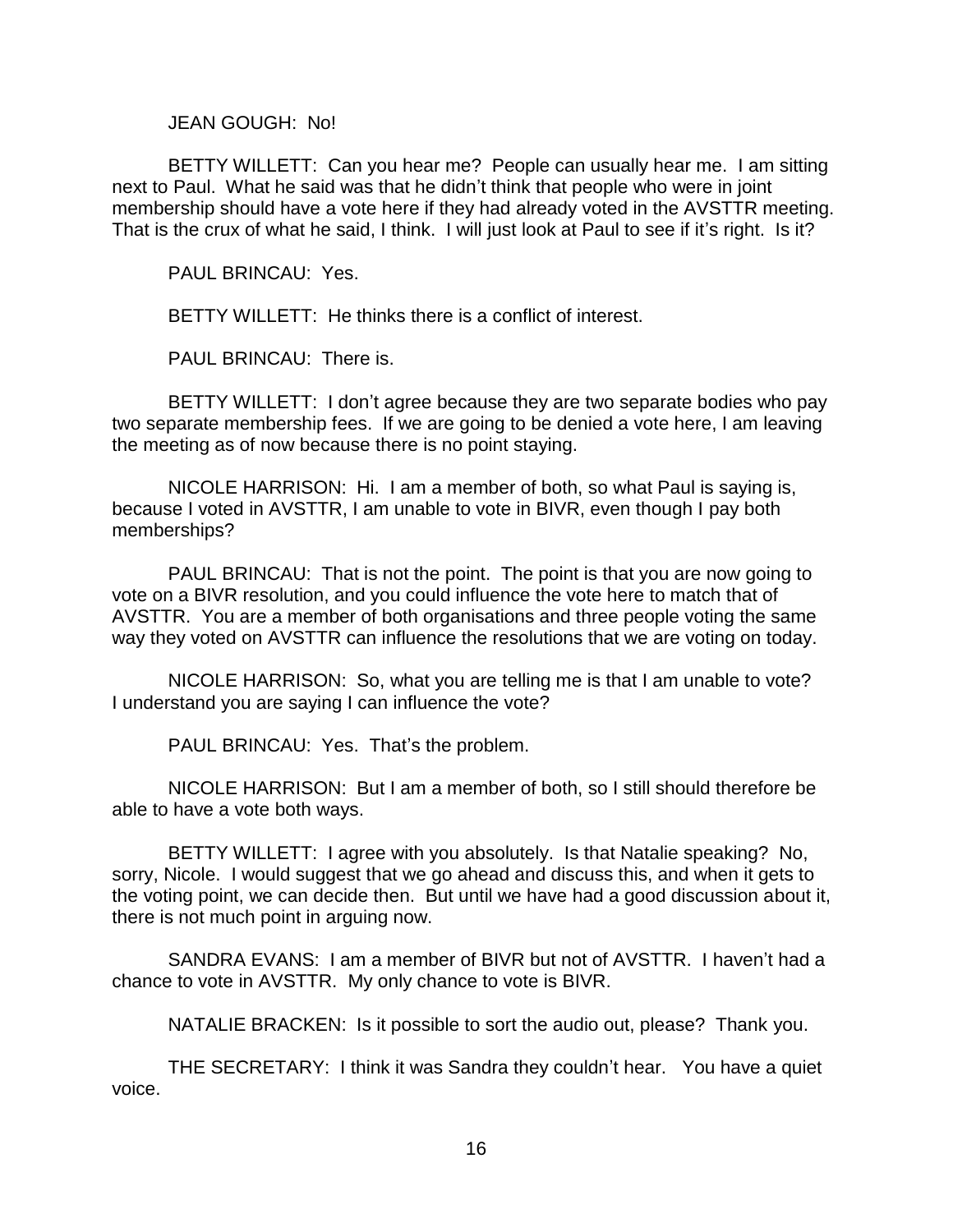NATALIE BRACKEN: Much better now. Much better.

PAUL BRINCAU: If I can expand slightly, the reason you cannot vote – I understand what you are saying, you pay both memberships, you want to have a say on both, that's great. But actually, on this particular issue, which involves the merging of two bodies, I mean, you are not voting whether we are drinking coffee on one and tea on the other. This is actually going to merge two bodies, which is going to affect resolutions, and also even the name of the organisation.

NICOLE HARRISON: Okay. Can someone find out how many members will be ineligible to vote if what Paul is saying goes through, because there's quite a lot of crossover of membership? So, can it be found out how many people would be ineligible to vote if they are an AVSTTR member, and pay both memberships?

THE PRESIDENT: Can I just pause everybody there? Victoria, you are next. If you are a member under the rules you have a vote, and that is the end of it.

FRANCES DOBSON: Unless --

THE PRESIDENT: No, there is no "unless".

FRANCES DOBSON: Code of ethics. "You have to avoid any action that will adversely affect the good standing of the profession. Always declare a personal or prejudicial interest which could affect any party to the proceedings."

PAUL BRINCAU: I didn't know about that.

FRANCES DOBSON: This is BIVR's code of practice, code of ethics.

PAUL BRINCAU: I didn't actually know about that, and I asked if there was anything in the rules.

JULIA JACOBIE: Isn't that referring to jobs you undertake?

PAUL BRINCAU: No, no, no, no, conflict of interest.

FRANCES DOBSON: Conflict of interest.

PAUL BRINCAU: So, it is in the rules as well --

BETTY WILLETT: No, it is not.

*(Several people speaking at once)*

THE PRESIDENT: Just one at a time.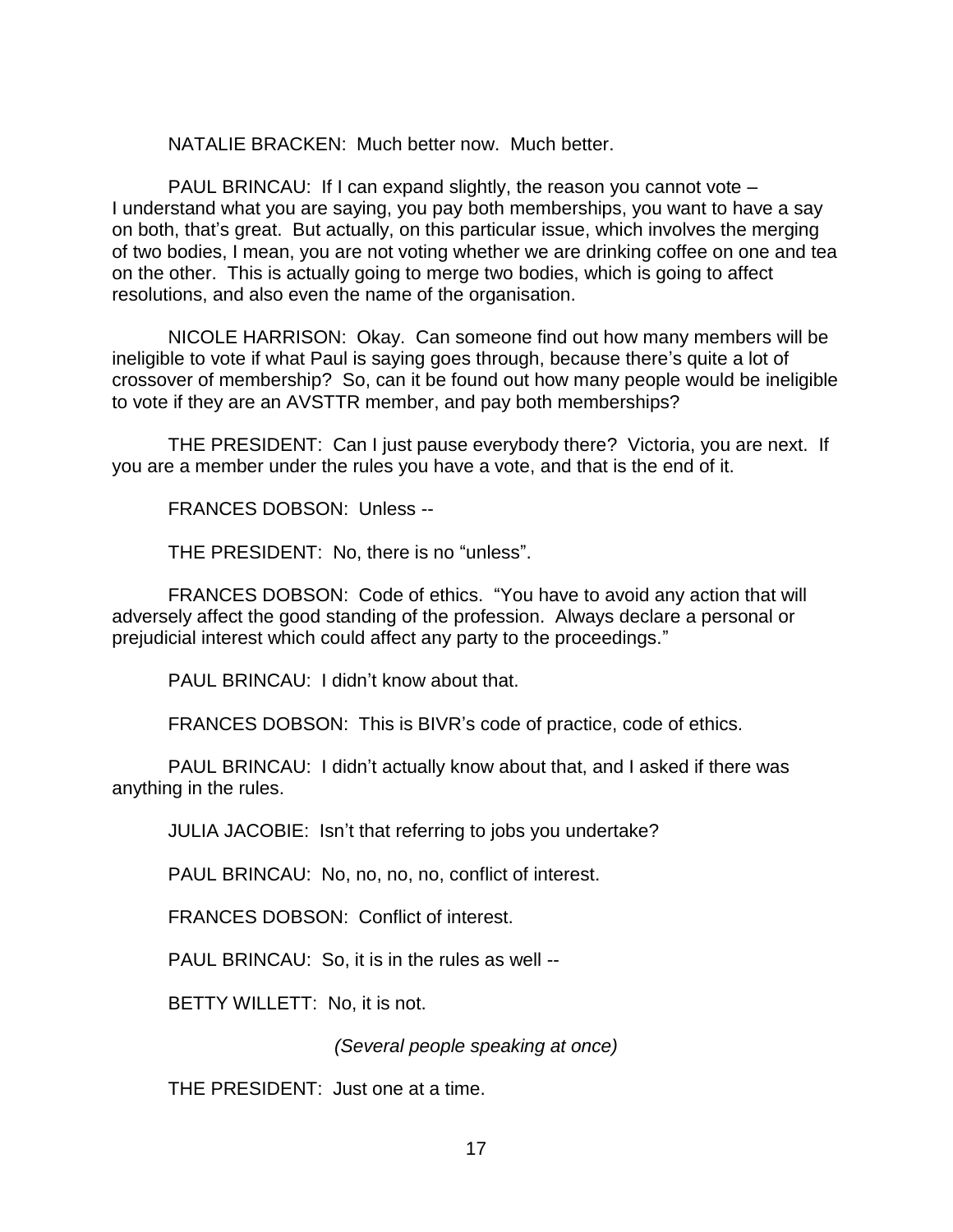JULIA JACOBIE: It refers to the code of ethics on a job, surely?

THE PRESIDENT: Victoria, you were going to saying something?

VICTORIA DAVIES: No, I was just putting up my hand as a member of both.

NATALIE BRACKEN: Natalie here. Can't hear again, please.

THE PRESIDENT: Sorry.

FRANCES DOBSON: Can I also mention that most AVSTTR members in this room, and probably online as well, are also registrants of NRCPD, and it would also be a conflict of interest for them under the Code of Practice.

BETTY WILLETT: Can I ask, we have somebody in the meeting room who has legal experience, can we ask if a code of ethics is in fact a regulation under our Mems and Arts?

JEAN LUKINS: I am not legally qualified. I would need to have a look. Could somebody lend me a copy of the document? I can't really speak --

THE PRESIDENT: Jean, whilst you take a moment to have a look at that, Frances, I want it clear what you are saying the conflict is, in ten words. Tell me what the conflict is.

FRANCES DOBSON: The conflict --

THE PRESIDENT: That's two words already.

PAUL BRINCAU: I said what the conflict was already.

FRANCES DOBSON: Integrity potentially challenged. Professional integrity.

THE PRESIDENT: Why?

FRANCES DOBSON: Now you are asking me to expand.

THE PRESIDENT: Yes, sorry. Go on, then.

NATALIE BRACKEN: Could Frances have the microphone in front of her, so we can hear you on line? Thank you.

JULIA JACOBIE: Natalie, she's got my microphone

FRANCES DOBSON: There are two issues. Impartiality and integrity. Integrity.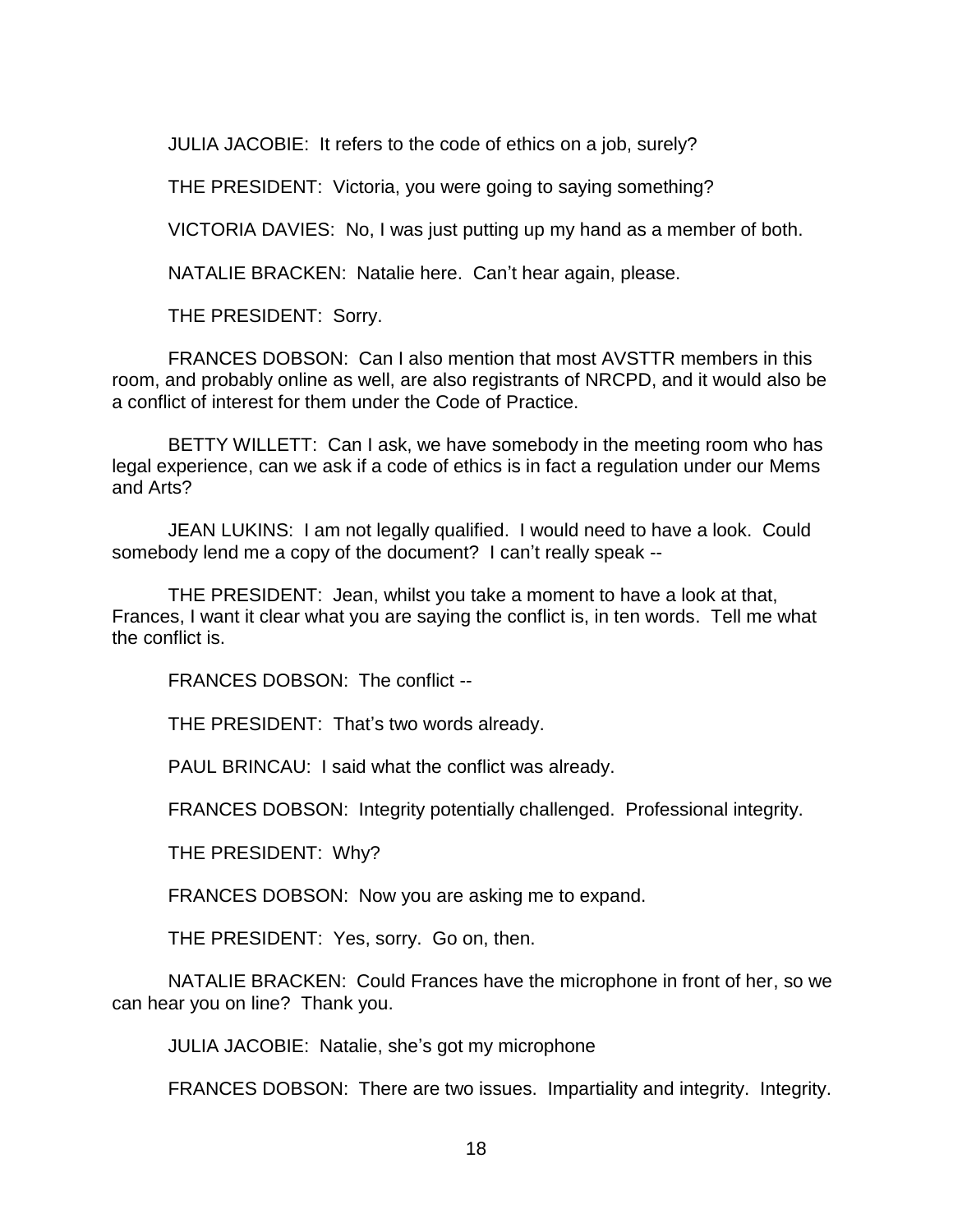AVSTTR is seeking to influence the outcome and take away rights that BIVR members have.

JULIA JACOBIE: Such as?

 FRANCES DOBSON: Such as the right to be treated as equal under EU law, which I have a copy of.

JULIA JACOBIE: Why, though?

FRANCES DOBSON: Because you cannot discriminate and say "We're not like them, we're like this".

JULIA JACOBIE: But how would you be unequal?

FRANCES DOBSON: Because you are saying, "We are a different company and we want our identity within your company".

LEAH WILLERSDORF: No-one can hear.

NICOLE HARRISON: How does that happen when I am a member of both?

FRANCES DOBSON: Well, you are entitled to exercise your right to be a member of both, but what you are not entitled to do is to influence the outcome for your own personal gain.

NICOLE HARRISON: How am I influencing it when I am voting for both? There are a few that have abstained to wait to see for this one as well.

PAUL BRINCAU: May I say something? Can you hear me? Well, the problem is that I couldn't vote at the AVSTTR general meeting, and you're going to vote on my meeting.

NICOLE HARRISON: But you weren't a member. I am a member of AVSTTR.

PAUL BRINCAU: Precisely. You've got the privilege of being a member of both, but a lot of members of BIVR don't have the privilege of being a member of both bodies.

NICOLE HARRISON: You can be a member of AVSTTR. You just follow the rules and regulations to get in.

PAUL BRINCAU: But I don't want to, and I don't want AVSTTR voting on my meetings.

MIRIAM WEISINGER: Can I just say, I think the conflict is that you are voting to become one body. If you have five AVSTTR members who vote for merging with BIVR,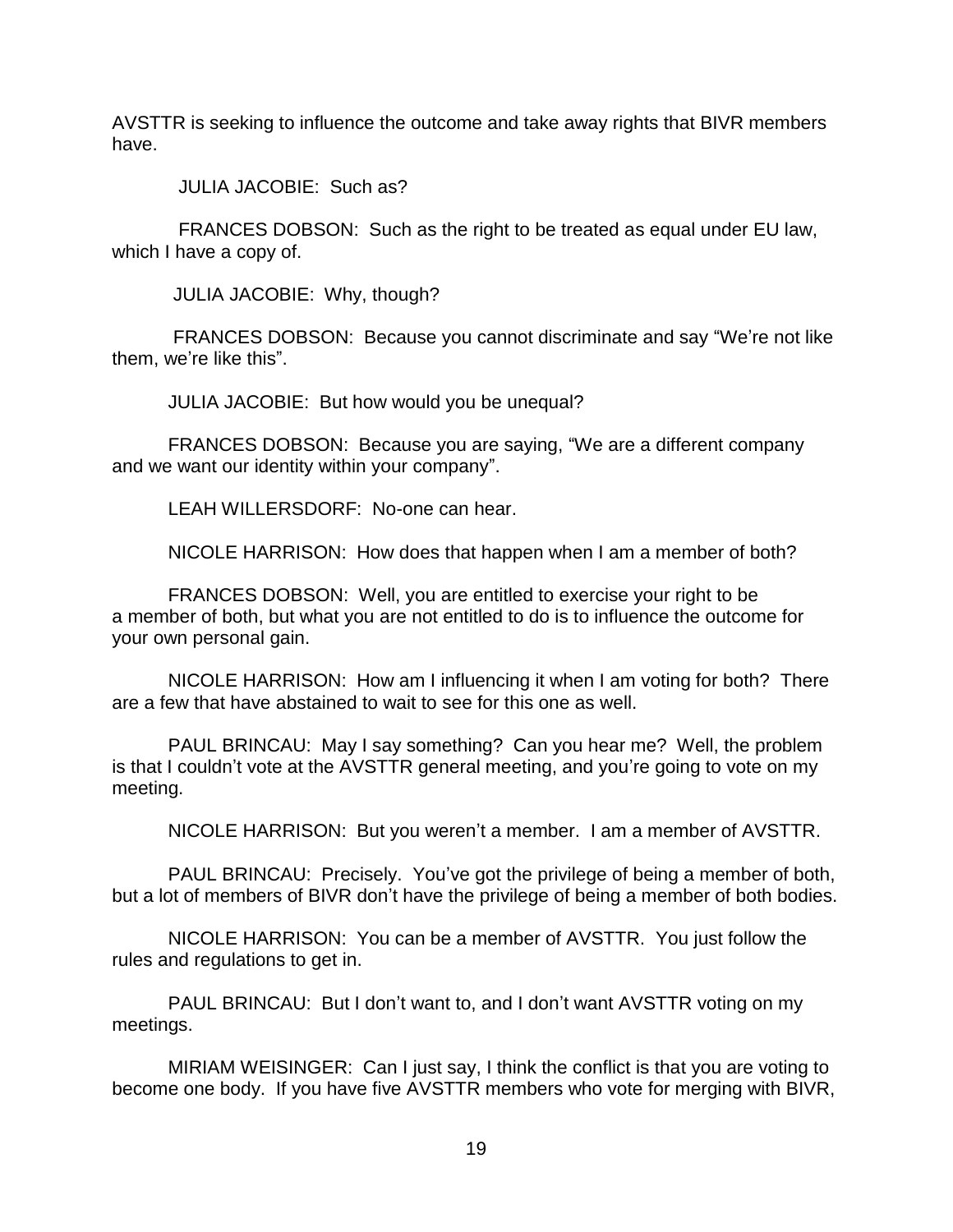you have five votes. If you then vote as a BIVR member, those votes immediately become ten votes.

BETTY WILLETT: How do you know that the people are going to vote for it?

MIRIAM WEISINGER: You don't know.

PAUL BRINCAU: We don't.

MIRIAM WEISINGER: We cannot know until the vote happens, but those people have voted, so there would be ten votes - either way, either for or against - as against five BIVR member votes, which will still be five votes. I cannot see how you can vote twice to become either one body or to stay as two bodies and I don't think you should have two votes on one matter.

VICTORIA DAVIES: Can I agree with the way Miriam has put it. I actually agree with what she is saying now. I think maybe an overall, one person overall --

MIRIAM WEISINGER: One-person-one-vote.

BETTY WILLETT: That's all it is.

JEAN LUKINS: May I mention something, that I can't find anything in this code of ethics that would affect this, except we shouldn't be doing anything that affects the good standing of the profession generally.

FRANCES DOBSON: Correct.

JEAN LUKINS: In fact there is one matter here, which is the fifth in an unnumbered list, which says, "Always declare a personal or prejudicial interest which could affect any party to proceedings", which I take it to mean proceedings where you are working.

However, if this is a general code of professional ethics - which we might need to debate at some point in the future, because it seems a little unclear - I think that we do need to be careful about declaring. Obviously we know who people are who are members of AVSTTR and BIVR, but I can see that anybody looking in on this would say that people who are members of both groups have a biased chance of voting, effectively, to vote in this issue.

My personal view - which is separate from what I have just said, if you like - is that we should have a referendum of one-person-one-vote across the two groups as to whether we even get to this point. And I am sorry, I probably should have raised this before, but I have been off sick for quite a while. My proposal is that we go about it in that route, but obviously the floor is open for a debate.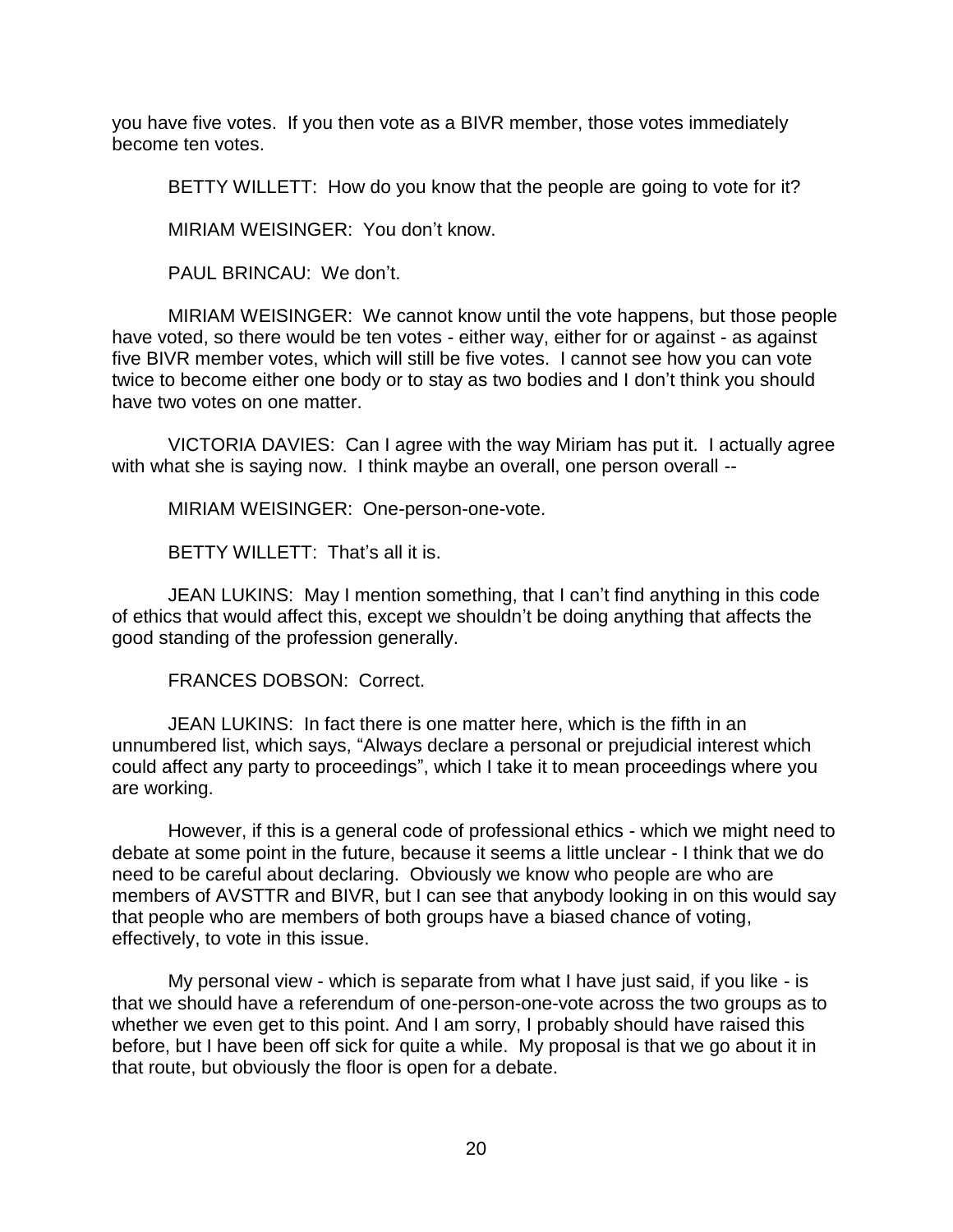THE PRESIDENT: Natalie wants to make a point.

NATALIE BRACKEN: I am just wondering why it was, after our AVSTTR EGM, that then three members of the AVSTTR committee were co-opted, or whatever happened, and that they are now on the BIVR Council, so isn't that then a conflict with what Paul is saying?

FRANCES DOBSON: It is.

NATALIE BRACKEN: I would like to have some clarity on that then, why that happened. Anyway, that's mainly my point.

JULIA JACOBIE: Natalie, that was only done on a temporary basis in the run-up to today, more or less really to just help with the organising, so that we were informed with what was going on. That's all it was.

NATALIE BRACKEN: Paul is raising the conflict of interest point, and others there in the room. Is there then a conflict of interest with those members of AVSTTR that are on the Council?

BETTY WILLETT: Could I ask Frances to be absolutely explicit what she meant by her comment about "personal gain"? I take strong exception to words being used like that. There is absolutely no personal gain. All members on the Council of BIVR or AVSTTR do masses and masses of work for absolutely no personal gain at all.

PAUL BRINCAU: I don't think Frances probably meant monetary gain anyway.

BETTY WILLETT: Frances knew exactly what she was saying. Frances always knows what she is saying.

FRANCES DOBSON: The gain is that BIVR has been in existence for 132 years, is an established company. It is known; it has an identity. Members of BIVR are entitled to use the logo and to market themselves as BIVR members, so to rob them of their "street cred", if you like, is a gain for AVSTTR, and being positioned on the Council means they have inside information which would be against the NRCPD code. Their positions are untenable.

THE PRESIDENT: Thank you.

MIRIAM WEISINGER: Can I make one more comment, please? I have only heard about this when I actually read the documentation for the meeting, and realised what was involved. The question I would like to ask is, did BIVR ask AVSTTR to join BIVR, or did AVSTTR ask if they could join BIVR, because I think, if AVSTTR asked to join BIVR, then they cannot have two votes on a fair basis.

JEAN LUKINS: No.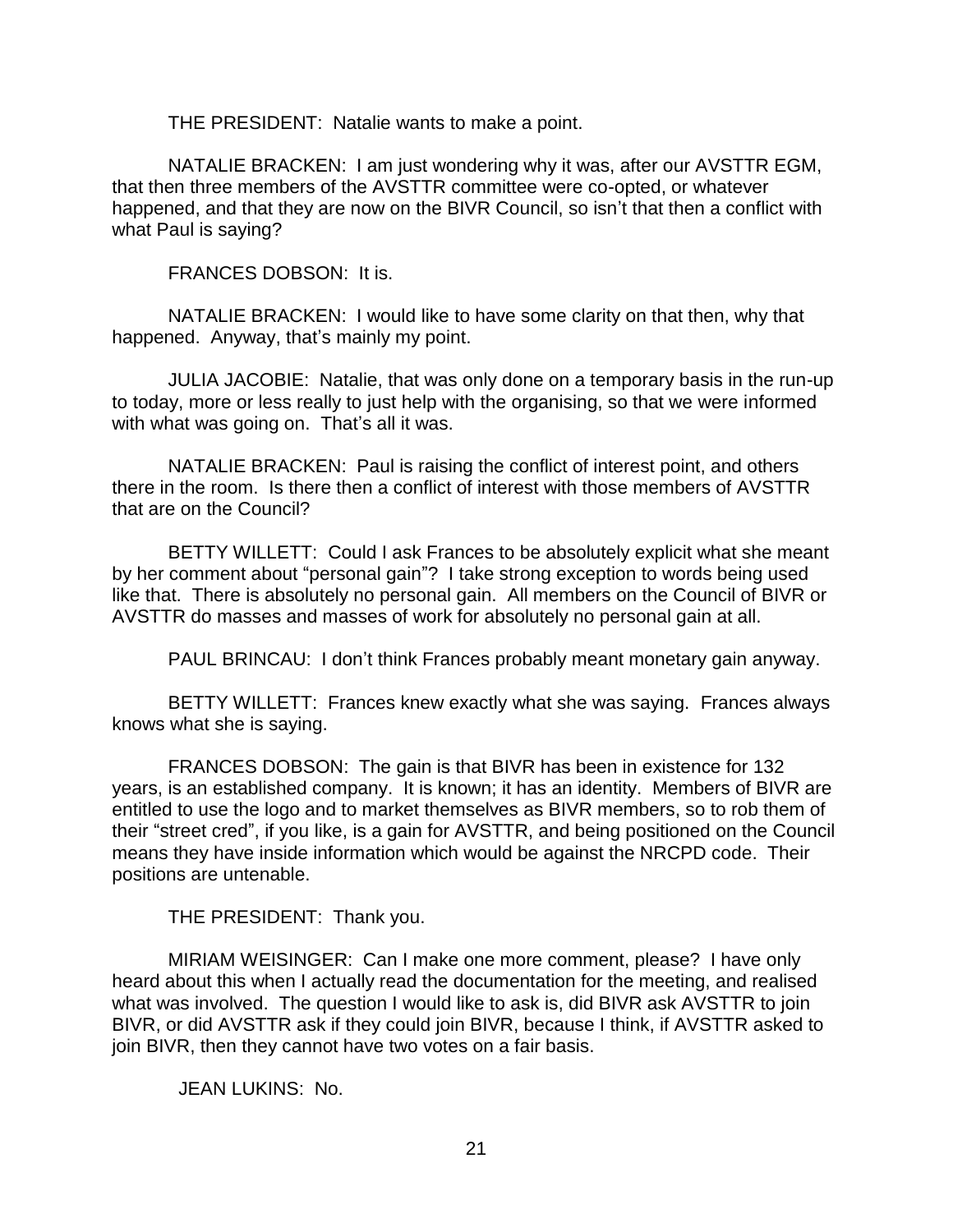MIRIAM WEISINGER: I don't know where - whose idea was it? If BIVR said to AVSTTR, "Come and join us, we would like you to join", then I still think you are wrong to have two votes on this particular matter. On this particular matter, I think you cannot have two votes.

THE PRESIDENT: Okay. Mary is going to respond.

THE SECRETARY: It was mooted at our AGM last year that we should enter talks with AVSTTR, for AVSTTR to come back in, effectively, because --

FRANCES DOBSON: They never were in, Mary.

BETTY WILLETT: Yes, they were --

THE SECRETARY: Yes, they were.

*(Several people speaking at once)*

THE PRESIDENT: One at a time.

MARY SORENE: They were and are members --

FRANCES DOBSON: It wasn't a separate company within BIVR.

THE SECRETARY: May I please finish? People of AVSTTR were effectively a breakaway group from BIVR, and we did suggest at the AGM last year that we enter talks for us to come back together. So, effectively, the answer to your question, Miriam, is that we asked AVSTTR to come back in.

MIRIAM WEISINGER: Can you point me to the minutes where that is, please?

 NATALIE BRACKEN: Can I say something as well, please? One of my major issues - and I have thought about it more since I attended the EGM of AVSTTR - is the total lack of consultation that I feel that there has been amongst members. Okay, we all voted on a resolution at the AGM that we would vote to have a discussion about it, but it seems to me that the Committee, behind everybody's back, they are the ones that have had all the talks.

I have not had any e-mails, apart from then, when I turned up at the EGM and went to vote. I feel there has been a total lack of consultation, and it seems that that's what's happened with BIVR members as well, because I am also a BIVR member, and I have not heard anything through BIVR either about the merger.

THE PRESIDENT: Right. Thank you. Victoria next.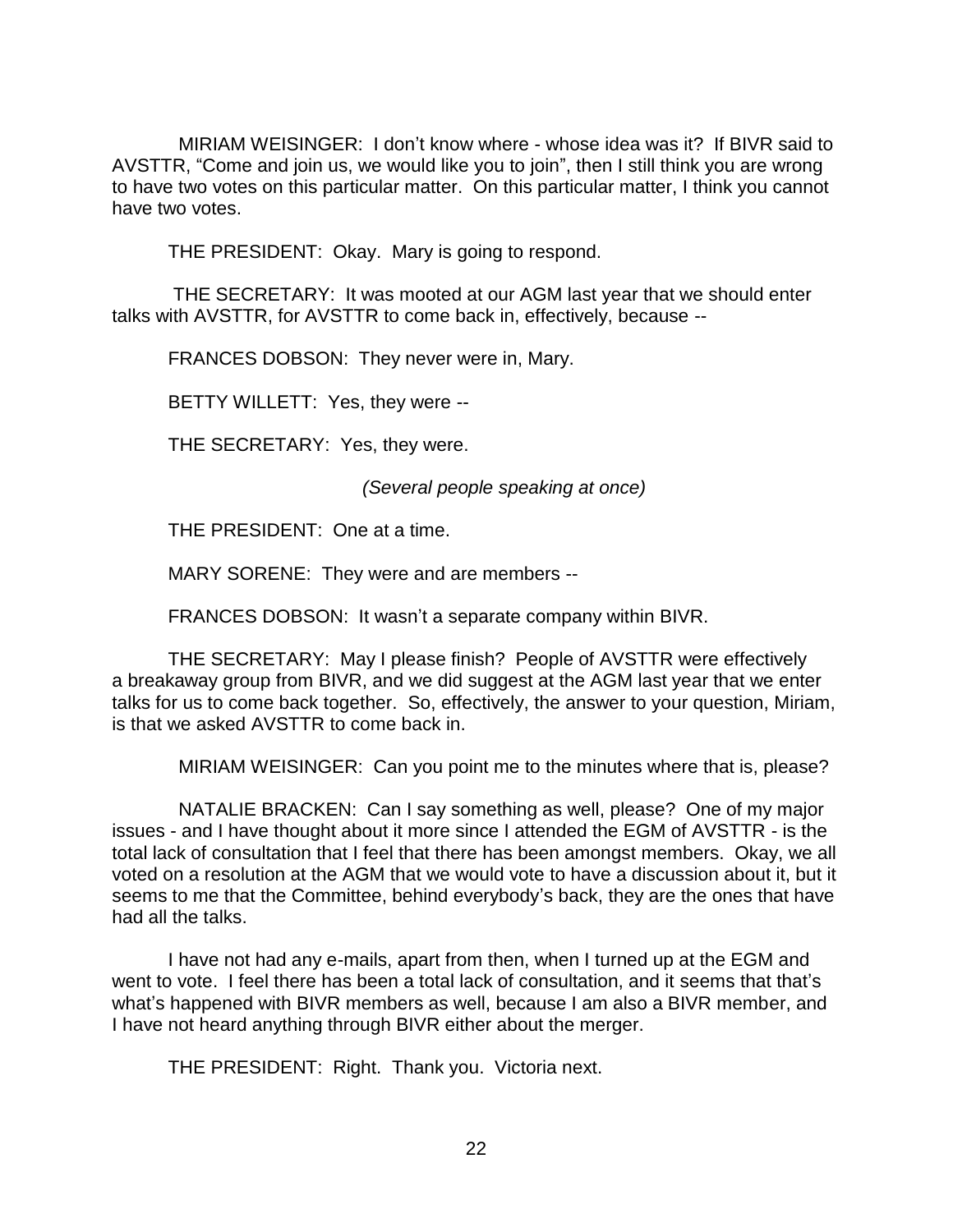VICTORIA DAVIES: Just to agree totally with Natalie's point there.

THE PRESIDENT: Thank you. Julia?

JULIA JACOBIE: I just wanted to say, as I said at the EGM, that you gave us the mandate to have the talks. We didn't do anything behind your back. You gave us permission to have the talks.

NATALIE BRACKEN: Why is it that only the Committee decided?

JULIA JACOBIE: We didn't decide anything. We just had talks.

NICOLE HARRISON: But why did you vote for it to go ahead and not get on the Council, Natalie? This is my thing. I've gone on the Council then so that I can then be part of the talks that we voted for and have the talks which the Council do. If you wanted to be part of it and get on it and understand what was going on - you voted for the people on the Committee the right to take this forward and do.

NATALIE BRACKEN: I wasn't aware that that's what I voted for then.

JULIA JACOBIE: It was made clear at the EGM that that's what you were voting for. I'm sorry.

PAUL BRINCAU: I think we are veering away from the conflict of interest point. May I make just make one point clear because I raised this? Actually there is nothing wrong with somebody having a conflict of interest. I mean, a lot of huge bodies, some of which I work on, have people who have their finger in other pies, and all they do is they declare a conflict of interest and withdraw from voting on a particular subject which affects both what they are doing now and the other company that they work for. So, there is absolutely nothing wrong with there being a conflict of interest.

THE PRESIDENT: Thank you, Paul. Frances?

FRANCES DOBSON: I wish to disclose a conflict of interest.

THE PRESIDENT: Thank you.

FRANCES DOBSON: I am a registrant of NRCPD. I also have a financial interest in the outcome of BIVR today, which will affect in a loss.

VICTORIA DAVIES: Can you just explain that?

THE PRESIDENT: Are you able to specify, without being too personal, what that means?

PAUL BRINCAU: I don't think she has to actually. She just declared her conflict.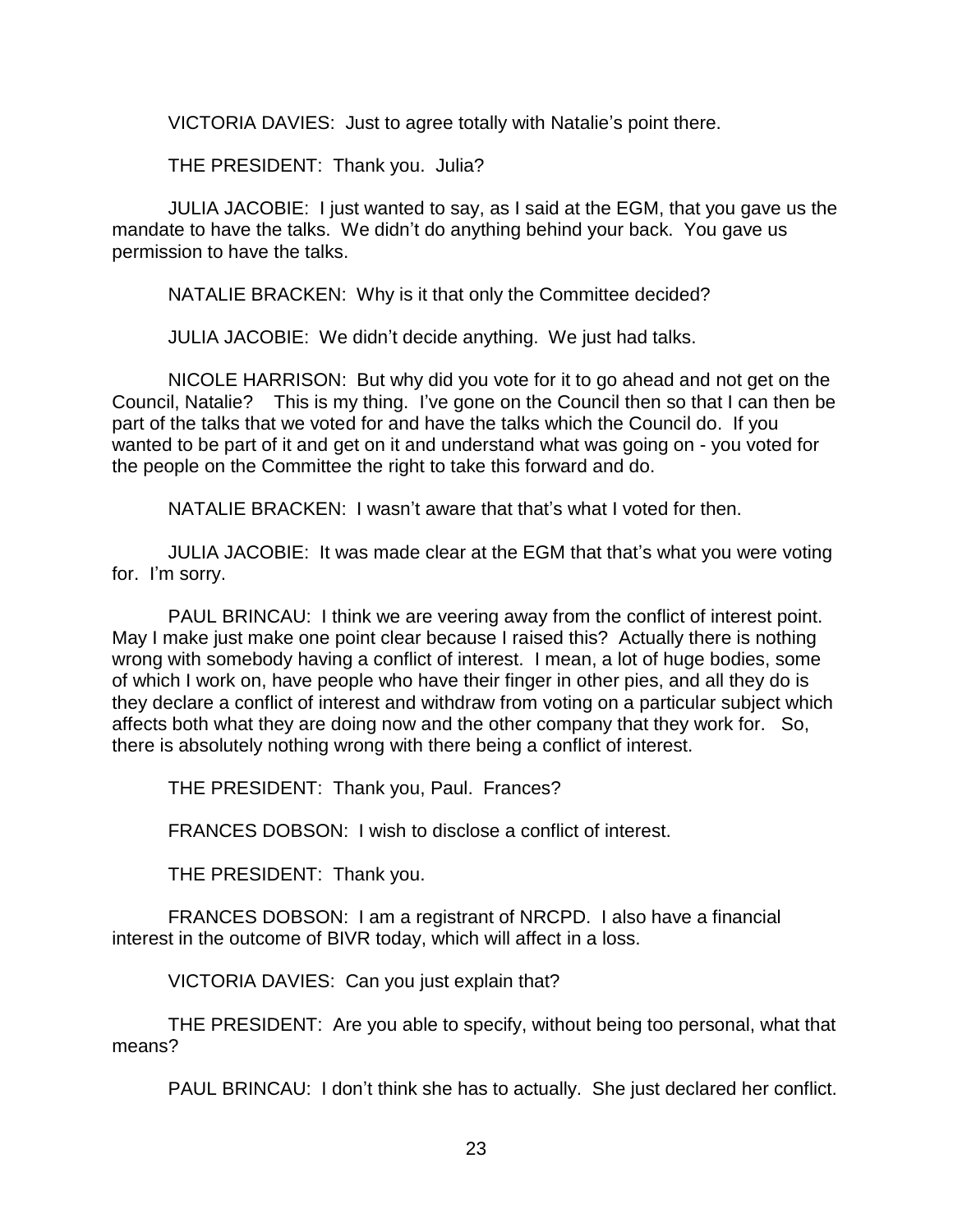VICTORIA DAVIES: Are you an STTR on the NRCPD register?

FRANCES DOBSON: I am a Lipspeaker.

BETTY WILLETT: Well, that's not a conflict with us.

NICOLE HARRISON: Shouldn't you leave the room for the discussions if you have a conflict?

PAUL BRINCAU: No, no.

FRANCES DOBSON: No. I am entitled to be here. I will just withdraw from the voting because of my conflict of interest.

THE PRESIDENT: Can I just clarify, you personally, Frances, have a conflict of interest?

FRANCES DOBSON: Yes, in the outcome of today.

THE PRESIDENT: And you are saying that everybody else has that conflict of interest as well, or is that Paul, sorry?

PAUL BRINCAU: Hers is different.

FRANCES DOBSON: The same and different, because of being an NRCPD registrant and --

NICOLE HARRISON: Can I clarify something? What you are saying is, if I am registered with NRCPD, I am a member of AVSTTR and I am a member of BIVR, I should declare a conflict of interest and therefore I am unable to vote?

PAUL BRINCAU: We are BIVR not NRCPD.

THE PRESIDENT: Can we just pause a moment? I am going to call for lunch in two minutes, because our reporters here need a break. So, if we can just wrap up in the next two minutes and take a lunch break. Jean first?

JEAN LUKINS: Let me know if you can't hear. I just wanted to say that would it have been useful for the Committees in both organisations to produce reports back to the membership for debate prior to getting to this point today?

THE PRESIDENT: Thank you, Jean. Julia?

JULIA JACOBIE: I would just like some clarification on what being a member of NRCPD has to do with it? What is the conflict of interest there that Frances has stated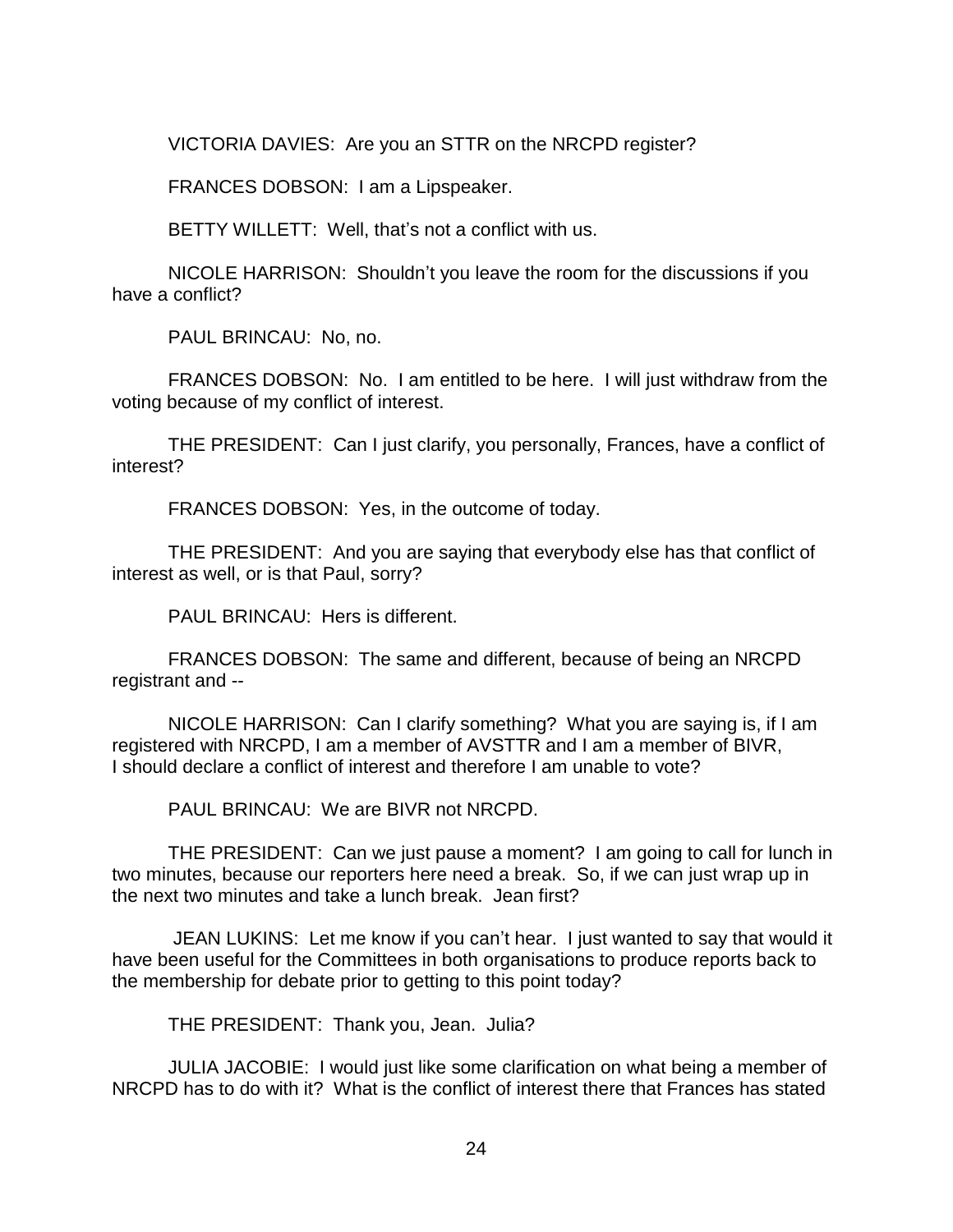there is?

FRANCES DOBSON: It goes to preserving your professional integrity and showing you are impartial in terms of your respect for members in the same profession who fund the company.

PAUL BRINCAU: I agree with you that you had a conflict of interest here because you said that the vote that you are going to take today affected you personally because you are a member of NRCPD, and that is a clear conflict, but it's not a conflict *per se* just because you are a member of both organisations.

FRANCES DOBSON: It affects me personally and it affects the membership of BIVR.

PAUL BRINCAU: That is a conflict then, because it affects --

FRANCES DOBSON: Yes.

JULIA JACOBIE: I am sorry, maybe I am just not understanding, but I still don't see. The NRCPD code of conduct relates to our jobs, in how we act in carrying out of our jobs, not in relation to our professional organisation.

FRANCES DOBSON: No. It is at all times whether you perform your --

JULIA JACOBIE: NRCPD have nothing to do with BIVR or AVSTTR.

FRANCES DOBSON: They do, I am afraid. They do.

VICTORIA DAVIES: But you are a Lipspeaker, though.

THE PRESIDENT: Can Mary clarify from the Mem & Arts or constitution as to conflicts of interest?

THE SECRETARY: There's nothing in our Memorandum and Articles of Association about conflict of interest.

PAUL BRINCAU: Conflicts of interest occur naturally.

FRANCES DOBSON: Yes. It will be under the Companies Act.

THE PRESIDENT: Can I just wrap up and you can think about this over lunch. Did you hear the speech I gave this morning?

FRANCES DOBSON: Yes, I did.

THE PRESIDENT: And did you hear that I said we are all verbatim?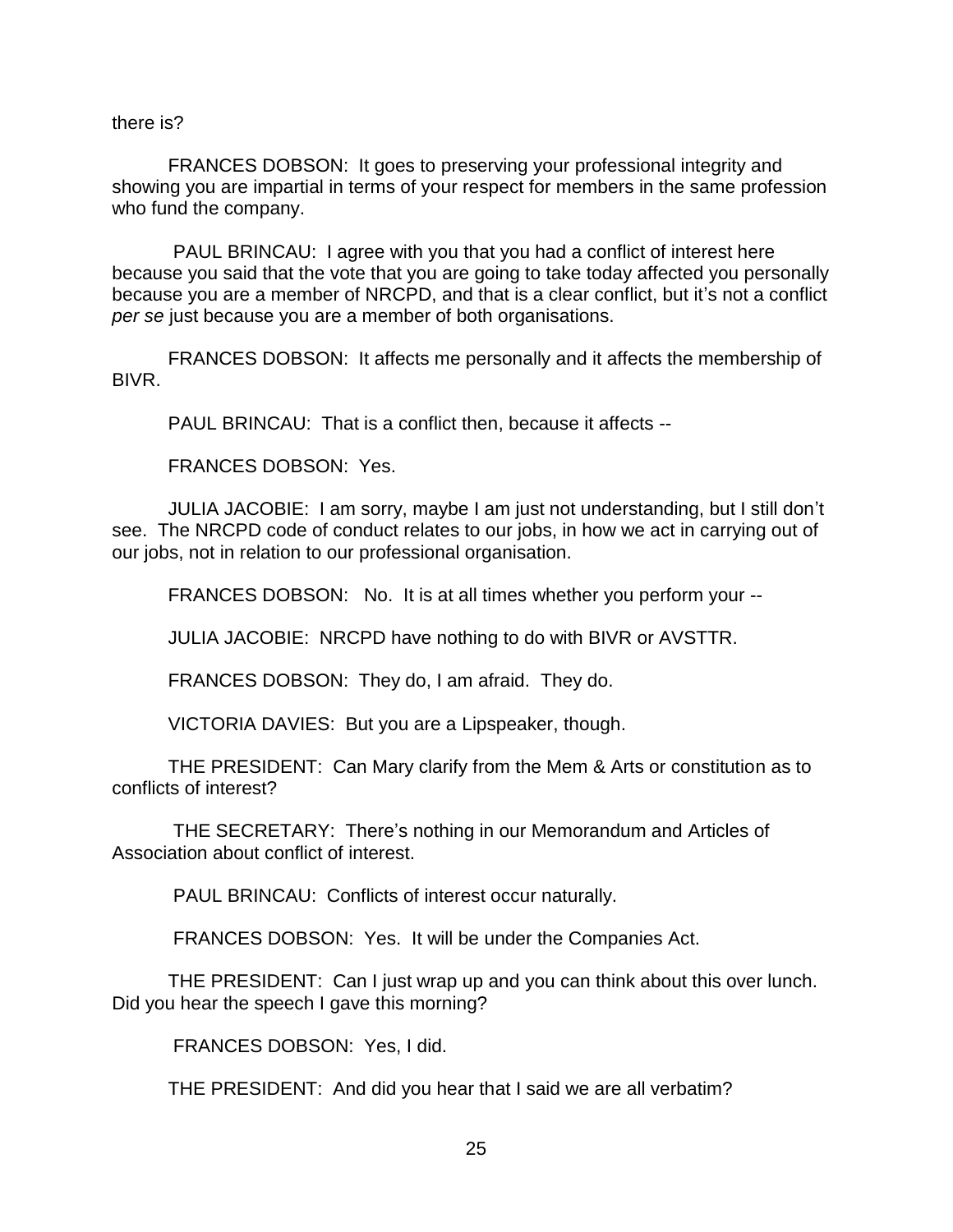FRANCES DOBSON: I did, and I have put a little asterisk by that.

THE PRESIDENT: Thank you. We all produce a shorthand form. We do it in a shorthand form, either machine or pen. We then transfer that into text.

FRANCES DOBSON: Correct.

THE PRESIDENT: Right. So where is the conflict?

FRANCES DOBSON: Erm …

THE PRESIDENT: I would say that was an inclusion rather than exclusion.

NICOLE HARRISON: I agree with you, Susan.

FRANCES DOBSON: Some people would disagree with you.

THE PRESIDENT: Who?

BETTY WILLETT: Frances.

FRANCES DOBSON: No, I can think of a lot of people who would disagree.

PAUL BRINCAU: I don't understand the point that you made, Madam President.

THE PRESIDENT: What I am saying, when you strip everything down, we do the same job. It's for different people and for different purposes.

FRANCES DOBSON: No, it isn't. It's the same people, the public generally. The job is for the public.

THE PRESIDENT: The job is for anybody who hires us.

FRANCES DOBSON: Yes. Our users, stakeholders, all the same.

THE PRESIDENT: Yes.

FRANCES DOBSON: However, the difference between an STTR and a verbatim shorthand writer is that they do augmented language. They are putting in "Doorbell rings", "Dog barks".

THE PRESIDENT: But that is something the client requires.

FRANCES DOBSON: Correct, and that's why they are separate.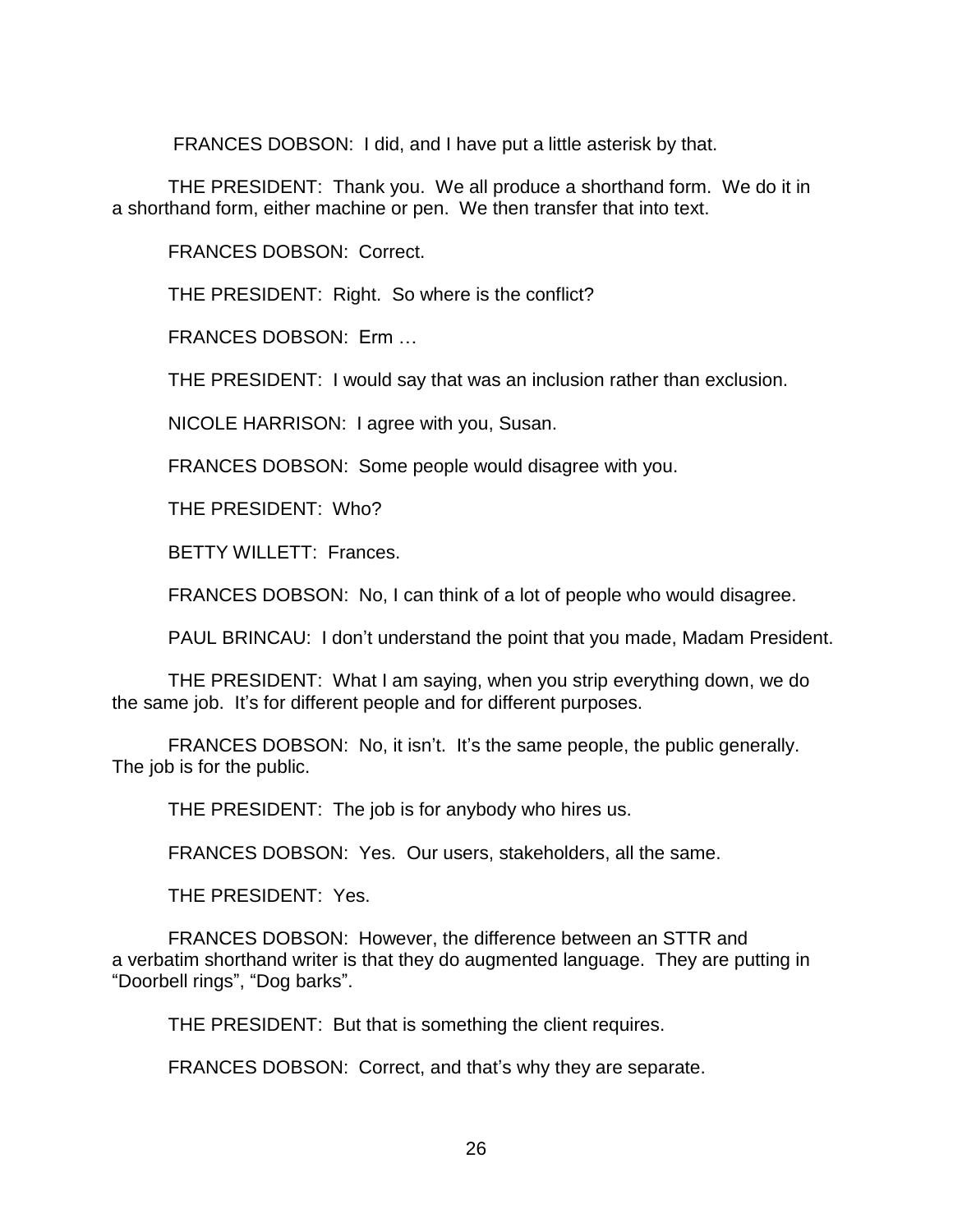THE PRESIDENT: On some transcripts you have to do the same thing.

FRANCES DOBSON: Yes, but that would be post-event, to make the transcript more readable.

THE PRESIDENT: No, it's not post-event. There are some extremely good realtime writers who don't do Speech-to-Text, and put all of that in. If they are doing a video deposition, they put everything in.

BETTY WILLETT: Can we see what Natalie says there?

JULIA JACOBIE: "All votes from AVSTTR and BIVR, are they going to be added together? In that case, there should be one vote." They are not, are they?

THE PRESIDENT: No, they are completely separate. Mary, then Julia, then lunch, please.

 THE SECRETARY: Page 17 of last year's minutes. Georgina said, "Do we need a joint BIVR/AVSTTR meeting to get together and send a response?" (This was to Paul Parsons.) The President, who was, I believe, Sheryll, said: "I really think the time has come where BIVR and AVSTTR need to come together. We are a really small profession. There is no room now for being separate. We need to join forces and sort this out, otherwise we are going…", and then Georgina said, "This issue is a good starting point for that, but because it's a joint letter, I think we need to come together jointly and discuss the response". The President then said, "I think there might be a platform now to start, and I notice one or two really prominent figures within the STT world have started to allow themselves to be 'moulded' a bit, shall I say. They are not so terse; there is a bit more bend in them".

BETTY WILLETT: Yes, it is, Natalie. Last year's AGM.

THE SECRETARY: Then Betty said: "Before AVSTTR was set up, we did have a section for STT reporters within BIVR. It is perfectly logical to have an STT section within BIVR, with their own sort of little sub-committee with representatives on the main Council". Then I said, "Perhaps as a branch rather than a sub-committee". The President said, "Yes". Betty said, "Yes". The President said: "It would be great if everybody, rather than be two separate entities, we all just be one and we all pay one fee. That means you get more members then, because a lot of people are registered with AVSTTR and not with BIVR. It would be a way of getting more members in and generating a bit more income between the two". Then Leah asked: "How many members are there within AVSTTR?" Georgina said, "40". The President said, "Yes". The Secretary said, "Not huge. Anything else on this?" Then Jean Gough said, "I had better be quiet", and we all laughed. And then we just went on to accept the report. So, that it is where I say it was definitely mentioned last year.

MIRIAM WEISINGER: Can I just say that I have seen nothing since those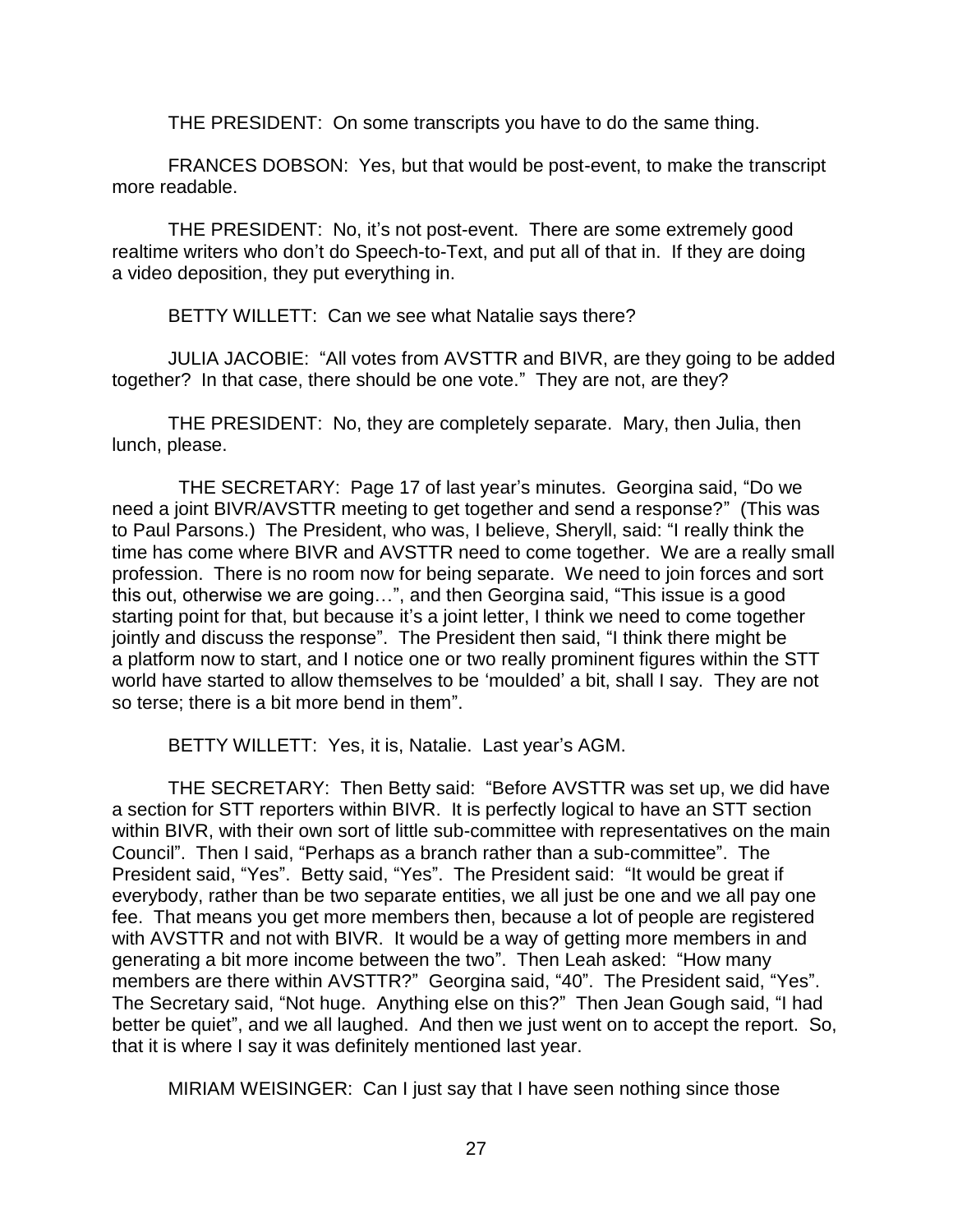minutes, in newsletters to the general BIVR membership, to say that this was going to be on the agenda. There has been no consultation with BIVR members about merging, at all, and the first I knew about it was when I saw the documentation with special resolutions in it, and one member of BIVR did e-mail me to say that this was coming up.

I don't think there has been enough consultation for us to take it any further today. We will have to have an EGM, I think. I think that's the only fair way to do it, because the members individually have not been consulted. Whatever the Council have done is one thing. The membership generally has not been consulted, I don't feel.

THE PRESIDENT: Thank you.

PAUL BRINCAU: I adopt every word of what Miriam said.

VICTORIA DAVIES: I would second that.

JULIA JACOBIE: I am still seeking clarification from Frances as to what being a member of NRCPD has got to do with this vote?

FRANCES DOBSON: First paragraph of the code.

BETTY WILLETT: Particularly if it's a Lipspeaker not in the same profession.

FRANCES DOBSON: But we are all bound by the same contractual obligation to the NRCPD.

THE PRESIDENT: Right. You have said that before, thank you. Julia?

JULIA JACOBIE: I am just going to read this out: This is the NRCPD Code of Conduct for those of you on Skype. "The Code of Conduct sets out the professional and ethical principles that must underpin the work of all NRCPD registrants when working with consumers or managing, training, supervising or mentoring other communication professionals. It prescribes standards of conduct that must be adhered to in order to provide assurance of professional standards to users of the services of communication professionals and to the public at large and maintain the integrity of the professions." So, which bit of it are you referring to?

 FRANCES DOBSON: Working with other types of communication professionals.

JULIA JACOBIE: But this is about us.

FRANCES DOBSON: No. It's about all the public. You are --

JULIA JACOBIE: That means co-working on a job with other communication professionals.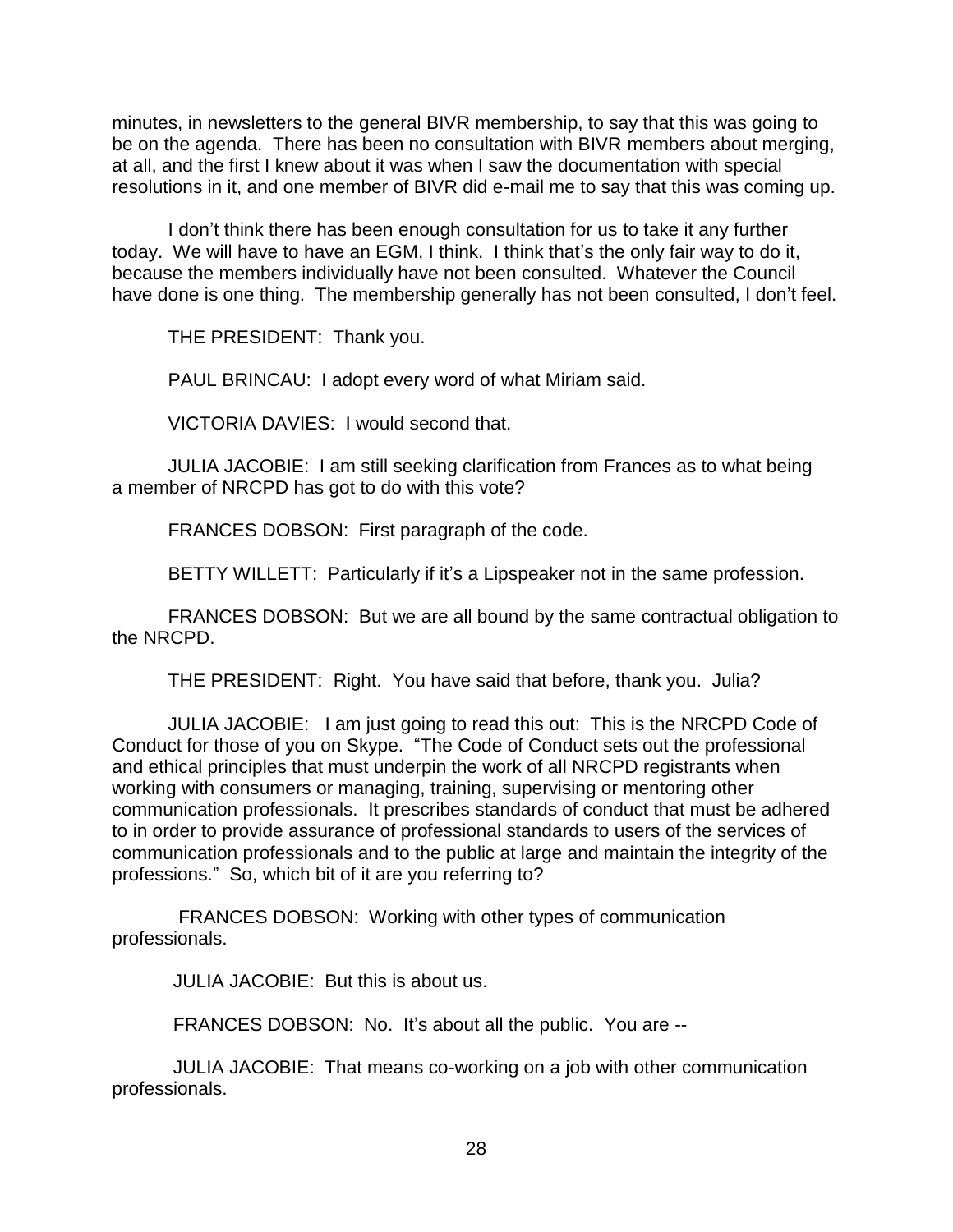FRANCES DOBSON: No, it doesn't. It involves, it includes managing, training, supervising, mentoring.

JULIA JACOBIE: None of which we are doing here.

FRANCES DOBSON: But you have members who are managing, as directors, and who have a conflict of interest.

BETTY WILLETT: Frances, you seem to be talking against the motion, rather than trying to clarify the point that we are presently bogged down on, and I think we all need to have a break because we are all getting a bit --

THE PRESIDENT: Thank you, Betty. We will take lunch now. Can we be ready to sit down at quarter-to two, please?

*(Adjourned for lunch)*

#### *Afternoon session*

THE PRESIDENT: Can we call the meeting back to order, please? Is everybody okay online on Skype? *(Yes)* You all look so glum! Okay.

PAUL BRINCAU: It's the weather.

THE PRESIDENT: I've got my stopwatch. Can you raise your hand?

VICTORIA DAVIES: Now?!

THE PRESIDENT: Just one. Frances put two up there. That's cheating! When you want to speak, can you raise your hand? (Sorry, people on Skype. We've got our techies in fiddling!) Can you try and avoid repeating the points, and I am sure we'll get on fine, hopefully.

 Miriam's point was that there was no mention in the BIVR newsletters about merger. We have just had a look and apparently there has been a mention in each newsletter that has gone out. However brief it is, it has been mentioned. Mary, do you want to make a comment about that?

THE SECRETARY: Sheryll kindly found some newsletters. On 9th December, which was the renewal notice, there was quite a long blurb in there about it. Then again, on 11th February, then 31st March, and again on 6th May. I haven't obviously got the newsletters from May last year. I can't see them here.

THE PRESIDENT: Paul first.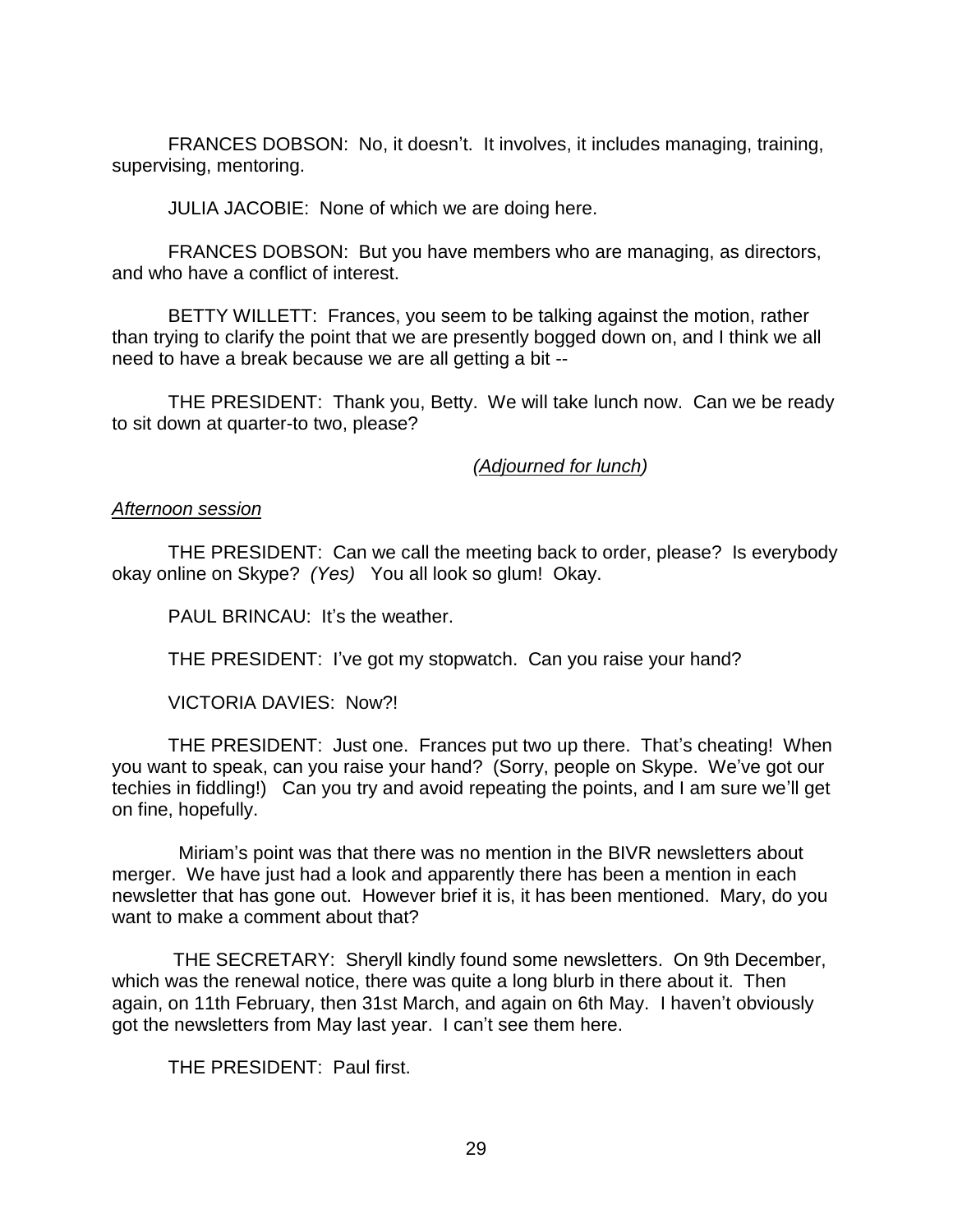PAUL BRINCAU: There might have been newsletters, but there was no consultation. Sending a newsletter out doesn't mean a thing. You are just telling somebody.

MIRIAM WEISINGER: I take back what I said that it wasn't in the newsletter, but I agree with Paul; no consultation. It should be a specific issue that there's consultation on.

THE SECRETARY: The newsletter certainly of 31st March mentions the merger, "To merge or not to merge; that is the question. Please, therefore, get your thinking caps on now and send us your suggestions for a name and/or logo" and --

MIRIAM WEISINGER: It's taken that it's going to happen; it's not a consultation.

FRANCES DOBSON. Yes.

MIRIAM WEISINGER: That is, it's going to happen.

THE SECRETARY: I think you have to read the bit beforehand, but I certainly spotted that. We have certainly asked for members' views and some members have sent in their views.

THE PRESIDENT: Betty was going to say something?

BETTY WILLETT: I think it doesn't matter.

THE PRESIDENT: Does anybody else want to say anything on that point that's not been said before?

JEAN LUKINS: Do we have any of these views available, Mary?

THE SECRETARY: I haven't got them with me because the point wasn't mentioned beforehand to alert me to bring it. I brought a case full of papers. I can't bring everything and I just had no foresight of that.

THE PRESIDENT: Thank you. Paul?

PAUL BRINCAU: Well, I am amazed that we have come to a meeting to vote on an issue on something as important as what you are referring to as "consultations", and those views haven't been brought in, because, as we know, people might send views in, but are these people here? There's only about 8% of the whole Institute membership here today, despite the importance that was attached and emphasised by our Secretary to attend this meeting to vote.

THE PRESIDENT: Mary?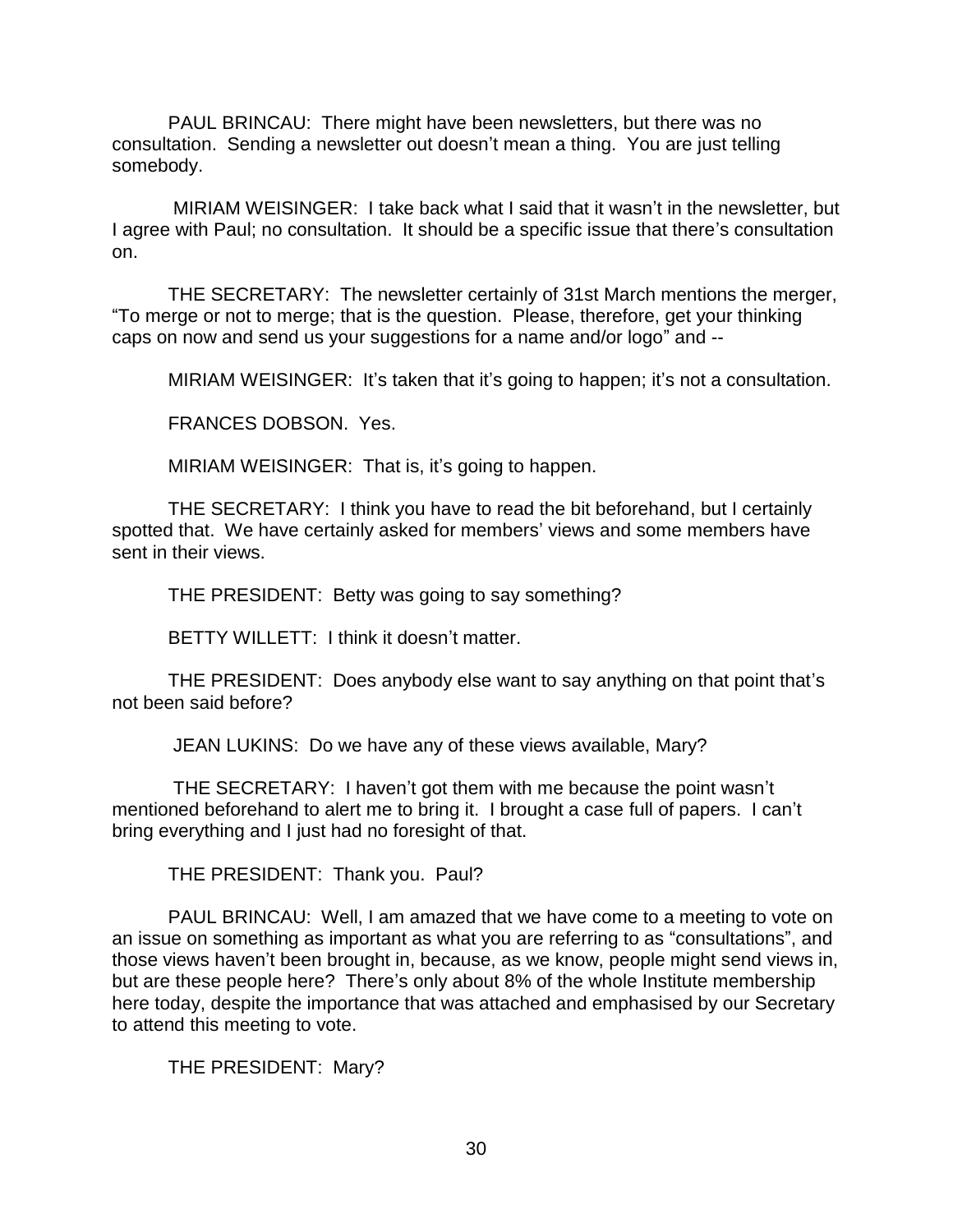THE SECRETARY: I have received 27 proxy votes. They have given their views.

THE PRESIDENT: Thank you. Can I ask any of the Skypers if they have any comments, please?

JULIA JACOBIE: They are having problems hearing Paul, again. Sharon said: "AVSTTR did a Survey Monkey. Maybe BIVR should have as well".

THE PRESIDENT: Victoria first, then Frances.

VICTORIA DAVIES: I think it's all very well saying Survey Monkey and email, but it's just a "Do you agree, not agree, or other". I think maybe an e-mail conversation between - a debate, so you can see other people's views, is more helpful.

THE PRESIDENT: So, you are suggesting a specified consultation period? Not just you, Victoria, but some of the others as well. You are suggesting a specified consultation period?

VICTORIA DAVIES: Natalie has just said on there that there has been no debate. Sorry, just that you can't see it.

THE PRESIDENT: Frances, your point?

FRANCES DOBSON: I think my point is, it's one thing having an idea about a merger; it's another thing, the actions or the behaviours that happen or don't happen as a result.

THE PRESIDENT: Thank you. Anybody else want to add anything? Any Skypers?

 BETTY WILLETT: I would just like to say, in reply to Frances - and I am not knocking what you are saying; I accept that - but if Mary writes out and says, "Please let us have your views", and no-one replies, what are you supposed to do? We live in a world of apathy. Sometimes somebody has to take a lead and do something.

VICTORIA DAVIES: Mary has not got the replies. Maybe if they were sent out to everybody that would spark a debate.

BETTY WILLETT: If she didn't have any replies, then she couldn't have them with her.

VICTORIA DAVIES: No, she said she did have replies.

JULIA JACOBIE: There is a question from Ian, "Are there any genuine reasons why we shouldn't be one organisation? It reminds me of the People's Front of Judea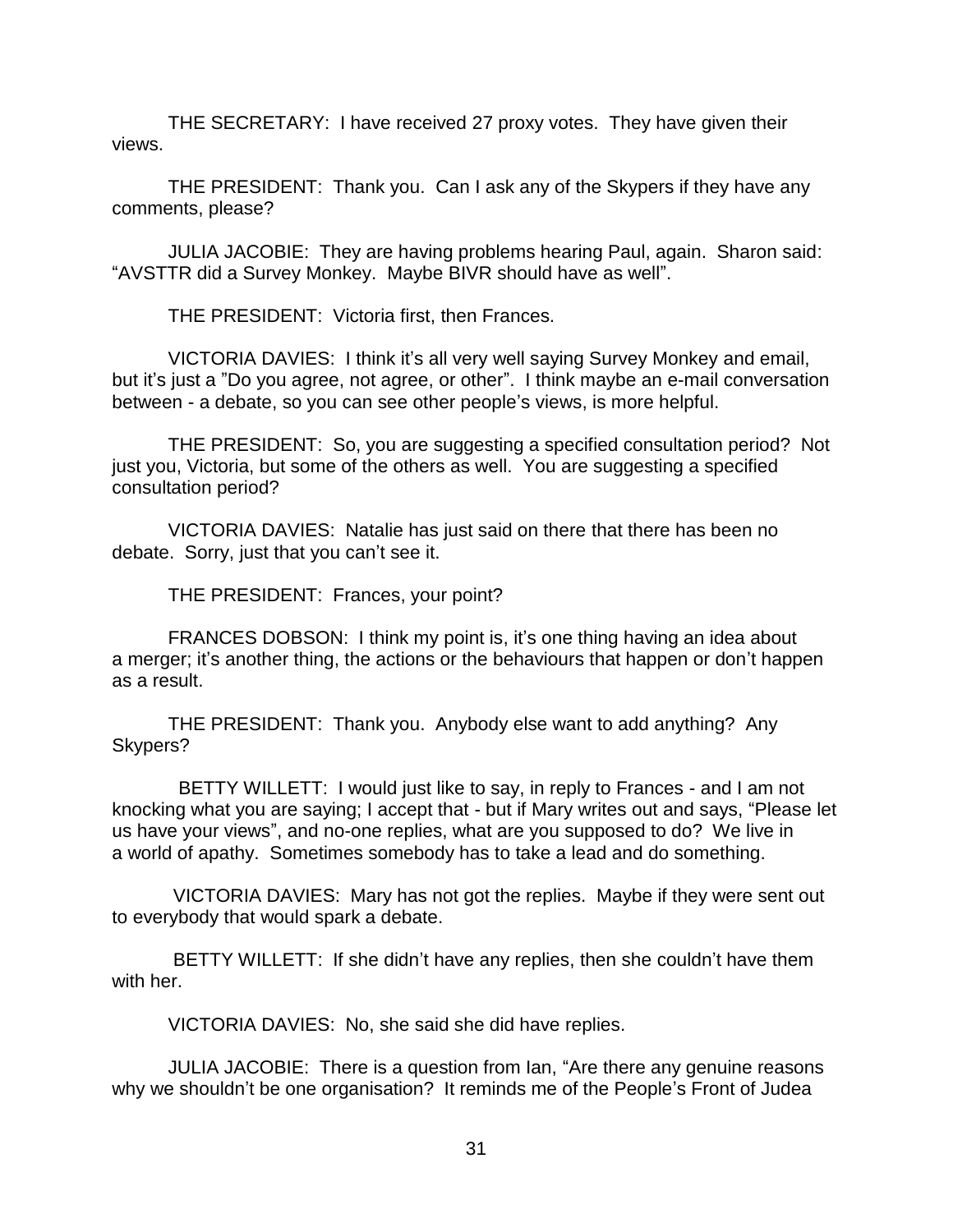versus the Judean People's Front! Are there any genuine reasons why we shouldn't be one organisation?"

FRANCES DOBSON: I think we are all one organisation if we are all BIVR members.

THE PRESIDENT: Paul, just make your point and then we will come on to that. That's a very valid point.

PAUL BRINCAU: There is absolutely no reason at all why we shouldn't be one organisation, but can I remind you that this debate started with me raising the conflict of interest point, and we have just drifted all the way here.

THE PRESIDENT: Okay, so that's noted, I think. Mary, how many members of AVSTTR are not members of BIVR presently?

THE SECRETARY: Two.

THE PRESIDENT: So, we are talking about two members.

PAUL BRINCAU: Sorry?

THE PRESIDENT: Two members of AVSTTR, as at this date, are not members of BIVR.

PAUL BRINCAU: It makes it worse as far as conflict is concerned. That makes it worse as far as conflict is concerned, because AVSTTR have voted at their meeting. Now they have come here.

MIRIAM WEISINGER: It's a takeover, not a merger.

JULIA JACOBIE: We are not coming here. We are members of BIVR. We are entitled to a vote as BIVR members.

 PAUL BRINCAU: No, you are not entitled to a vote that affects and conflicts both bodies. You can vote on other things on the agenda.

GEORGINA FORD: Hello. Can I just say that I am perfectly happy as a member of both just to have had the one vote. I don't particularly care about this pathetic going on about conflict of interest. I have a point of view. It won't change whether I am a member of BIVR or AVSTTR. Just give me one vote. That's fine. There's a lot of people on AVSTTR who probably don't want to join with BIVR. Fine. Let's just have the one vote and just get on with the rest of the meeting. I have transcripts to do!

PAUL BRINCAU: So you've got a conflict then, yes? You want us to hurry up.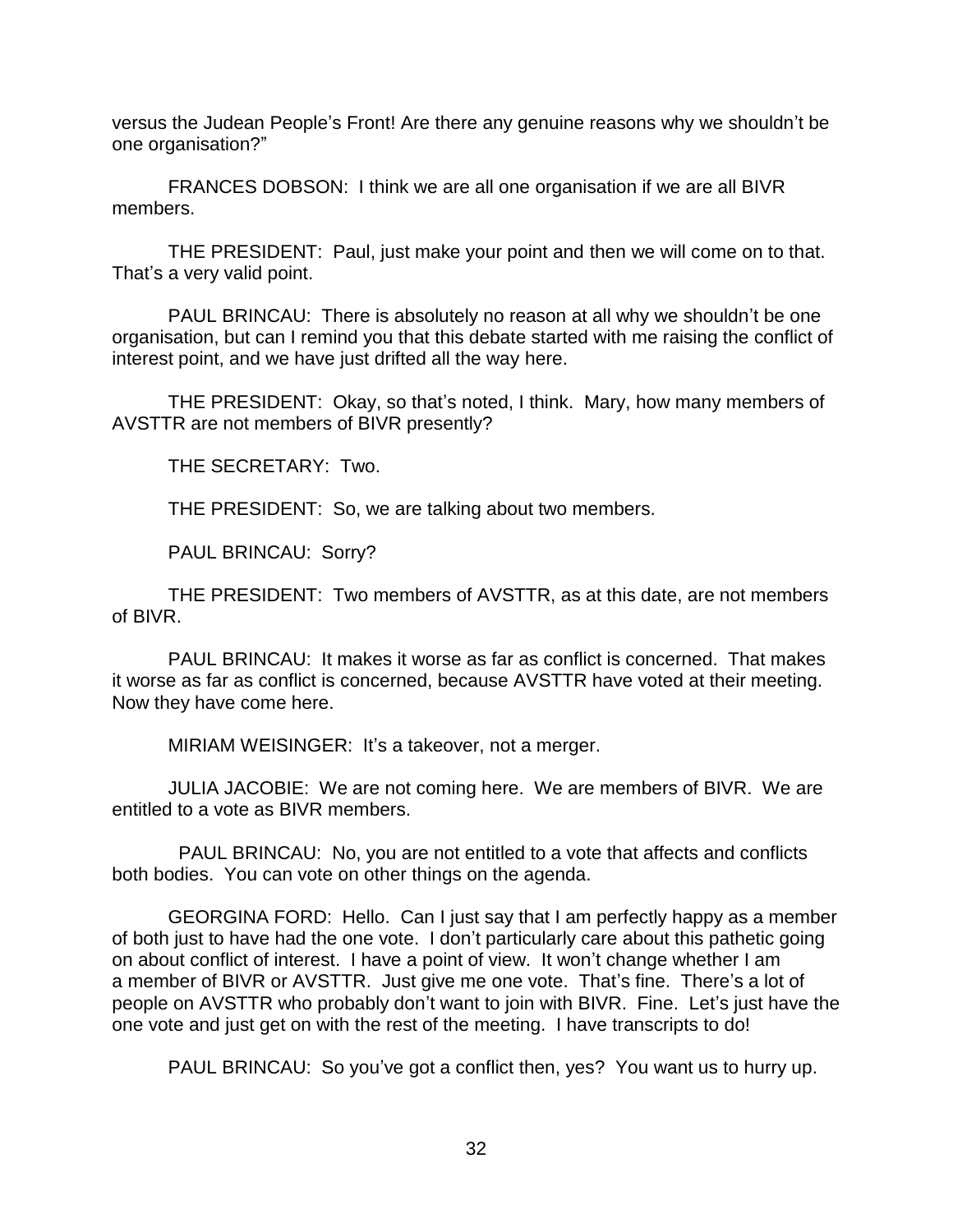GEORGINA FORD: I don't have a conflict. Can we just get on with the point of the meeting, please?

BETTY WILLETT: Could I perhaps suggest, if we are not going to get any further on this today, that we perhaps have a joint meeting of AVSTTR and BIVR, which probably will mean we will have exactly the same people here, and we will start back at square one again, and all have a vote from square one and we have one vote. But it will be the same people here voting.

THE PRESIDENT: Frances?

FRANCES DOBSON: I go back to my original point, that you can't have two companies voting about the outcome of one company.

BETTY WILLETT: Can you explain what you mean by that, because I don't understand it.

 FRANCES DOBSON: Yes. Well, acquisition or merger, depending on your point of view. Conflicts of interest, in terms of who is a director of the company and whether there are conflicts in them being a director of the company.

THE PRESIDENT: Mary, you had a point?

THE SECRETARY: As far as I know, it is one "company", as you call it, here today, which is the BIVR. There aren't two. It is one company, and each member has one vote.

THE PRESIDENT: Paul?

PAUL BRINCAU: Yes, but there are people here who are going to vote who could be voting with their AVSTTR hat on.

THE SECRETARY: "So what?" I say?

JULIA JACOBIE: We have already done that. Now we are voting with our BIVR hats on.

GEORGINA FORD: I do not have an AVSTTR or a BIVR hat. I am a verbatim reporter and I take exception to being told that I am going to behave differently depending whether I am providing a service for a deaf person or a transcript in a legal setting.

PAUL BRINCAU: You can take exception as much as you like, but that's a point of order I raised and a point of principle. Now, if we're going to shove things on to the side because certain members don't agree with them or because they're quite happy to do something else, we might as well pack up now and go home.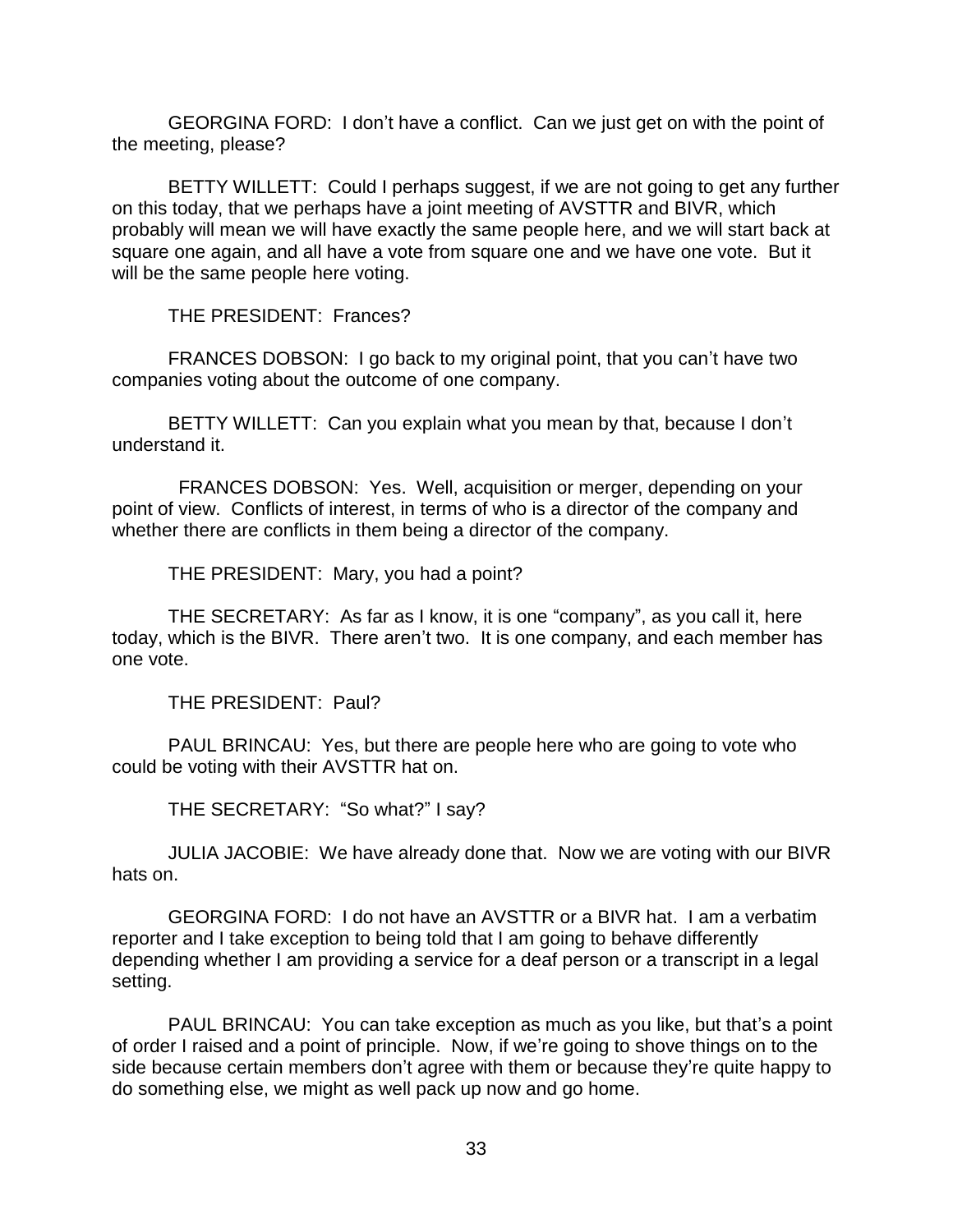BETTY WILLETT: I am quite willing not to vote with my BIVR hat on today as I have already voted with my AVSTTR hat, and I think other people have also indicated that they will do the same. That may not meet with general consensus and it may not get over all the points, but at least it would get us moving forward.

Other than that, I see no alternative but to adjourn the meeting now and have another meeting, with all of the expenditure that that involves. Do you realise how much it costs to have a meeting?

FRANCES DOBSON: Yes.

BETTY WILLETT: And perhaps have a joint meeting, when we all start again and have just one meeting whatever we are, as verbatim reporters.

PAUL BRINCAU: And you will have the same issue unless it's resolved today.

FRANCES DOBSON: I agree.

THE PRESIDENT: Can I welcome Kath Sykes here today. She has arrived for the afternoon session. Kath, do you have any points to make?

KATH SYKES: My point is that, I feel as a member of BIVR and AVSTTR, I have already voted with my AVSTTR hat on, and I feel I should be entitled to vote with my BIVR hat on. I am a member of both.

VICTORIA DAVIES: You are getting messages on the screen saying that they agree with Betty.

THE PRESIDENT: Yes, I saw that.

JULIA JACOBIE: Ian and Natalie agree with Betty. Sharon agrees with Kath. Louise just says: Agree. Nicole says she can't hear.

NORMA WHITE: I agree with Kath. I am a member of both and I feel strongly on behalf of both, and I should have a vote on behalf of both.

SHERYLL HOLLEY: Can I propose that we go for a vote on whether we agree with Paul's suggestion that it is a conflict? I am not sure how to word it, but we need to vote on whether BIVR and AVSTTR members have a vote here today, or whether it's just BIVR members who are not members of AVSTTR who have a vote? Does that make any sense?

FRANCES DOBSON: No. That doesn't work.

VICTORIA DAVIES: I would rather have more consultation.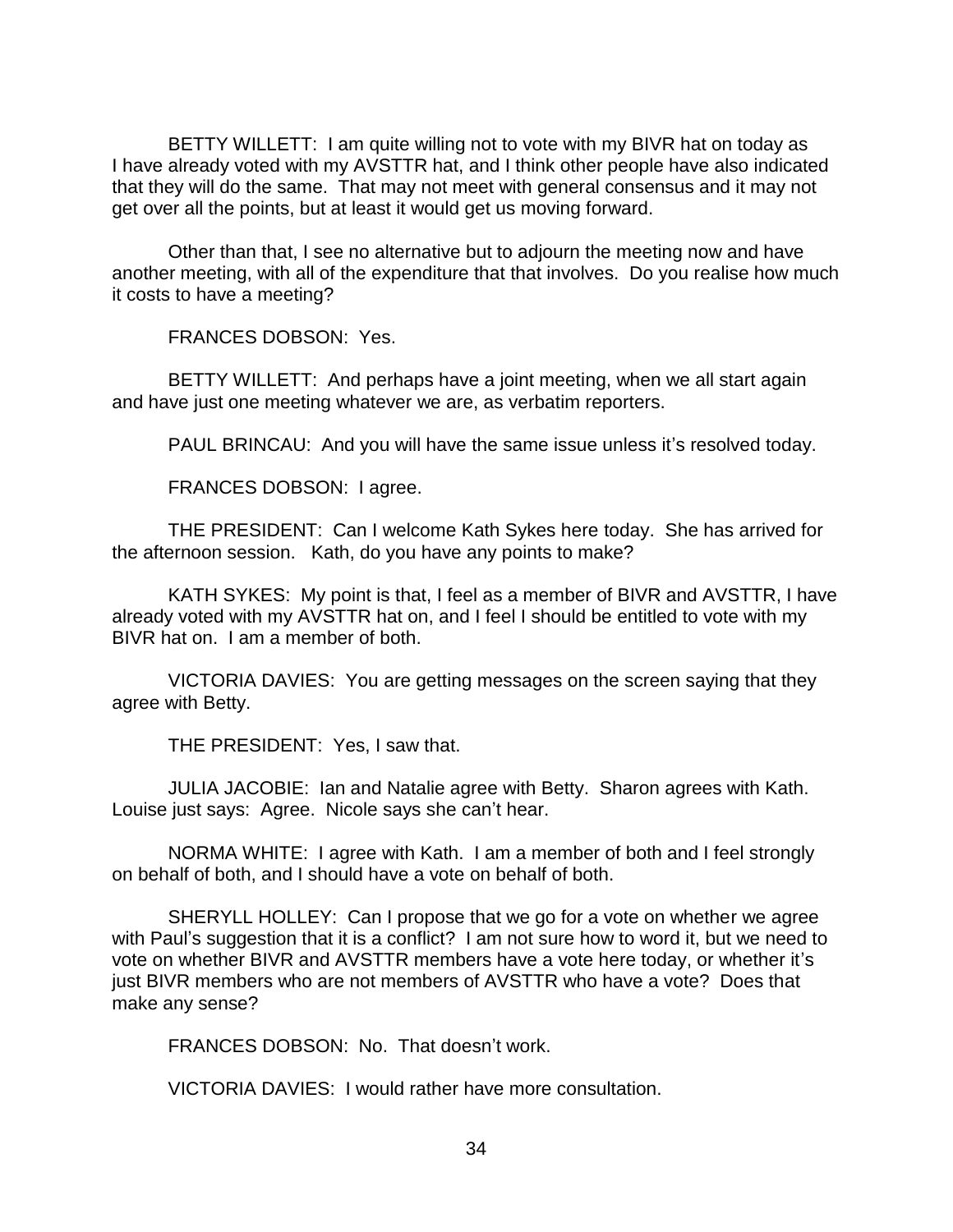SHERYLL HOLLEY: Otherwise we are not going to move forward because we are going round in circles.

THE PRESIDENT: We will have a final round on this and then we will make a decision how to go forward. Paul first.

PAUL BRINCAU: It's not voting on what I said. It's voting on whether to allow AVSTTR members to vote or not.

SHERYLL HOLLEY: That's what I mean.

PAUL BRINCAU: That's the question. But, again, there is a matter of principle, and if you are quite happy to go on with that, I will be quite happy to withdraw my objection. But that's not just me, and the principle is still there. I still think there is a conflict.

THE PRESIDENT: Thank you. Jean?

JEAN LUKINS: It's just a question really. I haven't got a copy of the resolutions 1 to 9.

THE SECRETARY: They are here for handing out when we got to that stage.

JEAN LUKINS: Could I withdraw and review them?

THE SECRETARY: Yes. Of course, they have all been sent out to everybody, but they are here.

THE PRESIDENT: Whilst you are doing that, could I ask people to address their minds to this point or analogy? Neil is a member of some union, a small union ... (Neil laughs)

BETTY WILLETT: Which union are you a member of?

THE PRESIDENT: I didn't ask him that! If that union then subscribes to, say, at the moment, the Labour Party, is that a conflict, because you are all --

MIRIAM WEISINGER: They now have to ask their members.

THE PRESIDENT: They do, yes, but previously?

MIRIAM WEISINGER: Yes. We have moved on.

THE PRESIDENT: I think this is what we are trying to do here.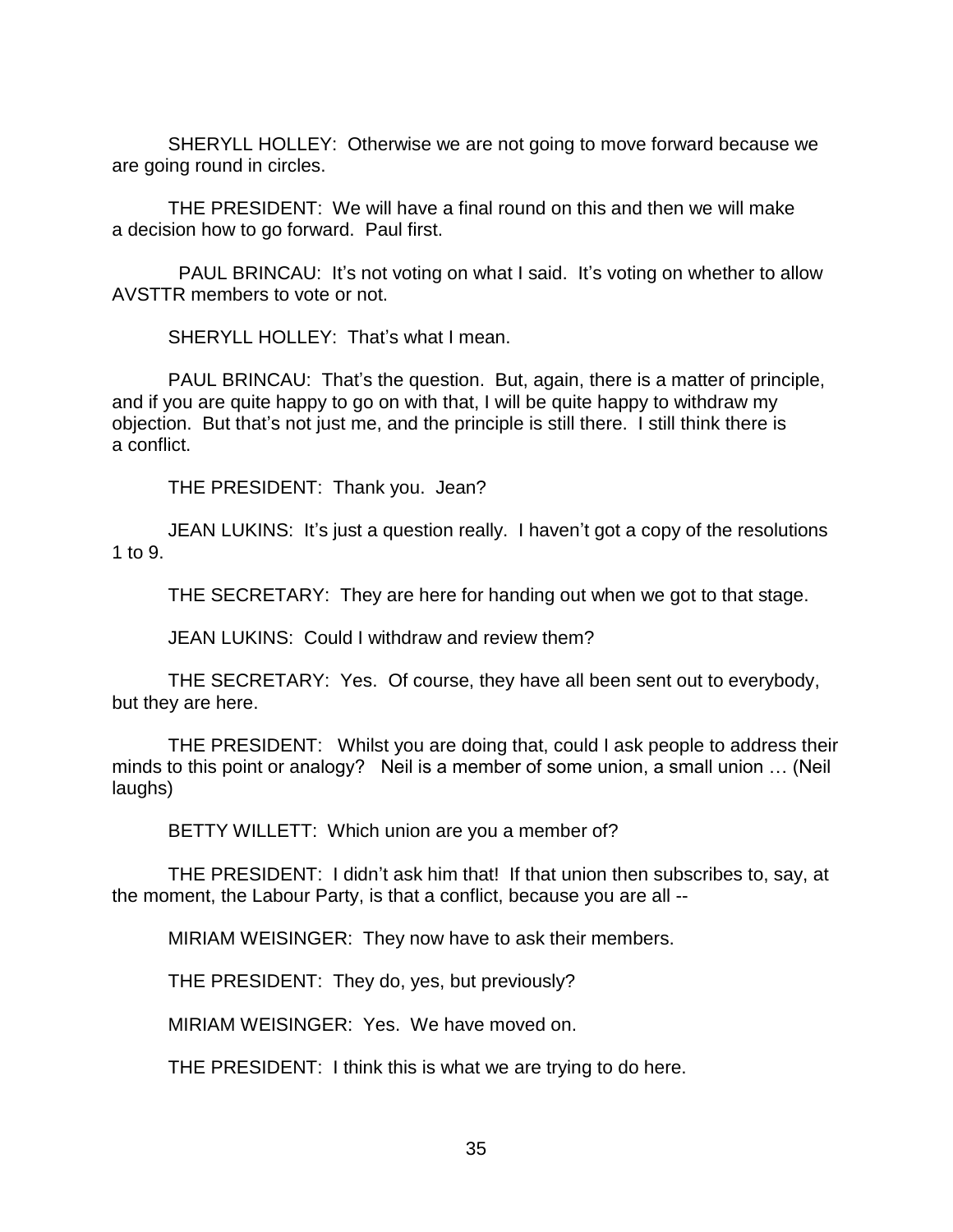JULIA JACOBIE: Natalie says she can't hear. She also said, "Can AVSTTR members vote on whether we have a vote?" Ian says, "To save conflict, I think we should have exclusive BIVR not AVSTTR-member vote". Nicole did ask a question, "How on earth is that going to work, so AVSTTR cannot vote?"

THE PRESIDENT: AVSTTR doesn't have a vote here.

JULIA JACOBIE: No, they don't. BIVR members do.

THE PRESIDENT: This is all we are dealing with; BIVR members.

JULIA JACOBIE: We are all BIVR members.

THE PRESIDENT: However you view it, they are all BIVR members.

PAUL BRINCAU: But they can vote because it affects them.

THE PRESIDENT: Who here has the double hat, the AVSTTR/BIVR?

JULIA JACOBIE: Norma and Nicole, who are not here, they are both members of both.

THE SECRETARY: But they are on line.

THE PRESIDENT: There are two members of AVSTTR who are not members of BIVR?

 THE SECRETARY: Karen Schober and Anna Bailey are not members of BIVR. Karen could be because she could be transferred in.

 JULIA JACOBIE: *(Reading from the Skype screen):* "BIVR members do have a vote and I am both. I think, in any other situation or setting, if you are a member of two separate entities, both entitled to vote on one issue, you would get two votes".

MIRIAM WEISINGER: I think we need legal advice.

FRANCES DOBSON: I agree.

MIRIAM WEISINGER: Whatever it costs. Maybe you have to ask members to make an additional contribution to pay for legal advice, but I cannot see how you can vote. It's a takeover, not a merger. It will be a takeover, not a merger, and I do not think there has been enough consultation, and I do not think you can vote on two organisations becoming one and having the two votes. I just can't see, legally, the concept working.

BETTY WILLETT: Can I ask, if the people with joint membership were to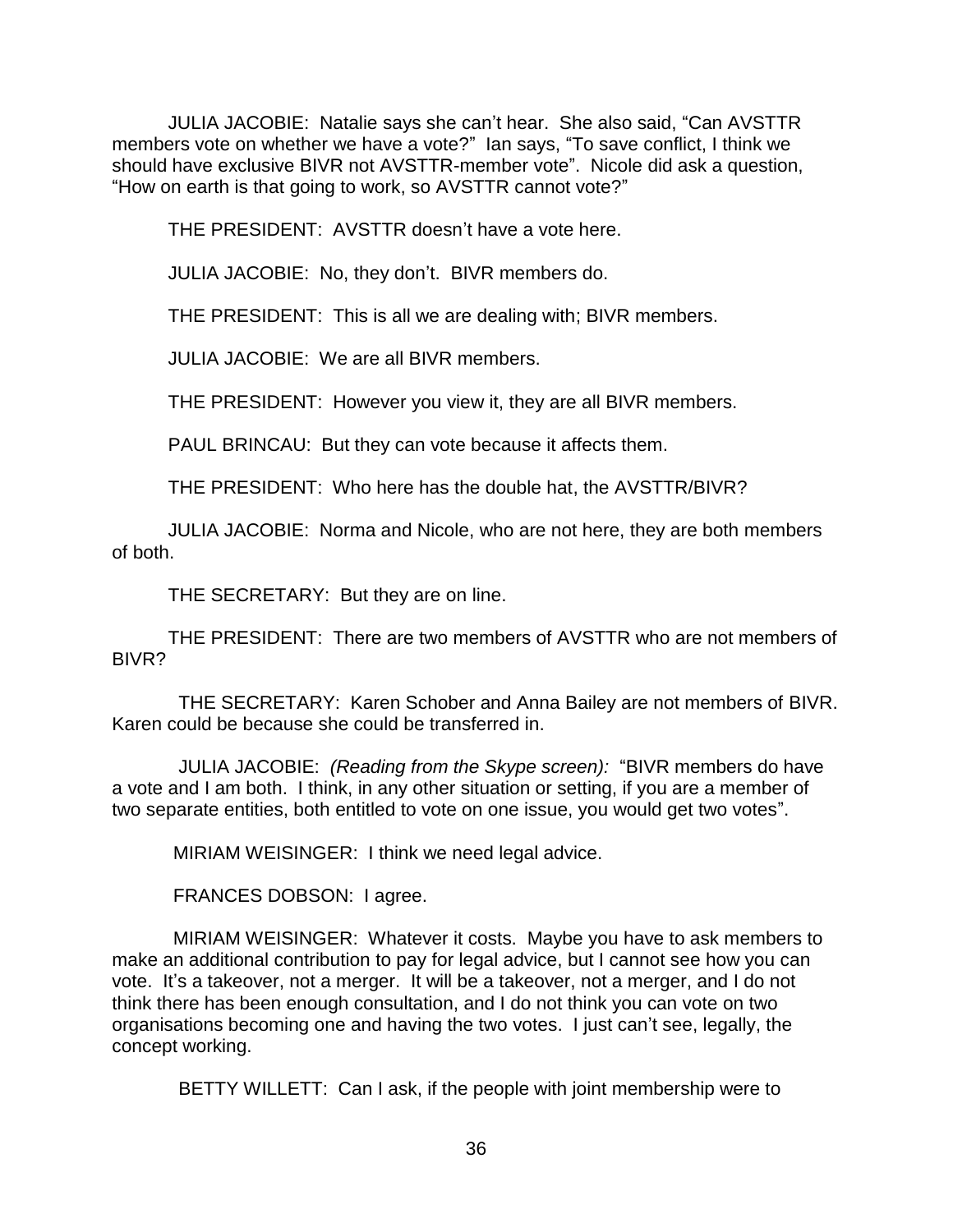withdraw from the vote today, how many people here would be voting?

JEAN LUKINS: There's not enough.

JULIA JACOBIE: Seven people in the room.

BETTY WILLETT: It's a very expensive meeting for seven people.

NORMA WHITE: How many proxy votes are BIVR only?

 MIRIAM WEISINGER: I don't know, but it's not disclosed. My proxy vote, I don't know what organisation they are a member of. I have a BIVR vote, as far as I know.

THE PRESIDENT: Because obviously, that would affect how you --

MIRIAM WEISINGER: I am told the way my proxy wishes to vote.

NORMA WHITE: At the moment, you need a two-thirds majority, don't you? You would have to find out how many people were just BIVR only, and find a two-thirds majority of that, if you were going to exclude everybody who's dual.

VICTORIA DAVIES: I've got one BIVR proxy.

LEAH WILLERSDORF: I've got five.

BETTY WILLETT: I have one.

JULIA JACOBIE: But are they also members of AVSTTR?

BETTY WILLETT: No.

LEAH WILLERSDORF: Two are.

THE PRESIDENT: Sorry, Skype please?

THE SECRETARY: I am just trying to find, Miriam, who it was.

JULIA JACOBIE: Natalie is saying votes need to be anonymous. Sharon says I don't want to withdraw as I abstained awaiting this debate. Nicole says Sharon has a great point. Louise said Sharon needs someone to address issue. Nicole says: Speak up Sharon and Natalie can't hear any more. Cannot hear me either. Can you hear me now, Natalie? I was just reading out all your comments off the screen actually, for the last few minutes, so you haven't really missed anything because you will have seen them on screen.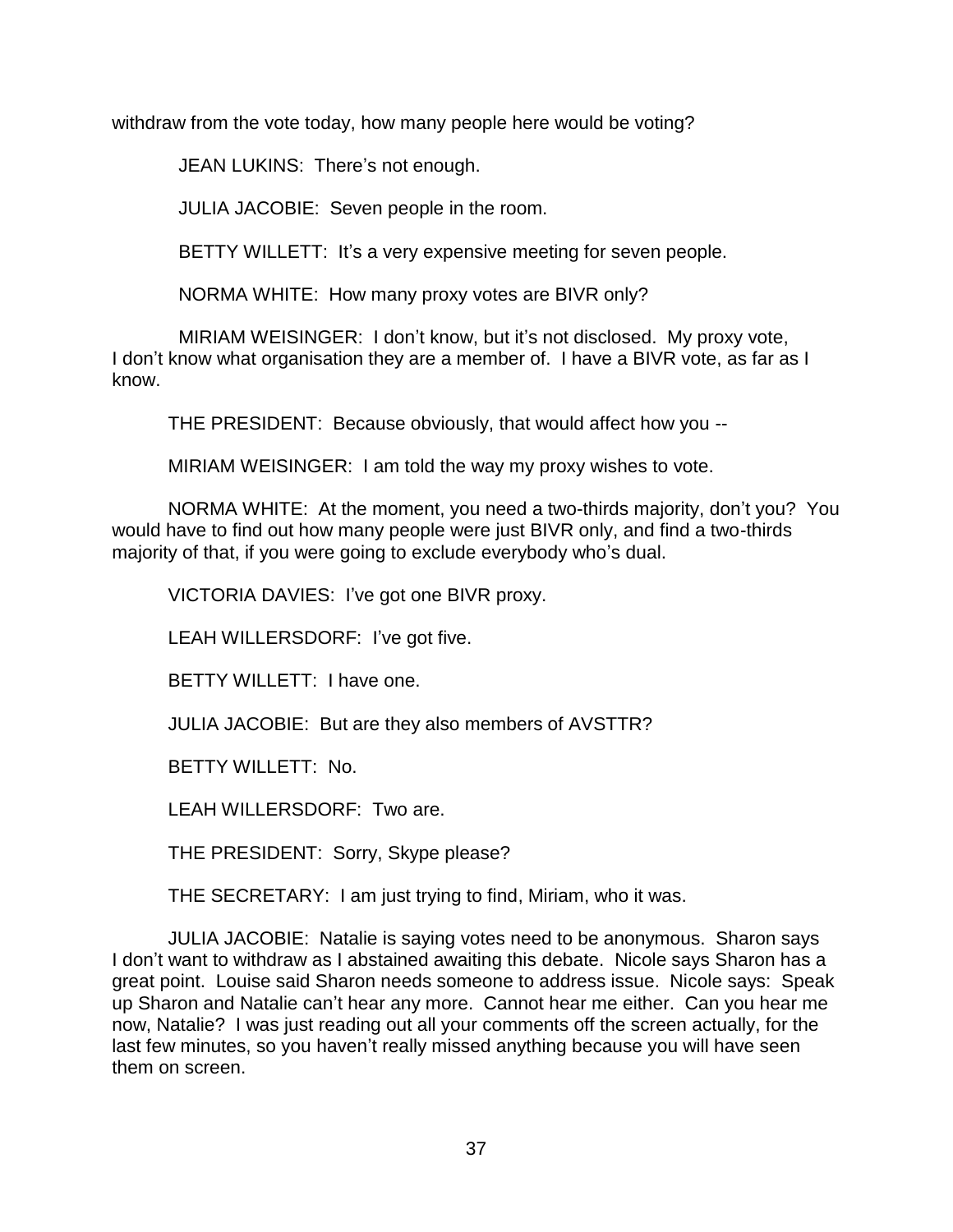JEAN GOUGH: Can you just scroll back up, please?

JULIA JACOBIE: Sharon said: I don't want to withdraw from the vote as I abstained awaiting this debate.

BETTY WILLETT: She abstained last time.

LEAH WILLERSDORF: She didn't go either way.

FRANCES DOBSON: I just need to remind you that I am being prevented from voting because of my conflict of interest because of the idea that it should be two companies merged.

THE SECRETARY: Your perceived conflict of interest.

FRANCES DOBSON: There is a conflict of interest.

THE SECRETARY: So you say.

JULIA JACOBIE: Not all of us agree that there is, but never mind.

FRANCES DOBSON: I can't vote under those circumstances.

THE PRESIDENT: That's why we are having difficulty understanding your point of view. If it's personal, we can't go into that, but that is our difficulty.

JULIA JACOBIE: Ian has made his point again that AVSTTR is not a company. Twice he has wanted to make that point now.

PAUL BRINCAU: I cannot understand what that comment meant there about abstaining awaiting this vote?

BETTY WILLETT: She abstained at the AVSTTR meeting.

PAUL BRINCAU: I know what abstain means, but why did she abstain?

BETTY WILLETT: Because she knew that BIVR was going to be having a vote and wanted to express her views when she had heard all the arguments.

PAUL BRINCAU: So, really AVSTTR haven't finished voting yet. You can't do that. You can't say I will do that and await the outcome of this.

THE PRESIDENT: That's one member of AVSTTR, not the AVSTTR's decision.

PAUL BRINCAU: Does she realise that she cannot vote?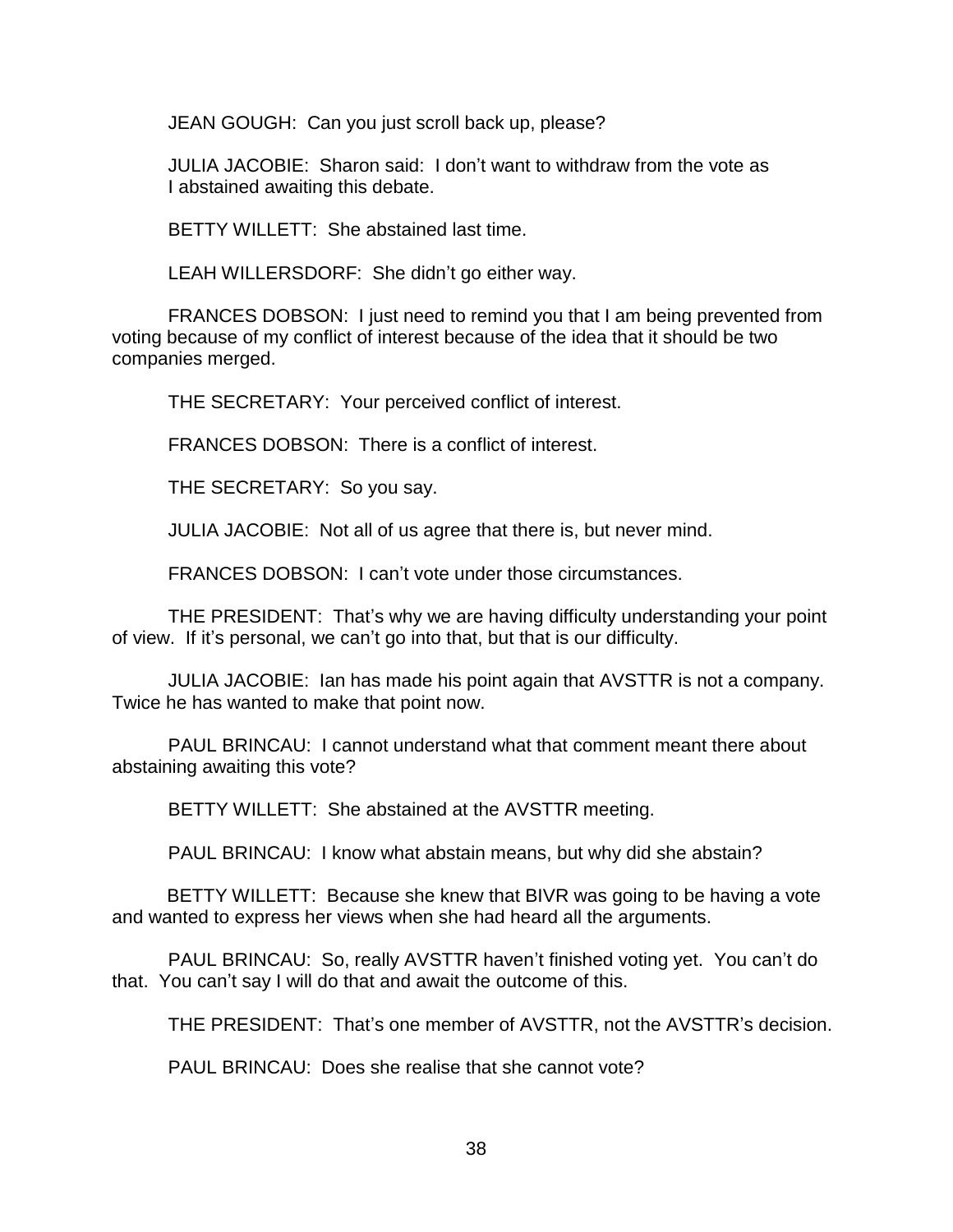JULIA JACOBIE: She can't vote in the AVSTTR vote, no, because that's already been done.

PAUL BRINCAU: So, she is going to vote here.

JULIA JACOBIE: As a BIVR member, yes.

PAUL BRINCAU: So, she is going to await for what we say?

VICTORIA DAVIES: She is saying there were more abstentions than just her.

JULIA JACOBIE: I didn't think there were.

PAUL BRINCAU: I am lost now.

THE SECRETARY: I believe, having counted, there are five proxy votes who are AVSTTR members as well as BIVR members. All the rest are purely… So, we have 27 proxy votes, five of which --

NATALIE BRACKEN: Can't hear you. Can you speak up, Mary, please?

THE SECRETARY: I believe there are five proxy votes from AVSTTR members, also BIVR members but who are AVSTTR members. Twenty-seven altogether, so 22 are not AVSTTR members.

THE PRESIDENT: Can I pause there? I just want to ask Jean if she wants to make a comment, and as she is taking the record, she can't do both at the same time.

 JEAN GOUGH: As I was saying to Paul in the lunch hour, I wear two hats. When I'm at an AVSTTR meeting, I'm speaking as an AVSTTR member, a speech-to-text reporter. When I'm a member BIVR I am a verbatim reporter, but I also happen to be a speech-to-text report as well. I am quite capable – I don't see conflict. I think the difficulty has arisen because the AVSTTR EGM took place first, and it looks rather as a *fait accompli*, but overall I think we are losing sight of the idea why the idea is to come together in the first place. We maybe need to gain a little bit of perspective. We are a small body. Yes, I understand that some people believe that there are conflicts of interest. Personally, I haven't quite got to grips with conflicts. Some people may see it as a very clear conflict. I don't feel a conflict at all. I can vote as a verbatim reporter, as a member of BIVR. It is not a foregone conclusion, but I think maybe the perception was that it was. I don't know if that was on the point we are on, but –

THE PRESIDENT: Let's have Mary first, please.

THE SECRETARY: I have just found the one letter I brought with me, which I do believe is the only response to the newsletter, and it's from a pen writer: "I would like to register my very strong feelings with regard to any logo" - (so it is more to do with the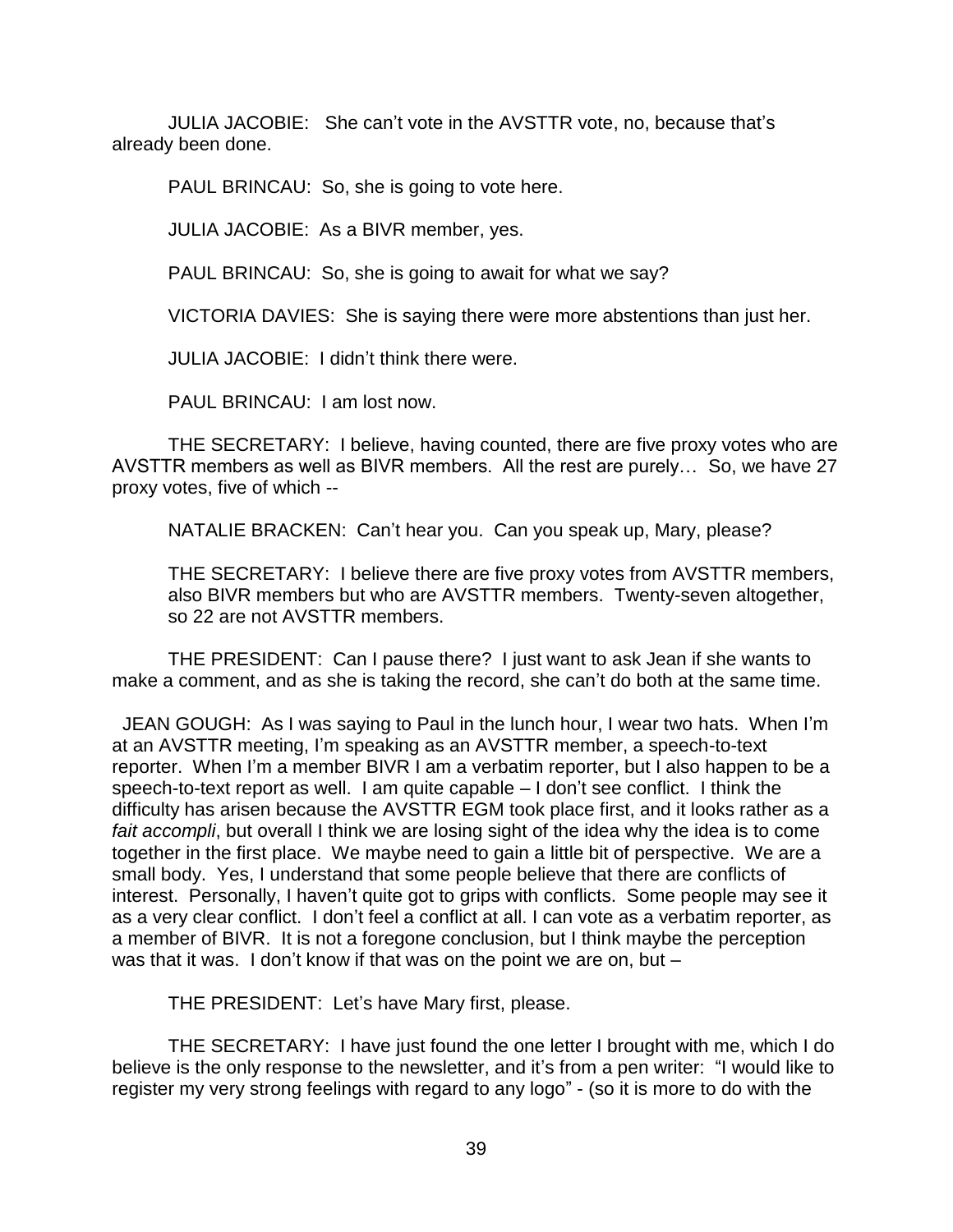logo) - "that does not incorporate a pen and I am afraid I do not subscribe to the so be it route simply in the name of moving into the 21st century", and she goes on for another page-and-a-half on that subject. So, I certainly did bring this, and I was going to refer to it later. As far as I know, any other matters that have been raised were incorporated in the newsletters for members to see what had been said. That is all, thank you.

JULIA JACOBIE: Just a point of clarification, Mary. You said that there are 22 proxy votes who are BIVR only.

THE SECRETARY: I have 27 --

JULIA JACOBIE: No, 22 proxy votes that are BIVR only?

THE SECRETARY: I believe so.

JULIA JACOBIE: And there were seven in the room, is that right, that are BIVR only? There were 29 BIVR-only votes, yes?

FRANCES DOBSON: And one abstention.

JULIA JACOBIE: Yes, for it to be carried two-thirds majority, there would need to be 20 votes in favour. That's all. I just wanted to get those figures out there.

NORMA WHITE: Thank you, Julia.

THE PRESIDENT: Frances, you had your hand up, to rapidly wrap up, please?

FRANCES DOBSON: I just need to point out that Jean also has a third hat. I think it's right to point out that Jean has a third or fourth hat. She also has a hat in NRCPD, and she is working here today.

THE PRESIDENT: Right, thank you. Anybody else want to say anything?

JEAN GOUGH: Can I say something? Can I say I am invited by NRCPD to act as one of their professional standards advisers when I am invited to do so? I am not paid for that, but I think I am on a website as one of their professional standards advisers.

FRANCES DOBSON: Yes. I don't disagree with that.

JEAN GOUGH: I don't see any conflict as far as I am an NRCPD registered speech-to-text reporter. I am acting, as far as I can see - unless people can point out anything specific - with integrity and for the good of the profession, whether it's as a speech-to-text reporter, or as a verbatim reporter. Whether I'm working with Lipspeakers, with Note takers, other ACE professionals. I don't see any conflict. I may be in error. If you can point me in another direction, but I don't see a conflict personally.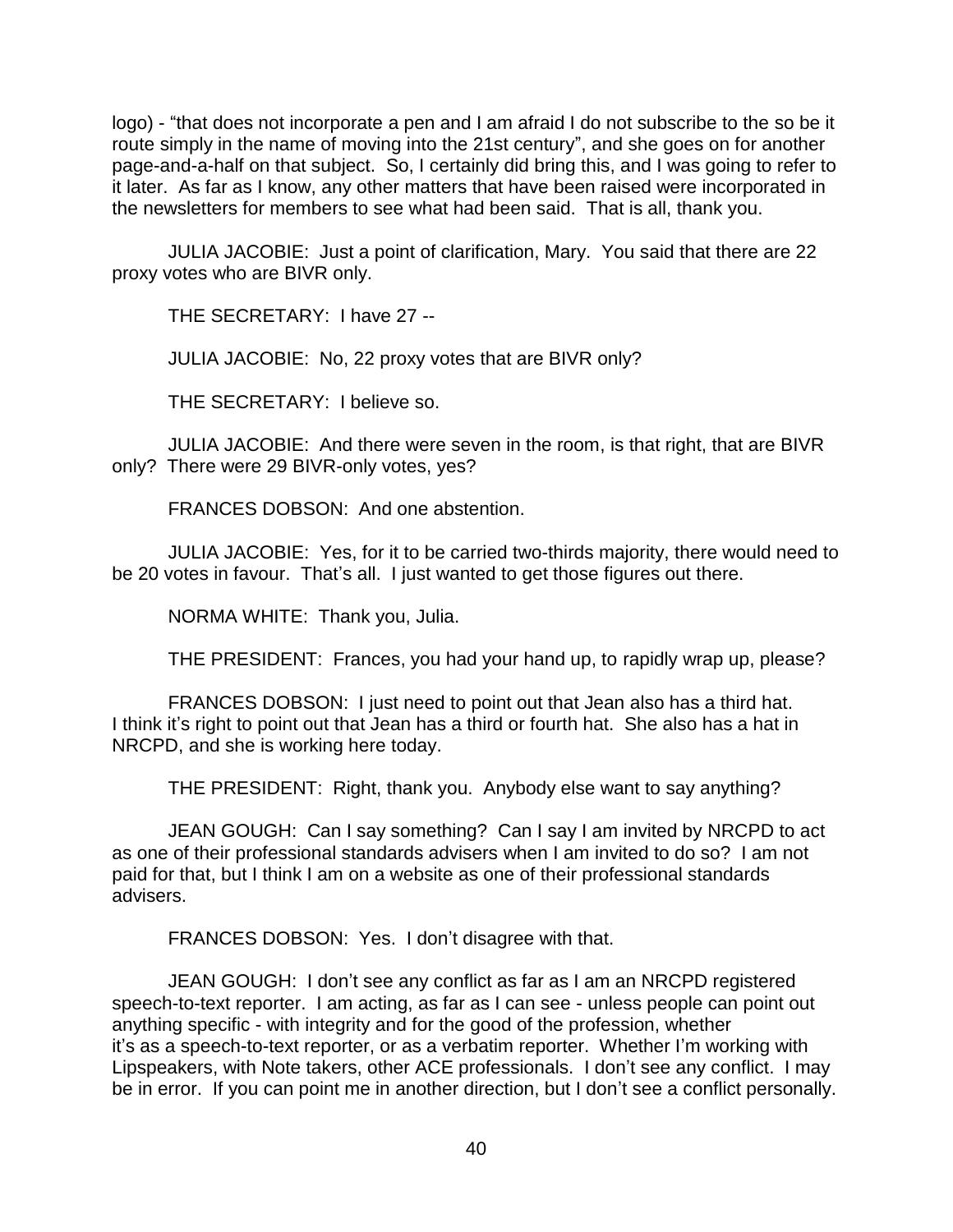FRANCES DOBSON: If I could just respond to that? I think the main danger would be if a complaint was made about an NRCPD registrant about these activities today.

JULIA JACOBIE: How could there possibly be a complaint registered?

FRANCES DOBSON: I have one.

THE PRESIDENT: I would just like to say, just to follow up, I was going to say a very similar thing about not only Jean, but every member of BIVR and AVSTTR. Never mind the code of ethics and their professionalism, but they all have integrity, and I would believe them, and I would believe they don't have a conflict within their own hats, the hatted positions, if you like. I think they are proud to be a member of a professional organisation, and they want to give - they have that integrity. They have that drive to give a good day's work for a good day's pay, hopefully.

I think there is a bit of defensiveness going on in the room, from whichever point of view you are coming from, and I think the whole idea of the merger is there aren't many people coming into the profession, in whichever guise, any more, and it's going to be shrinking and shrinking, and to keep people professional, if they are not verbatim reporters as in transcripts, well let's get them trained up to do that. Let's get them trained up to do that, and the same in reverse. Let's get them trained up to be Speechto-Text Reporters.

 So I think we need to sort of try and strip away the animosity. Yes, we take the point about the consultation period. I think that's a valid point, but let's find a way of moving on.

JULIA JACOBIE: I can see online, they all think it's getting too personal.

THE PRESIDENT: Yes, I think it is getting personal. I can understand that, to a certain extent, but I think we need to take a step back and look at the industry, whichever side of it you are in, from an outsider's point of view. Victoria had her hand up?

VICTORIA DAVIES: I was going to agree with Sharon's point on Skype that that was a bit too personal, and if I was Jean - I am offended on Jean's behalf, actually.

FRANCES DOBSON: Well, I need to come back on that because it was not intended to be personal. I pointed out that there is a potential danger.

THE PRESIDENT: But then you have to rely on that person's integrity.

VICTORIA DAVIES: It was the point on Jean's stenographic notetaking that I got the impression that you thought - you weren't saying this, but there was the potential for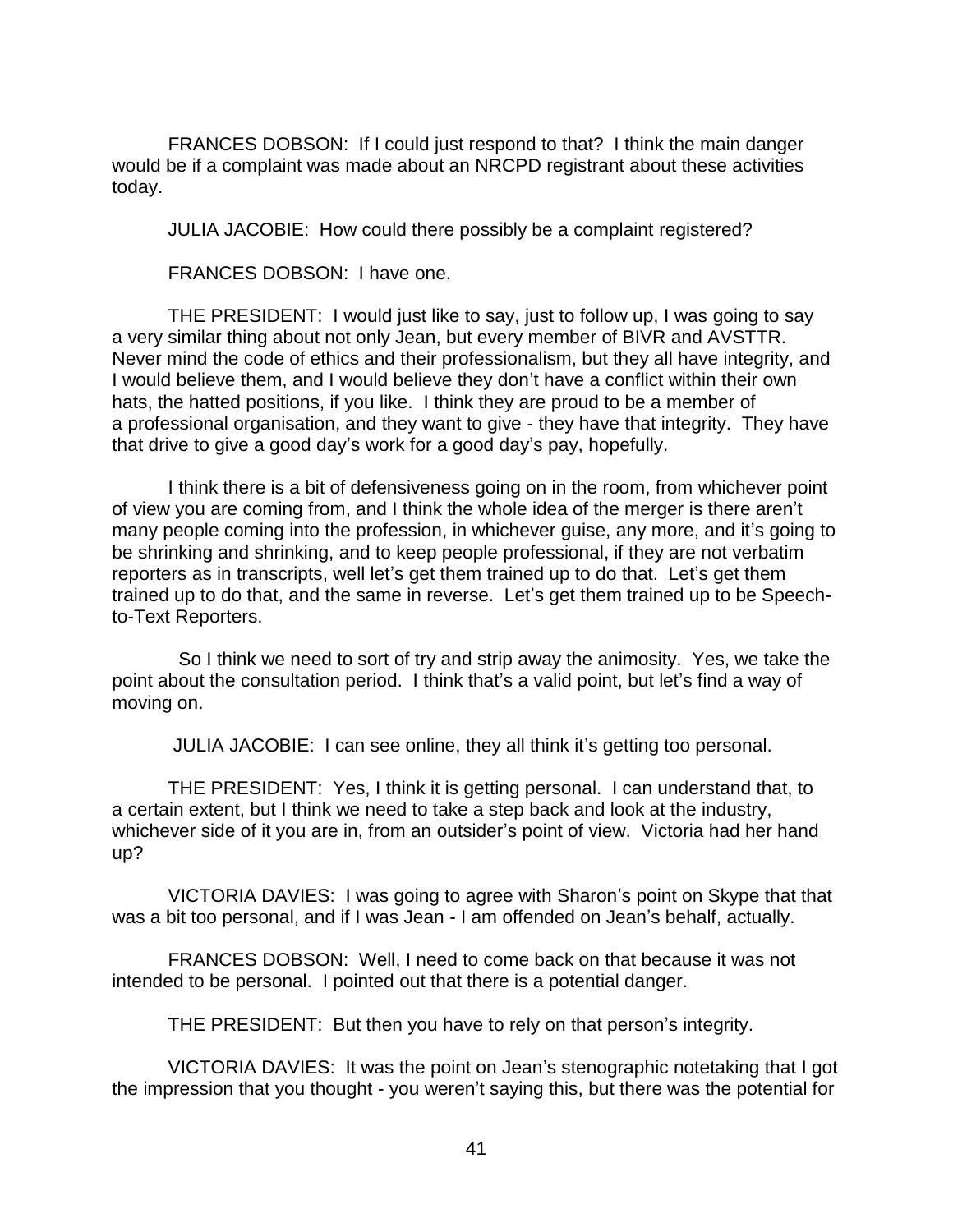Jean to doctor that transcript in some way.

BETTY WILLETT: What you may not have heard is Frances said very *sotto voce*, "I would have a complaint", because Jean said something about: This would only happen if there was a complaint and Frances said, very *sotto voce*: "Well, I would have a complaint". So I think she needs to say what her complaint is today about today's meeting. I think our Chairman has conducted it with extreme courtesy and patience.

FRANCES DOBSON: Yes, the Chairman has acted with courtesy and patience.

THE PRESIDENT: So, could we have an apology for that actually, for I thought that it implied a perceived perception?

FRANCES DOBSON: It is my understanding that certain events should have happened, and that it is to the detriment of the members. I see that there is conflict of interest.

THE PRESIDENT: Right, thank you. We've got your point.

JULIA JACOBIE: Can I just make a point? You could not make a complaint to NRCPD about Jean because there are no deaf people in the room. She is not here as a Speech-to-Text Reporter today, and that is purely what the registration with NRCPD is in relation to.

FRANCES DOBSON: It isn't.

THE PRESIDENT: May I just say, this must be extremely difficult for Jean to take this down when we are talking about her, and it must be a horrendous position to be in. I apologise on Frances's behalf because I can imagine everybody in this room doesn't have the same opinion. I am sorry. I just --

FRANCES DOBSON: There was no slander against Jean.

THE PRESIDENT: Right, well, I was asking for an apology before, but you wouldn't give one, so I will give one instead.

PAUL BRINCAU: I can't understand how NRCPD crept into this because NRCPD has not got a vote on what we are discussing now, so let's keep it out of it.

THE PRESIDENT: Quite. Does anybody on Skype have anything else to say because we need to move forward?

JULIA JACOBIE: Georgina says, "I am pretty disgusted, to be honest". Natalie says: "I have no issues with Jean. She has utmost integrity". Nicole says, "Just apologise". And Natalie wanted to know what events Frances is talking about that should have happened beforehand or something. And then it's going totally off-point. Nicole is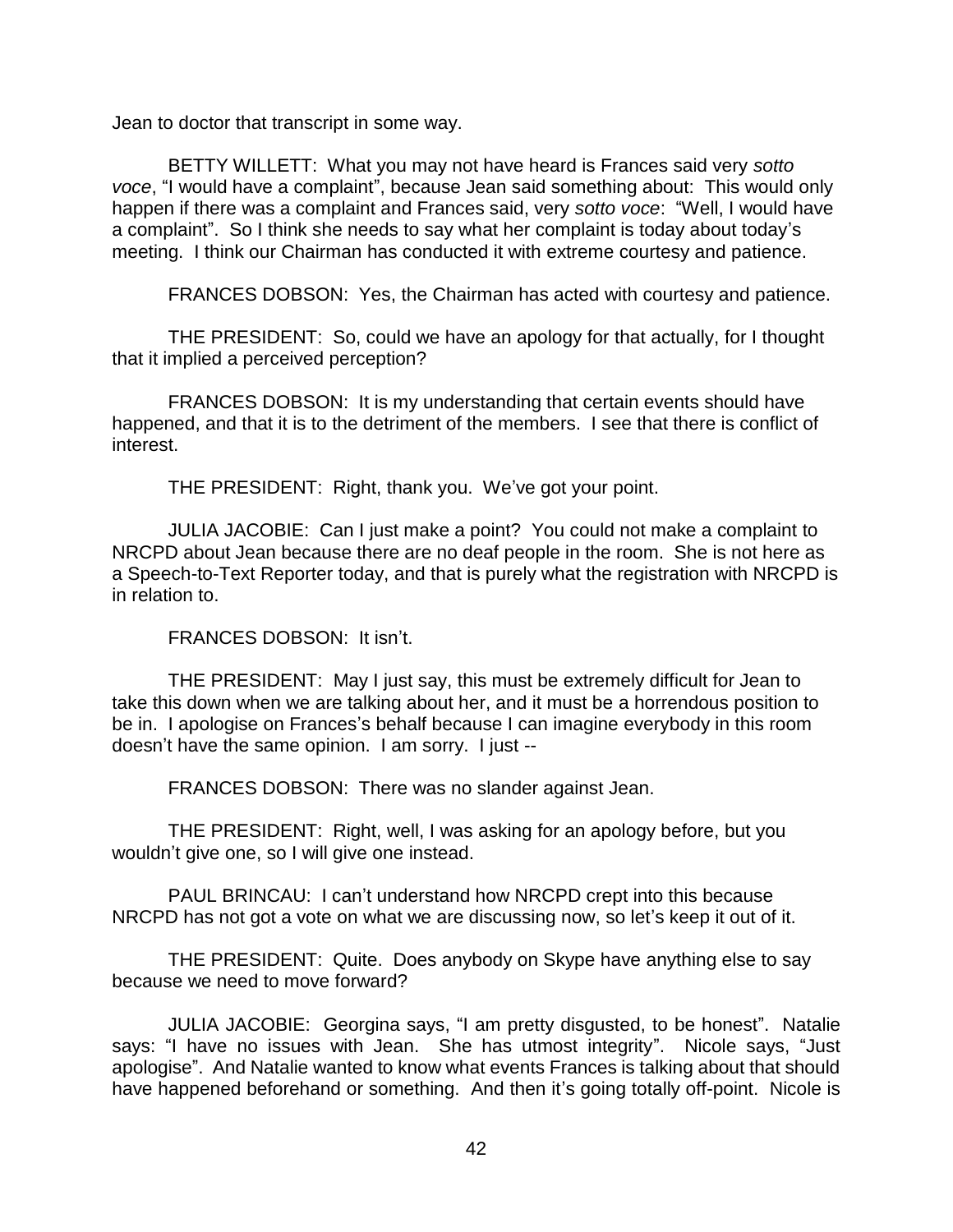saying: "I have the utmost respect for Jean", and Natalie agrees.

THE PRESIDENT: Okay.

LEAH WILLERSDORF: I agree, Jean.

PAUL BRINCAU: I think we all agree.

FRANCES DOBSON: But I need to clarify --

THE PRESIDENT: No, you don't. We know what your point is.

FRANCES DOBSON: You are preventing me from speaking.

THE PRESIDENT: I am preventing you from speaking because you have taken the floor all day. Now, let's have Sandra who is next to you.

SANDRA EVANS: I think we've gone on and on for quite a while and I think we want a point of order. I think, if we got a legal answer to it, and then if we have to have a consultation. If we have a legal answer ...

FRANCES DOBSON: That's what we need.

SANDRA EVANS: ... then we can put a line under it.

THE PRESIDENT: Yes. We do need to put a line under it now.

BETTY WILLETT: Can we think about the cost of the legal point, and then having another meeting?

THE PRESIDENT: Can I suggest - I heard further whispers around - that we defer this? Let's get the AGM done, let's get that finished with, and then, if people can still hang around afterwards, we can try and clarify some of the other issues. How does that sound?

BETTY WILLETT: Are you suggesting that we go to item 8 on the agenda, in other words?

THE PRESIDENT: Yes.

SHERYLL HOLLEY: Can I make a suggestion? Can we have a show of hands as to whether we are happy for joint BIVR/AVSTTR members to vote, or that we go for legal advice?

THE PRESIDENT: I think, as Miriam said before, legal advice is going to be on that point.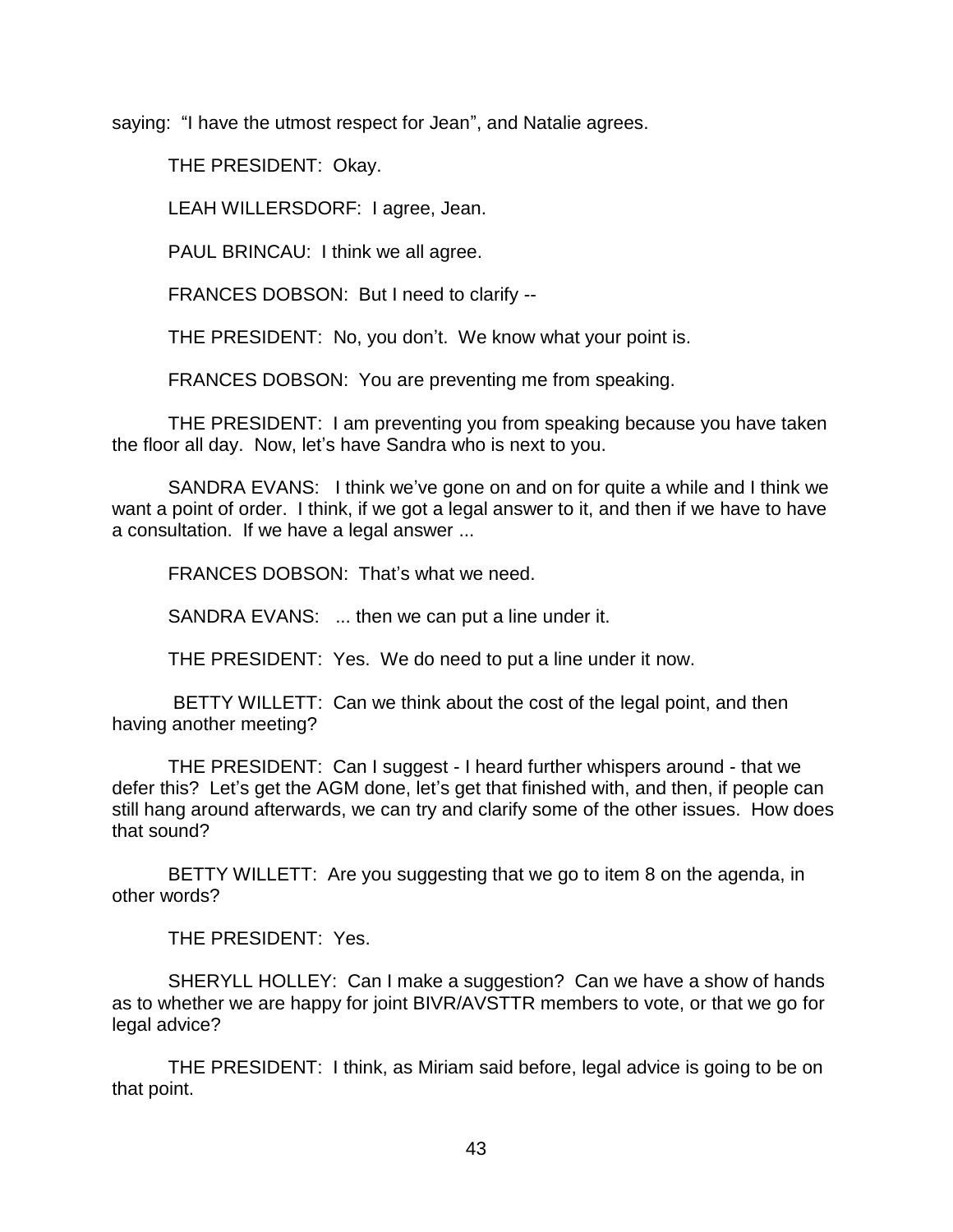BETTY WILLETT: I don't think it's necessary.

FRANCES DOBSON: That's your opinion.

BETTY WILLETT: It's an unnecessary expense.

THE PRESIDENT: Paul, then Jean.

PAUL BRINCAU: I don't know if we can do this.

SANDRA EVANS: We work with lawyers, so we should be able to do that!

PAUL BRINCAU: I don't know whether actually we shouldn't actually just go ahead with the vote and see what the outcome is, and at the end of the day it might not have made any difference, and, you know, we're all quite happy. And whether there is a conflict of interest or not, the outcome might be the same.

However, I made a point of order that there was a conflict of interest. Whatever we do today, we cannot just have another meeting without resolving the issue here, because otherwise the next meeting is going to start exactly as we are now.

THE PRESIDENT: Yes, good point.

PAUL BRINCAU: So, we have to decide what's going to happen, and then, if there are going to be further consultations, they can be based on something more concrete.

BETTY WILLETT: There are some good points behind you on the screen, Susan.

JULIA JACOBIE: Natalie says: "I think a joint meeting is a better idea". Ian says: "Legal advice is unnecessary". Nicole says: "Agree with Ian". Natalie thinks: "Defer merger talks and have consultation period, please". Louse says: "I don't see how. I am not quite sure what she is referring to". Natalie says: "I think a joint meeting is a better idea". Ian says: "Legal advice unnecessary". Nicole says: "Agree with Ian".

NORMA WHITE: I think it's completely unnecessary as well. Can I just make this point as well? As far as I understand it, what we voted on at AVSTTR was to merge at this date, if it were to go ahead. If it doesn't happen today, that resolution would end, basically.

THE PRESIDENT: Finally, Jean, because we need to get further with this.

JEAN LUKINS: I don't know where this leaves us.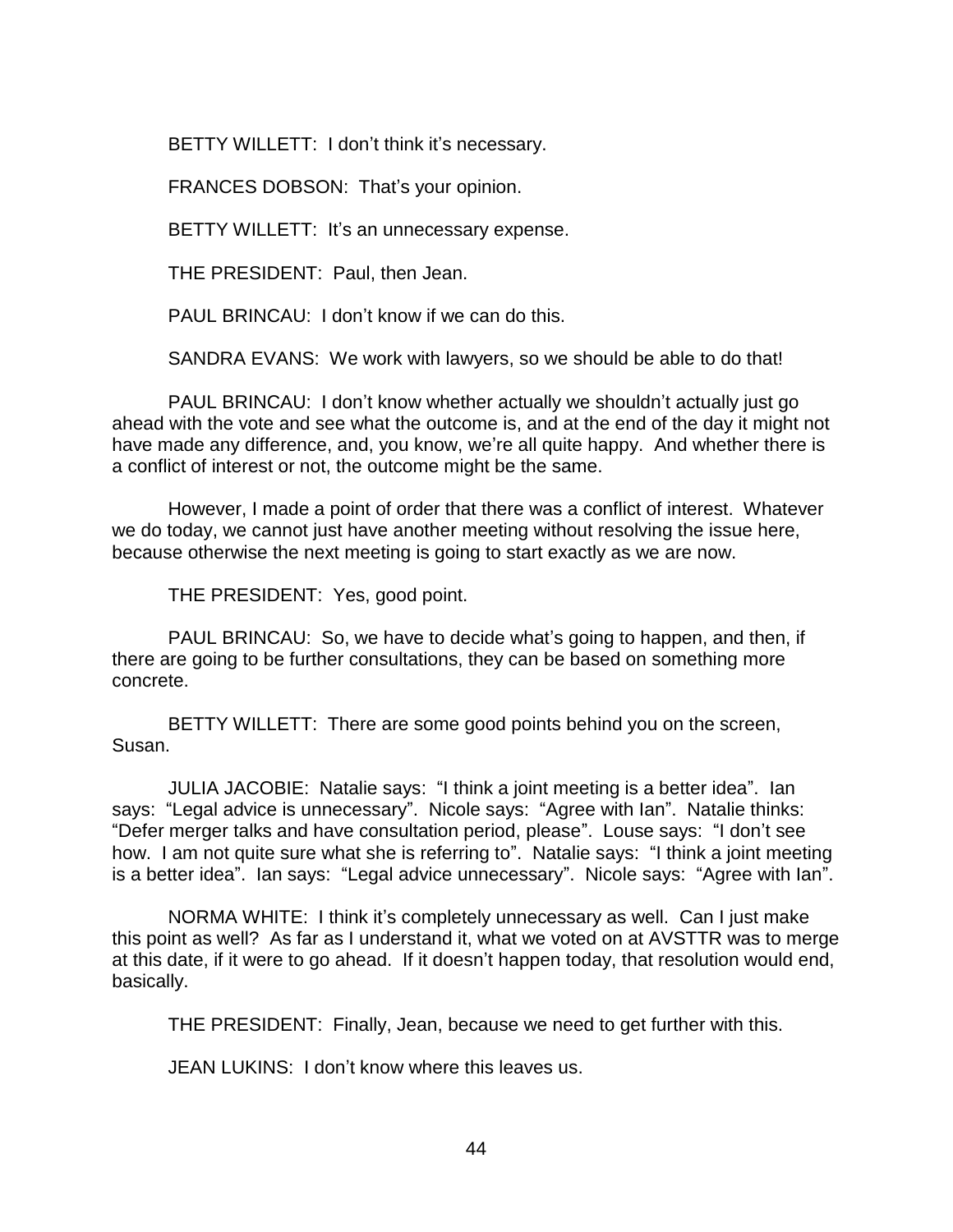JULIA JACOBIE: Natalie is asking for Norma's point to be repeated.

 NORMA WHITE: I was just saying that when we voted at AVSTTR to take this forward to this meeting and we agreed we would merge if BIVR members wanted it today, I believe the resolution said if it didn't happen today, it wouldn't happen. Is that correct? I might be wrong but that's certainly how I read it. It had to be today.

THE SECRETARY: I don't think so.

JEAN LUKINS: If the feeling of the meeting is that we might want to revert to plan B and to reconsider what we are doing here, with more membership involvement, there are really only two ways to do it. You either, as people have suggested, particularly on Skype, that we should have a joint meeting and really work through these issues, or, alternatively that we, as BIVR - and I don't know whether it's possible to propose this - that the meeting authorises BIVR Council to investigate a merger and to report fully to the membership of BIVR within six months, or by 31st October, and then we can take it more slowly. I think that gunshot sort of weddings aren't going to work here for today.

THE PRESIDENT: Paul, just quickly.

PAUL BRINCAU: I think, actually, I agree with the joint meeting that came up on Skype, because that's what we are having now as BIVR members wanting to vote.

BETTY WILLETT: My point was going to be that, if we had an adjourned meeting, it would be exactly the same as it is here. The same people would be here and we would have the people on Skype.

THE PRESIDENT: But would those people then be happier because they felt that they had had the consultation period?

PAUL BRINCAU: Yes.

THE PRESIDENT: Would you feel better for that?

BETTY WILLETT: If people are going to have a consultation period, are they going to reply to Mary's letters or your letters?

THE PRESIDENT: If you say, "We will give you six months tops and, come December, that's it, then we decide next year".

PAUL BRINCAU: The consultation will happen at the joint meeting. You don't consult before you go on the meeting.

THE PRESIDENT: No, no.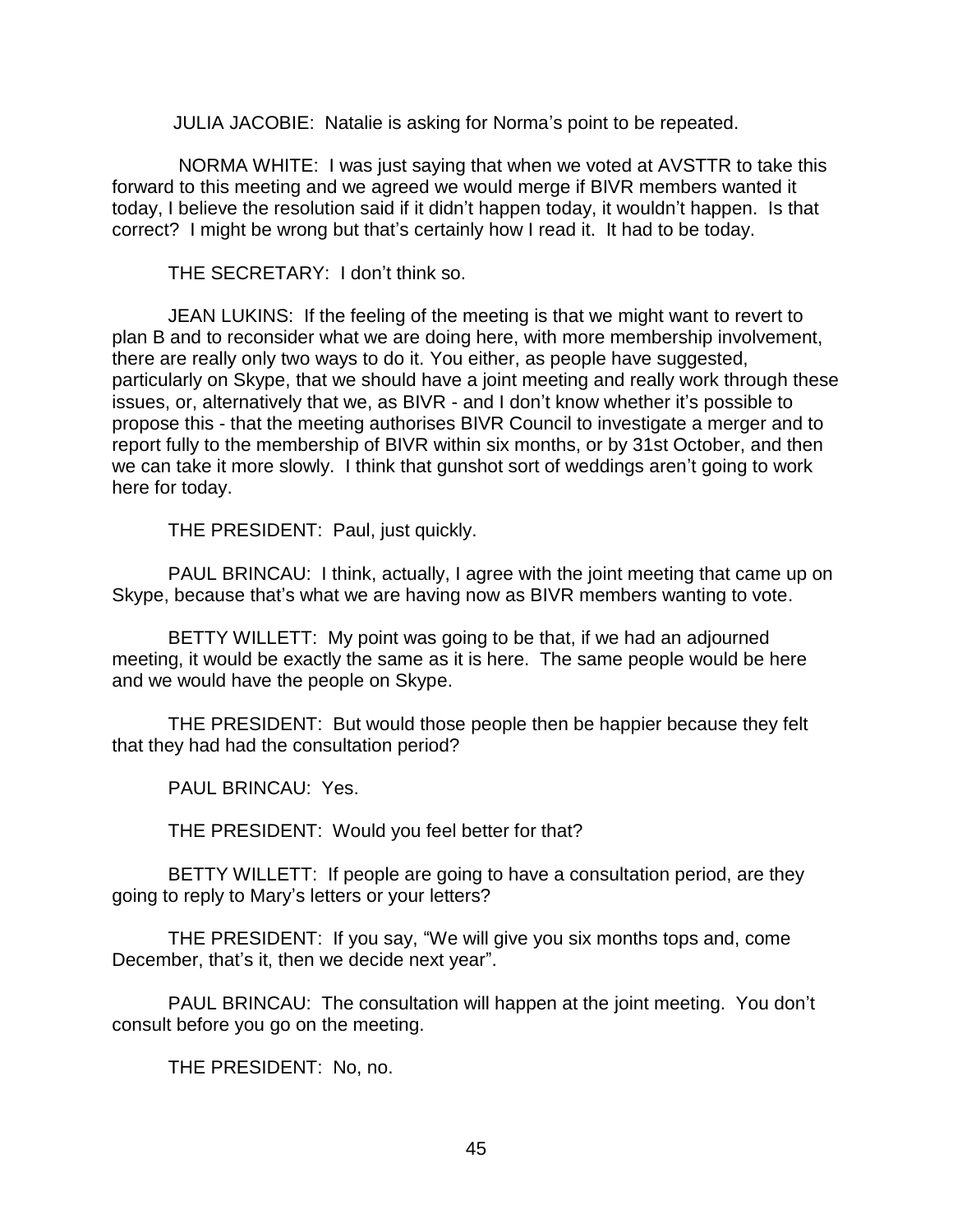PAUL BRINCAU: You have the debate at the meeting and vote.

THE PRESIDENT: The debate can start here. Most people have got Facebook. It can continue on there, and then have a meeting or a joint meeting and thrash it out. If it doesn't happen, it doesn't happen. The problem about the rules is we can only go on what our rules are at this point. You are talking about the conflict. That needs to be sorted out. We can't change the rule just now so we would possibly have to have a plenary or something to sort out the rules.

 PAUL BRINCAU: The conflict disappears if there is an agreement for a joint meeting, because then you will have all members present. We have now a meeting, a BIVR meeting with AVSTTR being on it, whereas if we have a joint meeting then the conflict goes, because you have both institutes meeting and discussing the issue and voting on it. It's so simple.

THE PRESIDENT: But there are only two people on AVSTTR who are not here. This is effectively a joint meeting.

PAUL BRINCAU: I am talking about the people who raised the issue of consultation, not the conflict of interest.

THE PRESIDENT: I'm sorry. Okay.

JULIA JACOBIE: There is a lot on screen to be read out. Nicole says: "No-one replied earlier. This is now the eleventh hour and the debate is here". Ian said: "There is a huge amount of apathy in both memberships". Natalie said: "I didn't think that others would be in agreement with the merger so I guess I am guilty of sitting back and hoping it wouldn't happen". Nicole said: "It was put in BIVR and AVSTTR newsletters, et cetera, and now it is here on the day and you want to change". Sharon says: "But we are BIVR members". Natalie said: "No, the EGM. That's why I attended. I said comments earlier".

NORMA WHITE: Can I say, a lot of people have responded. There's a lot of poxy *(sic)* votes.

JEAN GOUGH: Was that "poxy" or "proxy"?!

NORMA WHITE: "Proxy"!

JULIA JACOBIE: Nicole said: "But you voted for this to go ahead". Natalie said: "No". Nicole: "That is what the AVSTTR members voted for". Natalie says: "I didn't. I voted against".

THE PRESIDENT: That the result of AVSTTR's --

JULIA JACOBIE: That was the result of the AVSTTR. Some individual members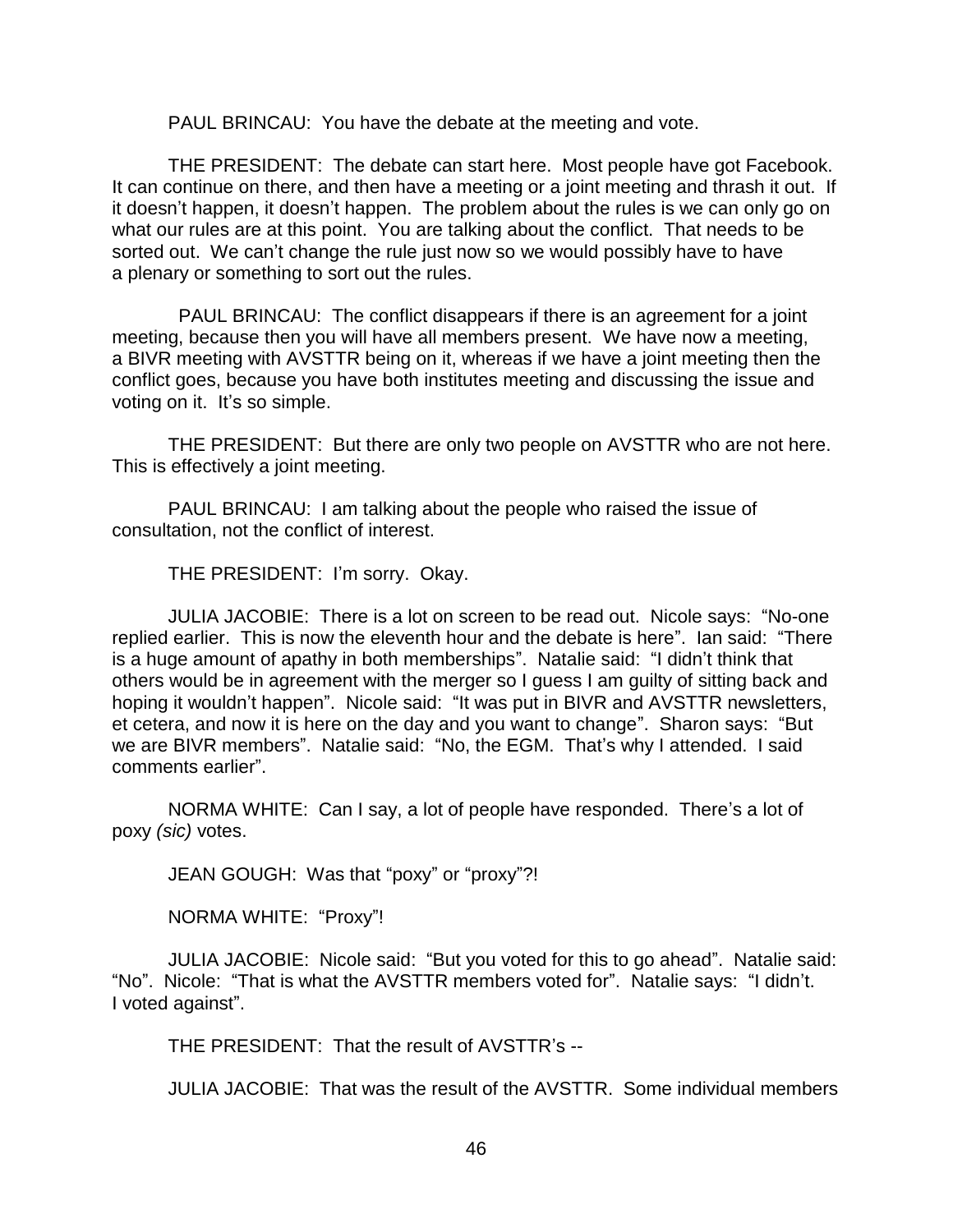did vote "no", but --

THE SECRETARY: As they will here.

FRANCES DOBSON: There is still a conflict of interest for those who have been co-opted on to the Council ...

THE PRESIDENT: Right. You said that this morning, so that's been dealt with.

FRANCES DOBSON: ... and the directors, who are in a position of trust.

BETTY WILLETT: We don't have directors.

THE SECRETARY: We do, Betty.

BETTY WILLETT: Do we?

VICTORIA DAVIES: I know you told Frances that she has taken the floor, but you are saying a lot of things and I don't know what you are saying. There is an undercurrent that I missed, that I am not getting. I don't know whether it's just me, but maybe it would help if you could clearly say what you thought, and why you thought. You seem to be implying a lot of things, but why can't you just say it clearly?

THE PRESIDENT: There is no meat.

FRANCES DOBSON: It's quite broad.

THE PRESIDENT: Can you face this way so that we can all see you.

FRANCES DOBSON: There are quite a lot of members on the Council, and who have been co-opted, who are members of AVSTTR.

VICTORIA DAVIES: No, I don't mean that. I mean everything - you seem to be implying that there is a financial gain.

FRANCES DOBSON: There is.

VICTORIA DAVIES: Then you are saying that the directors have some kind of gain, but you are not saying exactly what that is.

FRANCES DOBSON: The financial gain is that I can see, from AVSTTR's point of view, they are saving money, because BIVR is funding CPD. It's funding ---

JULIA JACOBIE: What CPD?

VICTORIA DAVIES: No. You are wrong there.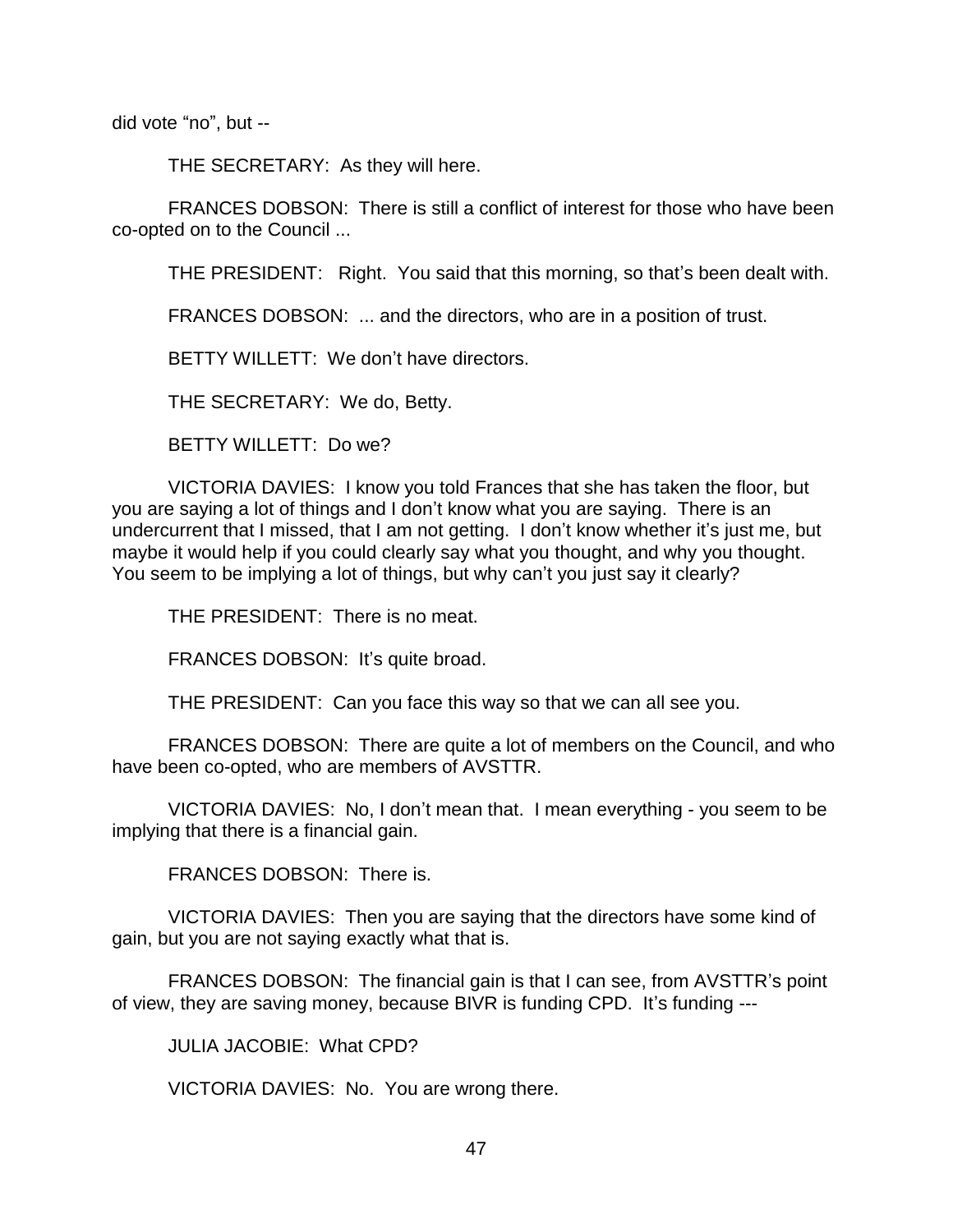THE PRESIDENT: No. I mentioned this morning that we talk about it. We are not funding it. We are trying to find a way to help everybody - and we want everybody to do CPD, not just AVSTTR or Speech-to-Text people - we want everyone to do it, and share it.

FRANCES DOBSON: Yes, but I noticed this morning, you said there will be CPD points for those who are AVSTTR members, for NRCPD.

THE PRESIDENT: Yes, because they are subject to that at the minute, whereas BIVR aren't. Now, if BIVR do it voluntarily, I think that can only be a good thing. It's continuous learning; it's continuous development.

FRANCES DOBSON: I benefit from it as well because it's CPD for me as well.

THE PRESIDENT: Of course. Thank you.

THE SECRETARY: I have brought CPD forms for everybody here, not just AVSTTR, Speech-to-Text Reporters.

THE PRESIDENT: Yes. I pick them up every time we have something like this. I think it's good practice.

JULIA JACOBIE: Someone on the screen. Natalie says: "Don't understand all Frances' points, I'm afraid". Louise says: "BIVR isn't funding CPD". Ian says: "Everyone pays for their own CPD". Sharon says: "We pay membership to the new joint organisation so we are entitled to training CPD points". Louise says: "Exactly, Ian". Natalie says: "We fund our own CPD". Nicole says: "Exactly, Ian and Sharon" – go up – "you've some points". *(Laughter)* 

There's more of a discussion between Natalie and Nicole about the fact that Natalie voted against the merger but AVSTTR went with it because it was a majority. Natalie says: "I was the minority". Nicole says: "But we are a committee", and she says: "Exactly". And then: "What is the financial gain? I am paying for both". That's where I started with Natalie's points.

FRANCES DOBSON: It's not just a financial gain.

THE PRESIDENT: What is the financial gain? Explain that to us first.

FRANCES DOBSON: Well, BIVR has substantial financial resources.

THE PRESIDENT: I think, if you look at the accounts, they were £2 under this last year, and they're not that substantial really.

FRANCES DOBSON: Yes, but compared to AVSTTR's. I don't know what their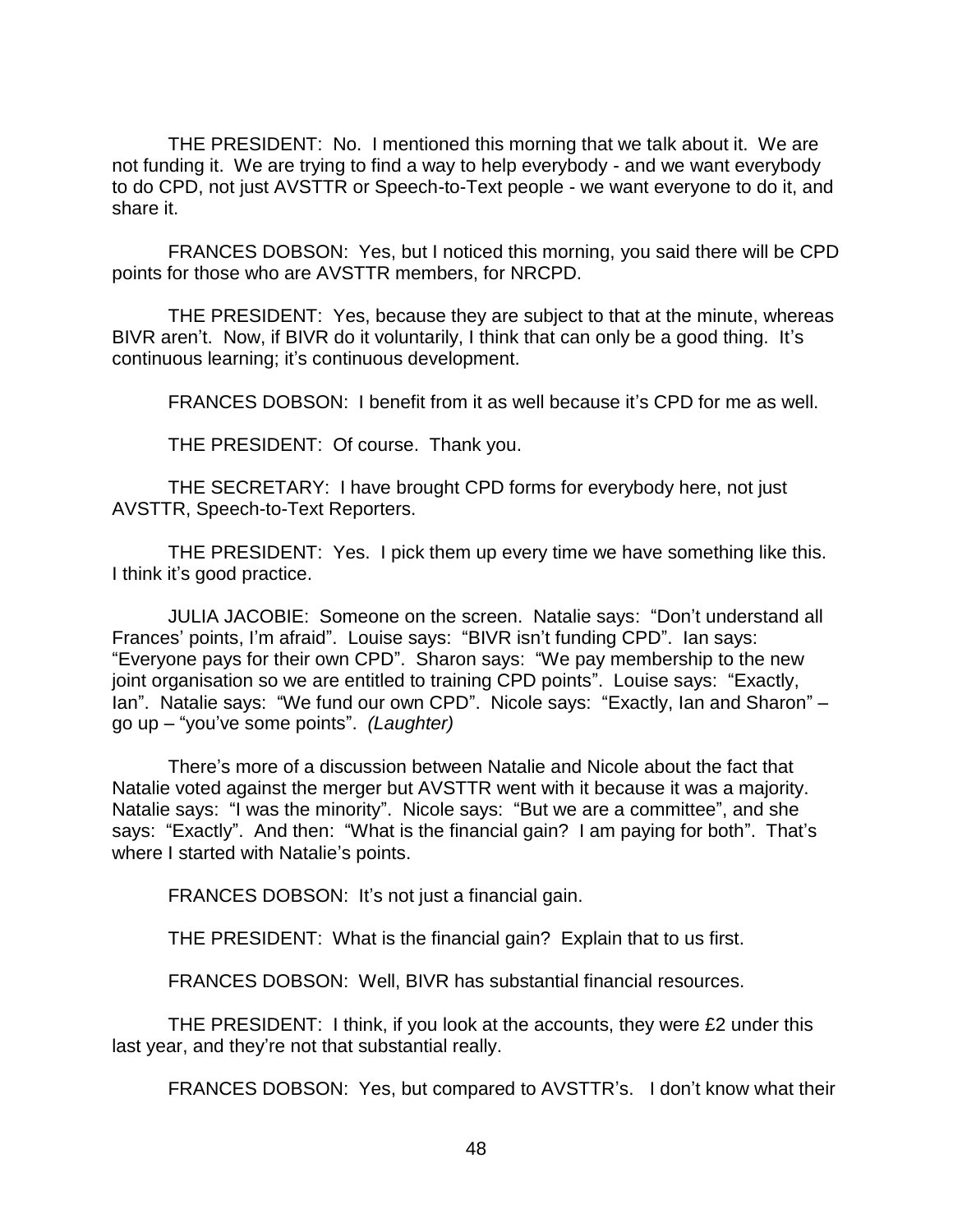funding is. They are not paying anything towards this meeting, are they?

VICTORIA DAVIES: Because this is BIVR's AGM.

THE PRESIDENT: We have to have this, come what may.

FRANCES DOBSON: It's a benefit.

JULIA JACOBIE: It's not a benefit to AVSTTR members, it's for BIVR members because we are all BIVR members and we pay our fee just like you do.

FRANCES DOBSON: But you are here today to vote on a merger.

JULIA JACOBIE: As a BIVR member.

FRANCES DOBSON: But you have an interest in AVSTTR merging with BIVR.

 JULIA JACOBIE: What kind of interest? Not a financial one. I just think it's a good idea. It would help the profession, as a whole.

 FRANCES DOBSON: It's an interest because BIVR has been in existence for 137 years, or something.

THE SECRETARY: One hundred and thirty-two.

 FRANCES DOBSON: One hundred and thirty-two. So there is an identity, a company identity that is recognised globally. It's a global brand.

 JULIA JACOBIE: Can I just come back on that point then, because I actually agree with some of the points that were raised at our EGM, mainly by Natalie and one or two other people, that in the deaf field, AVSTTR is well recognised. So, it's not a benefit to us to join BIVR because you are more well-known than us, because in the Speech-to-Text world you're not; AVSTTR is.

 FRANCES DOBSON: Well, that is a little bit of a discrimination on members of BIVR, because BIVR are also providing services for the deaf community, who are not members of AVSTTR, and who are not, who choose not to be NRCPD registered.

THE SECRETARY: Perhaps they should not be if they are not registered.

FRANCES DOBSON: That's an opinion, Mary. They have freedom of choice.

THE SECRETARY: We are expressing our opinions here.

JULIA JACOBIE: They can choose not to be registered. It's up to them.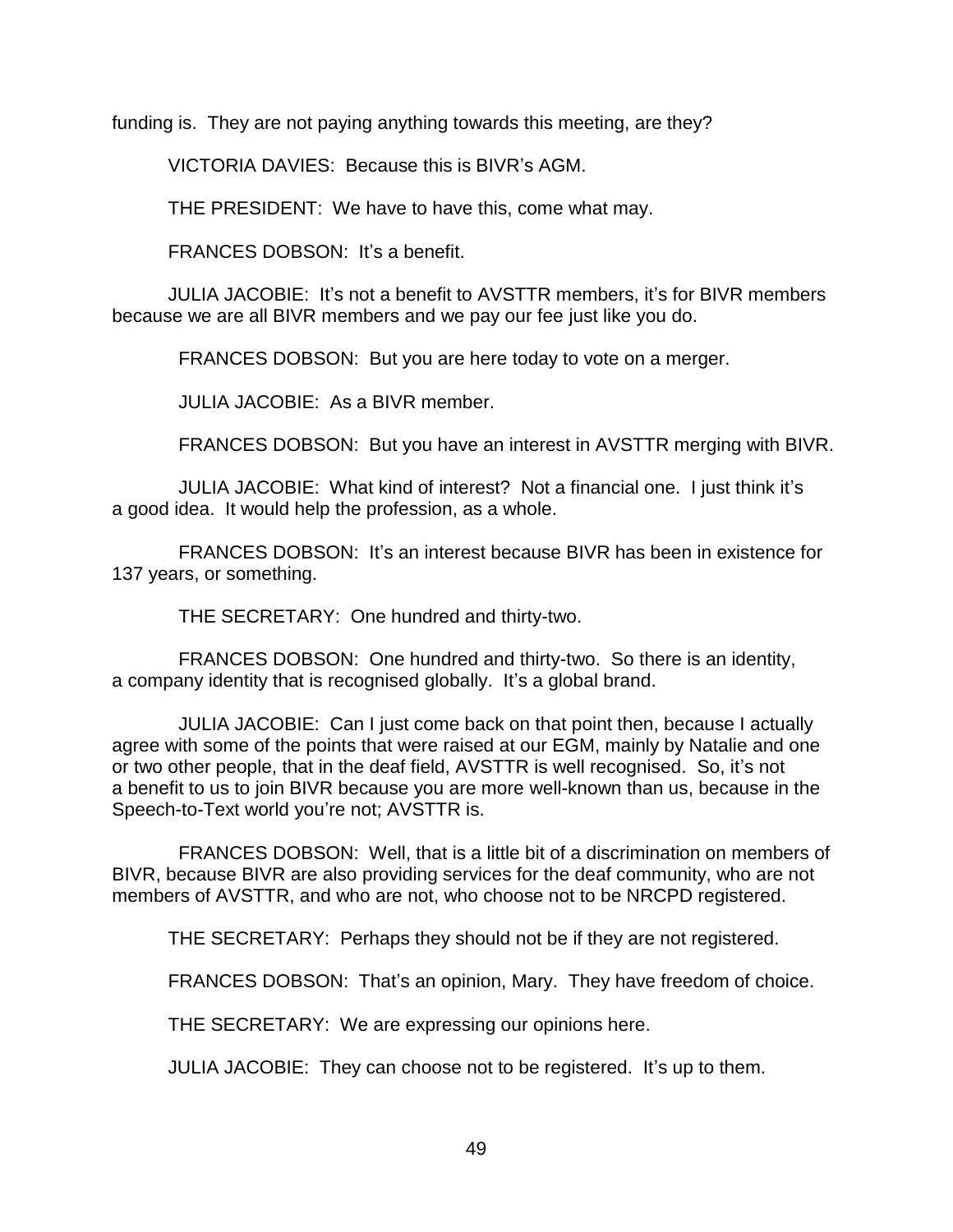VICTORIA DAVIES: But if you are an STTR and giving STTR services, you should be registered with NRCPD.

NORMA WHITE: Hear-hear.

PAUL BRINCAU: Julia is doing well reading those words.

JULIA JACOBIE: Something from Skype. Nicole said: "And I am paying membership to BIVR". Natalie says: "I agree, Nicole. We pay two fees". Nicole said: "Exactly". Georgina said: "AVSTTR is a very much smaller organisation". Natalie said: "Why are we talking about financial gain? Agree with Ian". She meant Georgina. Ian says: "LOL". Sharon said: "It was about saving time and avoiding the same people being on the committee rather than financial saving". Natalie said: "Speak up". Louise said: "Surely the only financial gain would be a slight reduction in membership fees because you are only paying one instead of two, unless I am missing the point". Nicole said: "Who is going to police that?" I am not quite sure what she's talking about. Natalie said: "This is all off-point". Sharon said she agrees with Julia, me. Georgina said: "Who is going to 'out' me as someone who refuses to be registered?" Nicole said: "About unregistered people, about the policing". Okay, she just clarified that point. Carry on, Frances.

THE PRESIDENT: Frances, you were giving us examples. Conflict of interest, impartiality, integrity. I think everybody in the business has integrity.

FRANCES DOBSON: Yes, they do, but if they are a director of the company, the members of the company put their trust in the director.

THE PRESIDENT: So being specific, are you accusing the directors or the Council members, whichever party you are talking about, of some sort of misdemeanour?

FRANCES DOBSON: They have to promote the success of the company, which is BIVR.

THE PRESIDENT: Do you not think we do that?

JULIA JACOBIE: I have to say I don't agree with referring to BIVR as a "company".

FRANCES DOBSON: It is a company.

JULIA JACOBIE: I don't agree with referring to BIVR as a company. It might technically be a limited company, but it's a professional organisation. It's not a profitmaking company.

FRANCES DOBSON: It doesn't have to make a profit.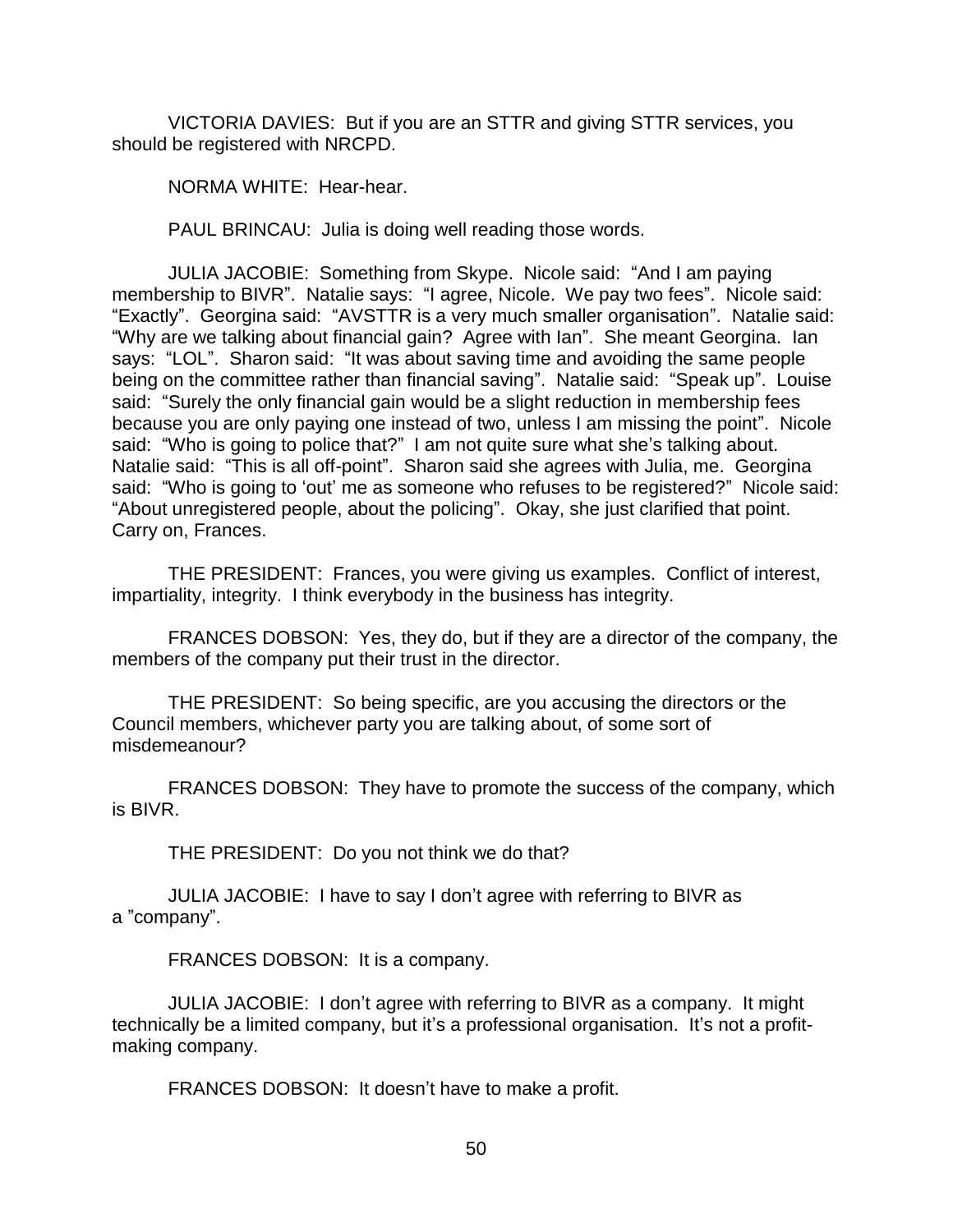JULIA JACOBIE: But you are talking about financial gain and increasing the revenue, or whatever it was you just said. Sorry, I didn't quite get it, but stop referring to it as a company and directors.

FRANCES DOBSON: Would you like to confirm, Mary, that BIVR is a company ...

JULIA JACOBIE: It is a limited company.

FRANCES DOBSON: ... registered at Companies House?

JULIA JACOBIE: I know all that.

FRANCES DOBSON: And there are responsibilities and duties on the directors of the company.

THE SECRETARY: I can confirm that, and we do carry them out, such as the report and accounts.

JULIA JACOBIE: But it's a professional organisation. It's not a company in the business sense.

FRANCES DOBSON: Well, it is.

THE PRESIDENT: Leah, let's hear from you.

LEAH WILLERSDORF: Louise has put: "What about the fact you can't get on the NRCPD register at the moment anyway, even if you want to?" and I agree with that. I do STT, I am not registered, and it's impossible to get registered. I just wanted to make that point.

THE PRESIDENT: Thank you.

NORMA WHITE: I think the ideal would be to be registered, though. It is something AVSTTR is doing. I went to the BIVR meeting. That is something AVSTTR is doing and trying to get everybody registered.

KATH SYKES: Can I say something?

THE PRESIDENT: Do you want to say something?

KATH SYKES: This is Kath. Did you not have the opportunity to do the interim test that was set up with the NRCPD?

LEAH WILLERSDORF: No.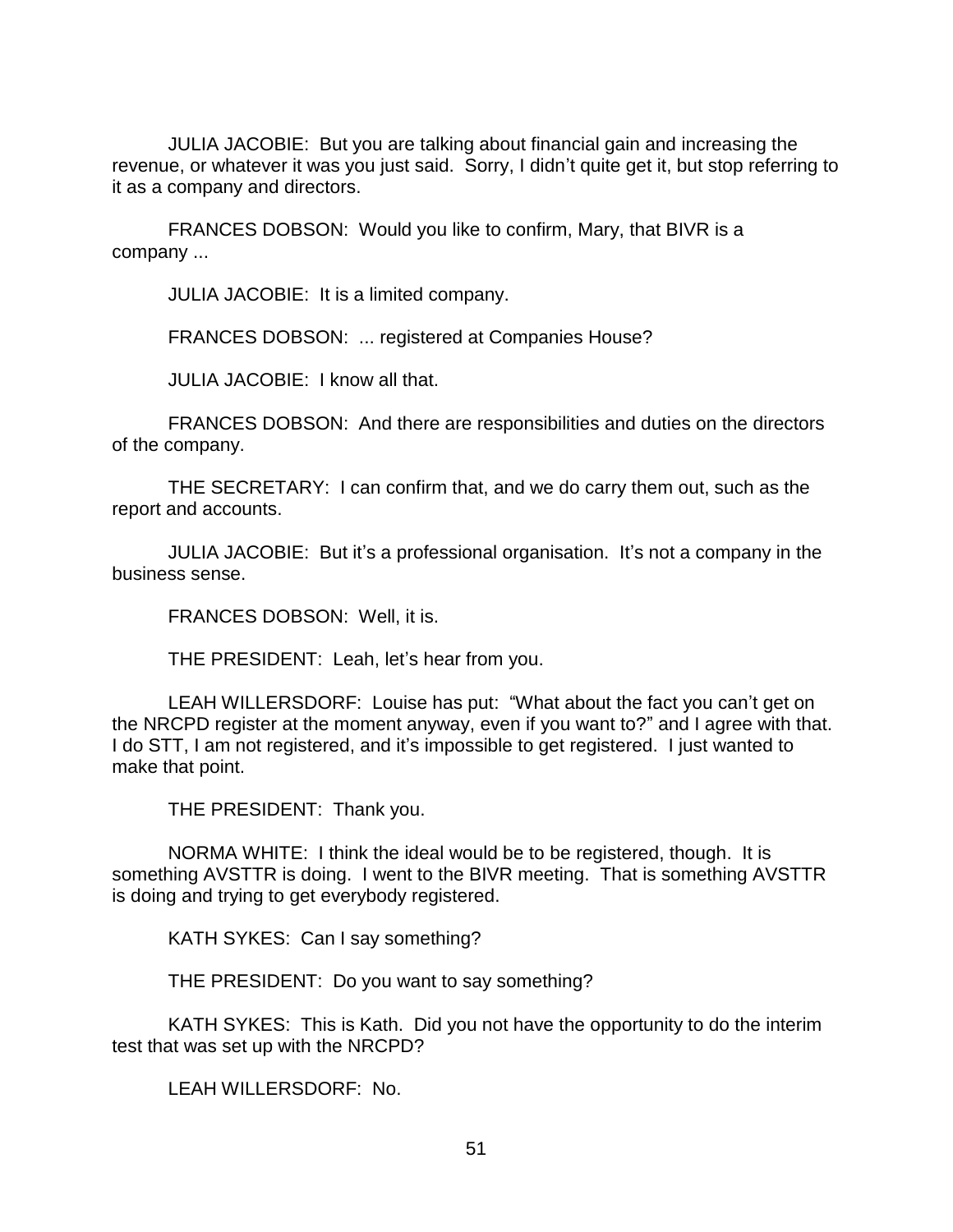KATH SYKES: After we did the QRR?

LEAH WILLERSDORF: I wasn't doing STT then. I had stopped doing STT around then. But thank you for asking anyway.

BETTY WILLETT: What are we going to do? Are we going to sit here for the rest of the afternoon arguing without making a decision?

THE PRESIDENT: Our court reporters require a break. Can we just wrap up things now and then come back to it fresh. I think everybody will benefit from a short break. We will get back to you as soon as we can. Can we try and keep it to ten minutes, please?

 JULIA JACOBIE: Did everyone on Skype get that? We are having a quick ten-minute break.

*(Short break)*

## *(CPD forms handed out)*

THE SECRETARY: Dare I mention that I actually have a "How did we do form"? *(Laughter)*

BETTY WILLETT: Put that away.

PAUL BRINCAU: We did well, actually.

THE PRESIDENT: Mary, do we need two signatures on this form?

THE SECRETARY: Yes. A Council member and the President. We can do that later, but I just wanted to get them out while we had the break.

THE PRESIDENT: Is everybody ready? Is everybody ready online?

THE SECRETARY: They are saying yes.

THE PRESIDENT: Great. We've got our court reporters back online and working hard. As we have had a break, we will have one final round, and then we will have to get on. So, anybody on Skype want to say anything? No?

JULIA JACOBIE: Nicole says: "It's all been said". Sharon says just: "What happens next?"

THE PRESIDENT: Yes. That's what we need to decide now. Anybody else?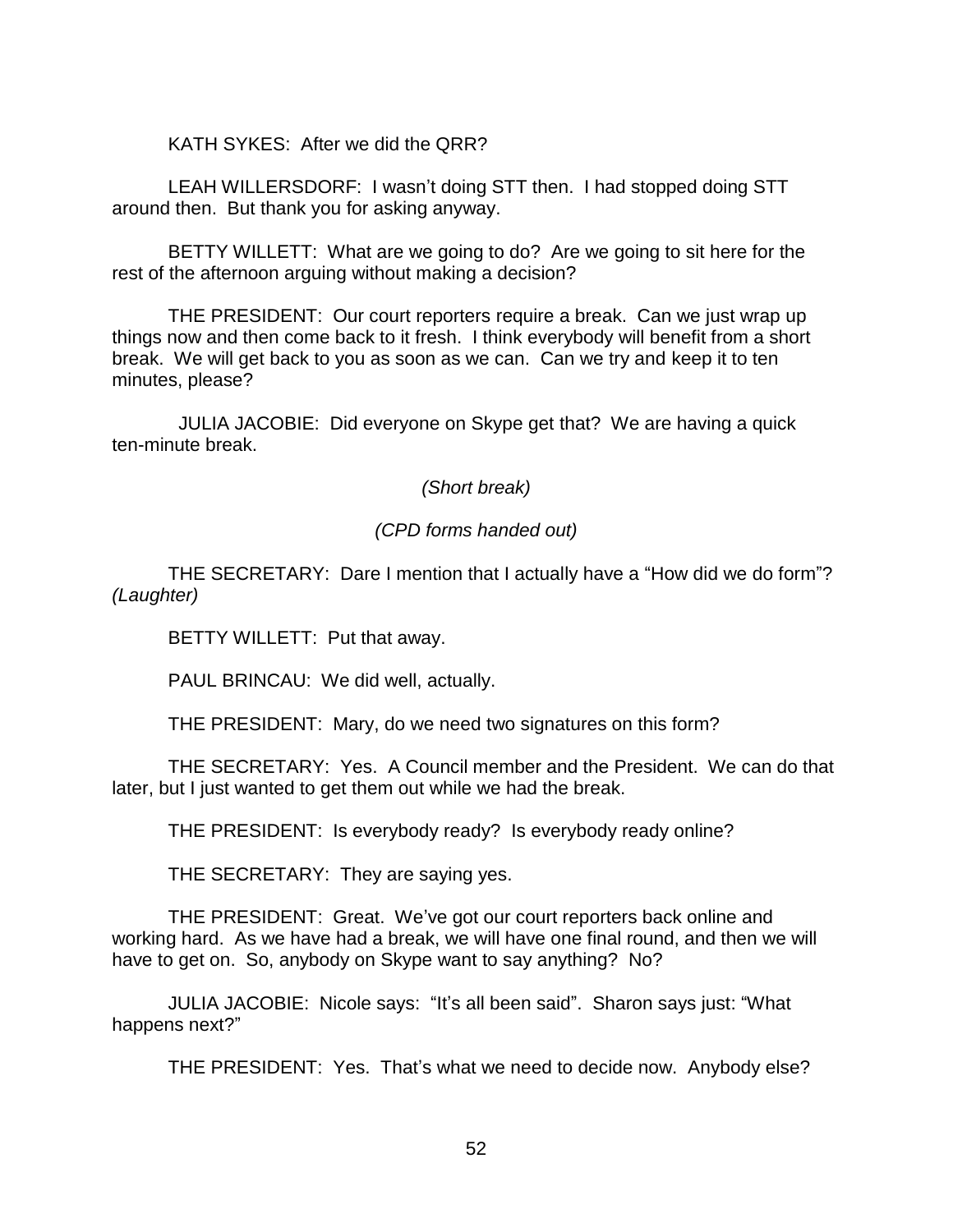JULIA JACOBIE: Myself and Susan had a quick discussion outside. There are two things. The first thing was that it was suggested that we have a vote as to whether or not AVSTTR members can vote at this meeting on a merger. But then it was also pointed out to me that it's kind of a chicken and egg situation, because that would involve people who are also AVSTTR members voting on whether or not they can vote, so I am not sure how that would work.

 But then we also had a discussion, myself and Susan, about putting this off for six months. Susan suggested earlier instigating a deadline, and during the six months having this consultation that you all want, and having a joint meeting somewhere within the next six months to iron out all the issues and get it done. But there would be a deadline, probably the beginning of January, to allow for Christmas, and then, at that point, the decision would be made one way or the other. Do you agree, Susan?

THE PRESIDENT: Yes.

JEAN LUKINS: This relates to BIVR, is that right?

JULIA JACOBIE: To both groups separately. That as from now we both stay as separate groups. You guys then have your votes for your council. I am also suggesting that myself, Norma and Nicole, who were co-opted on to the Council, withdraw from the Council in this six-month interim period, and we just remain as AVSTTR committee members, and that in six months, or January, whenever, that if the merger is voted on, then the whole thing is open again as to who can be on the Council, or whatever it's called.

THE PRESIDENT: Victoria?

VICTORIA DAVIES: I like the six months' consultation, but then you said that we each go off and do our consultations, then we're back to the point that I am AVSTTR and BIVR.

THE PRESIDENT: Yes.

VICTORIA DAVIES: Am I going to be allowed to consult with both?

THE PRESIDENT: Yes.

JULIA JACOBIE: Yes, of course, obviously. We are members of both organisations.

THE PRESIDENT: May I just say, how I envisage it, just off the top of my head now, is that there is a question out there, and we will do one every month, and you have a month to respond, and we want everybody's views in. That will be circulated to everybody. We won't necessarily say who has said what, but at the end of that month the results, or the comments, will go out. The next month, a new question, or whatever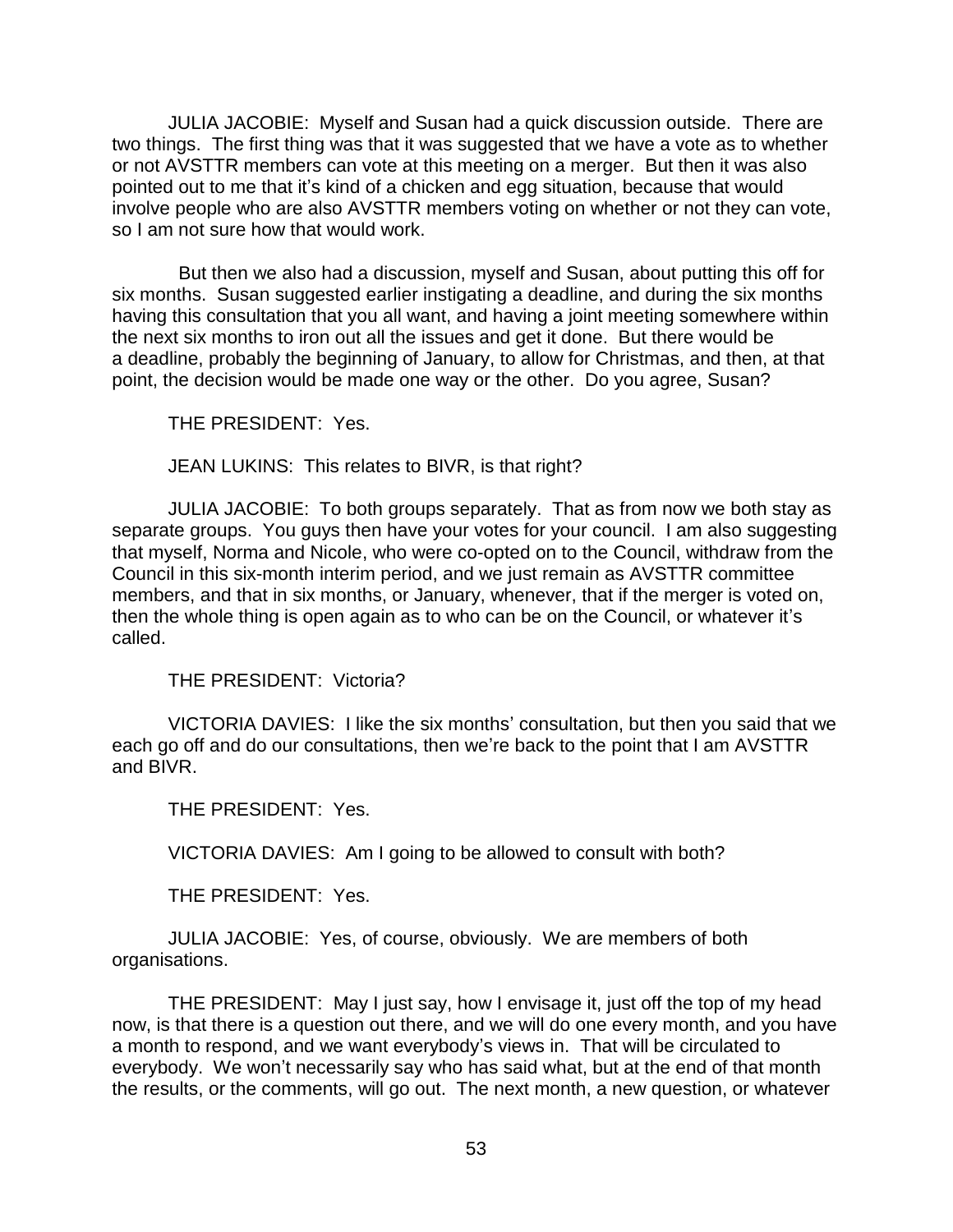topic is raised, will go out and we will have the same thing. Hopefully, we can iron out these issues and then have a true vote in January. So, six months from now will be the beginning of December. You've got a few weeks just to recover, and then January, or February, or even next year, and then that will be the consultation.

VICTORIA DAVIES: Will it be decided then who votes where and how many votes each person has?

JULIA JACOBIE: What I was actually suggesting is something slightly different to what Susan just suggested.

THE PRESIDENT: Oh, right.

JULIA JACOBIE: When I said we stay separately, I just meant for the purposes of today because this is BIVR's AGM, so they have to elect a new Council, one way or the other. I am suggesting because, obviously, the merger is not going to be voted on today, that we stay separately, but the consultations should be joint. We should have joint meetings with everybody, if possible, because I think that's the fairest way of doing it.

THE PRESIDENT: By meetings I mean online.

JULIA JACOBIE: I don't; I mean in person.

THE PRESIDENT: I know it's difficult with people's work.

JULIA JACOBIE: I would say just one meeting half-way between now and six months, and obviously there will be online discussion in the meantime, but I do think we need to get together face to face and talk about these things. There will also be investigation into the legal side of the whole conflict of interest thing in the meantime.

BETTY WILLETT: Could I ask, when we have this meeting in January, whether it will be a joint meeting of both bodies, in which case it would be the easiest thing in the world for everybody there to have one vote, so there won't be any question.

JULIA JACOBIE: Yes, exactly.

THE PRESIDENT: That needs to be ironed out, so everybody knows how they're voting.

JULIA JACOBIE: Natalie just asked a question: Sorry, meetings of who? The Committee and Council? No, we are talking about a meeting of all members.

VICTORIA DAVIES: Can I say I like Betty's idea of everybody meeting and everybody having one vote, because you are talking about we'll go off and we will consult, and they can make their views known, but I am here and I am there.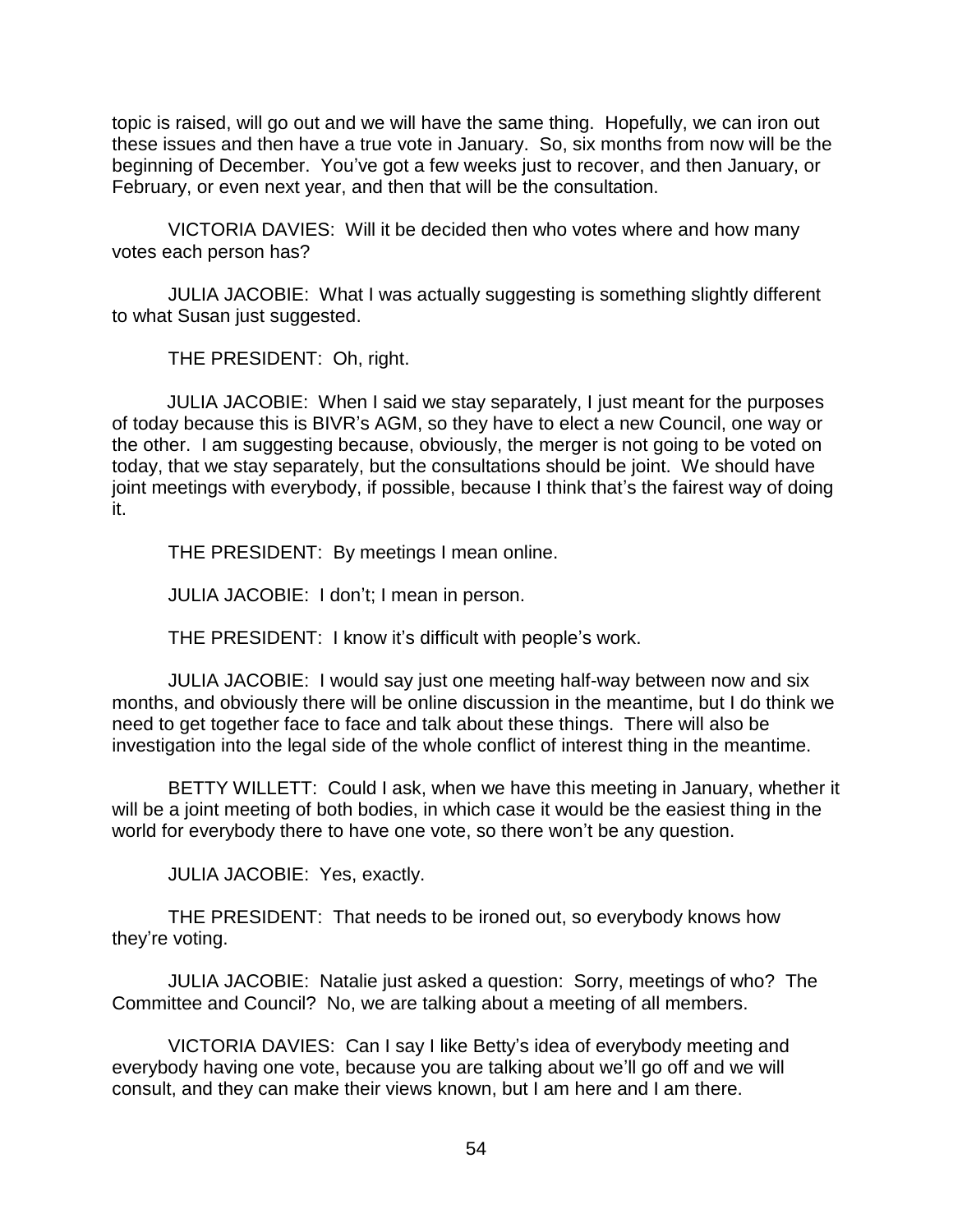THE PRESIDENT: I understand that.

BETTY WILLETT: And also, just as a second point, I would like to please try and insist, because time does run away with us, that we do have a definite, definite timescale, because we have already wasted a year really. By today's proceedings, we have wasted a year from last year, when this first started.

THE PRESIDENT: I don't see it's a waste. If people aren't happy that they haven't been consulted, then they should be consulted.

BETTY WILLETT: I think erroneously they think they haven't been consulted. They may not have replied to the consultation but they have been consulted, or they have been informed.

THE PRESIDENT: The problem is not everybody can read the newsletters in minute detail. They just have a look through, and sometimes things don't impact, they don't stand out until, like this week, when the resolutions come out and you think: "Hang on a minute, oh, it's real". I think that's part of the problem.

 JULIA JACOBIE: There's a few things on Skype. Natalie said: "Meetings of who, the Committee and Council?" and I said everybody. She said: "Joint meeting. Then to do in person would be difficult, better via Skype or e-mail". Nicole agreed with Betty, then she said "they were consulted within the newsletters". Natalie said: "We were told, not consulted, effectively". Nicole: "Wrong, yes, get involved". Louise said: "I am easy to go along with the majority".

THE PRESIDENT: Thank you, Louise.

JULIA JACOBIE: Natalie says: "I am happy to get involved". Sharon: "Yes, that's okay with me as well."

VICTORIA DAVIES: Can I just mention this, because the Chair of AVSTTR is here. It might not come to this, but if we are going to have one big meeting and oneperson-one-vote, if we're going to do what BIVR, the President, has just said, a question, a question, a question every month, can we have the same questions in AVSTTR, so we're not all meeting up in six months and then we have all discussed separate things?

THE PRESIDENT: Yes, absolutely.

JULIA JACOBIE: It will go to everybody. It will go twice, obviously.

VICTORIA DAVIES: To both associations?

JULIA JACOBIE: Yes.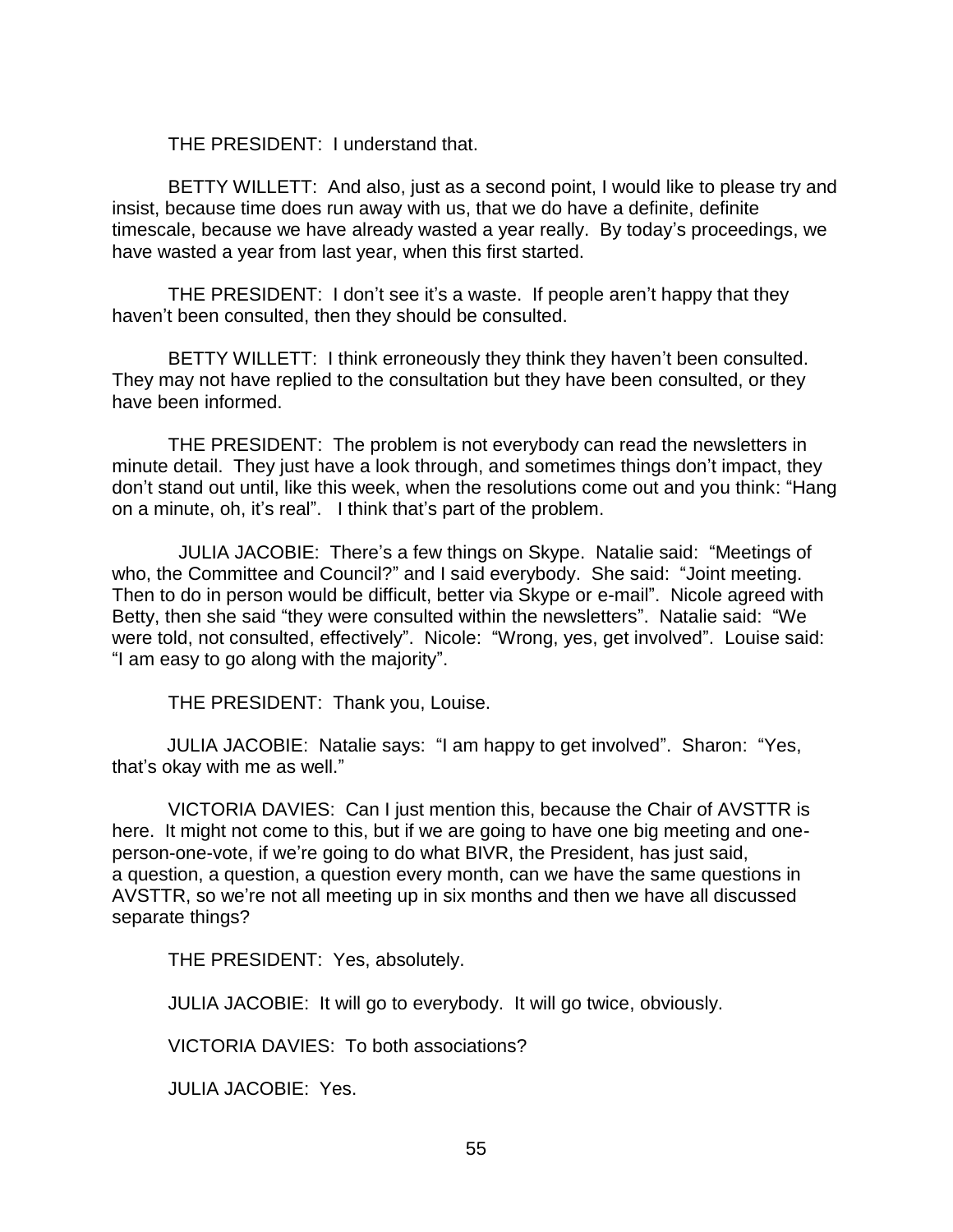THE PRESIDENT: Hopefully, all the objections or queries, whatever, can be aired before the meeting, and then we could have everybody on Skype, if necessary. Well, not everybody. Do you see what I mean? So that you can air your views and feel you have had a proper say, you have been consulted properly, and you feel confident that, yes, this is the place for me, or this is the thing for me. Miriam?

MIRIAM WEISINGER: I think we need to be very clear what we are consulting on.

THE PRESIDENT: Yes.

MIRIAM WEISINGER: Is it the merger as special resolution 1, which I don't quite understand anyway, which when we got to them I was going to say - because it says "to merge the Association of Verbatim Speech-to-Text Reporters into BIVR utilising the new Mem & Arts" - which I had some issues with anyway – "with the proviso that a new name is agreed, to be agreed either at this AGM or within..." I am not sure what "with the proviso that a new name is agreed" means.

VICTORIA DAVIES: Because AVSTTR agreed, their agreement of the merger was that there would be a new name.

FRANCES DOBSON: It's conditional.

VICTORIA DAVIES: It's conditional on BIVR --

MIRIAM WEISINGER: I think that has to be really clear in the consultation.

THE PRESIDENT: I agree.

MIRIAM WEISINGER: Because otherwise --

FRANCES DOBSON: It's two ideas. One is merger. The second idea is the name.

MIRIAM WEISINGER: Right. I think we need to be clear what we are consulting on.

THE PRESIDENT: But the change of the name at the moment is conditional --

JEAN LUKINS: Well, then that needs to be --

MIRIAM WEISINGER: That needs to be very clear.

THE PRESIDENT: Yes, it does.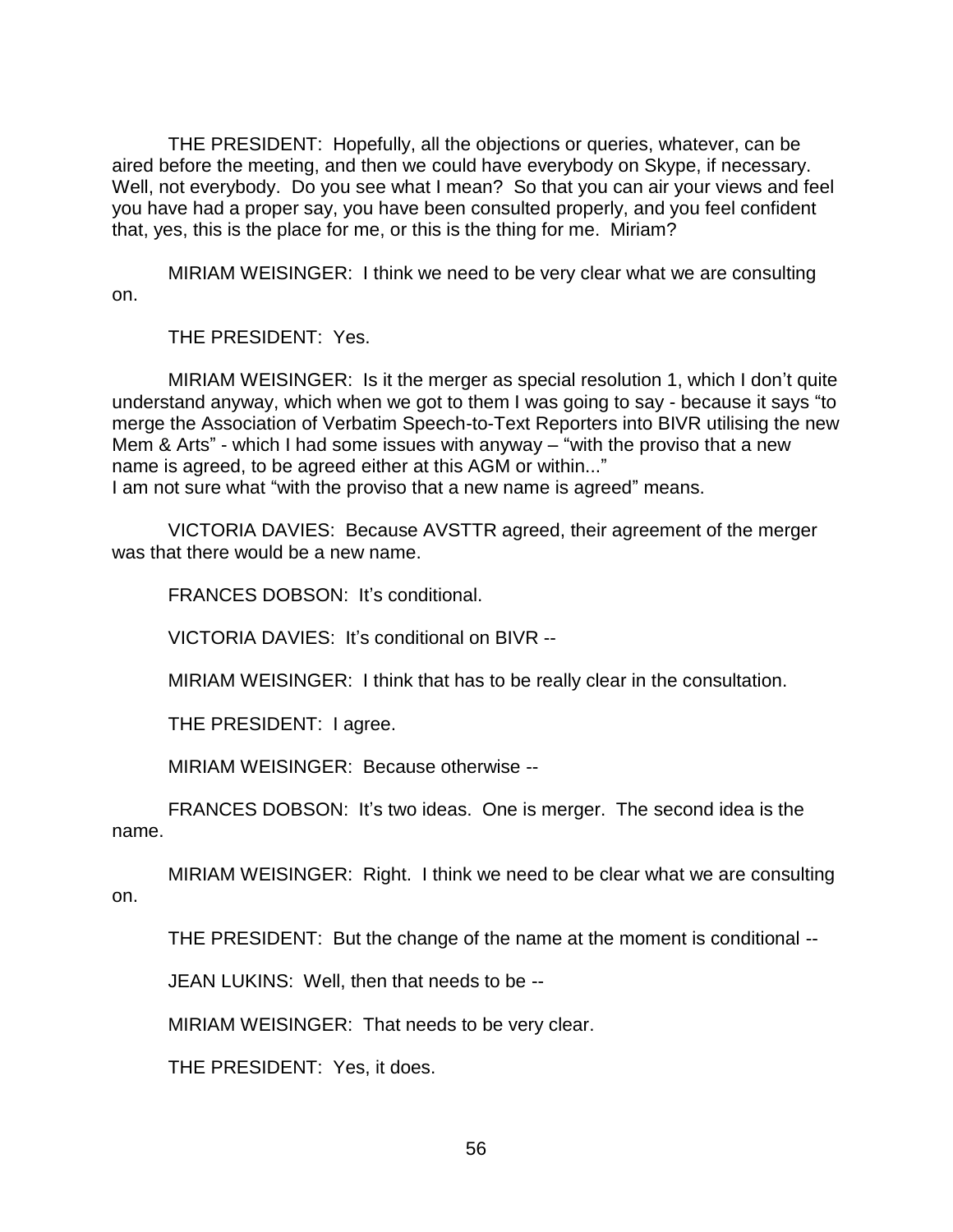MIRIAM WEISINGER: If the merger doesn't happen, there will be no change of name, but if the merger happens ...

THE PRESIDENT: It's forcing a change of name.

MIRIAM WEISINGER: ... it's got to have a change of name?

THE PRESIDENT: Yes.

MIRIAM WEISINGER: So it will no longer be BIVR? Well, I think that needs to be very clear.

THE PRESIDENT: Right.

MIRIAM WEISINGER: I think that needs to be very clear in the consultation because that might be --

NORMA WHITE: Can I just say it wouldn't be AVSTTR either. We are not suggesting that. We are suggesting that both names go and a new combined organisation.

MIRIAM WEISINGER: That's fine. But I think what I am trying to say is that we need to make it clear to members of both organisations that the merger is conditional.

THE PRESIDENT: Yes, that's right.

VICTORIA DAVIES: It was at that point. Things are changing now, aren't they?

MIRIAM WEISINGER: I don't know.

FRANCES DOBSON: They are conditional on the name and they are conditional on us scrapping our current Mems and Arts.

MIRIAM WEISINGER: Yes, although I went through the Mem and Arts and I couldn't see a lot of changes other than in the first page.

FRANCES DOBSON: But there could be legal issues there.

MIRIAM WEISINGER: Yes. It's number 3, the objects for which the Institute are established. That was my sticking point.

JULIA JACOBIE: Natalie just said: "That's a problem I have. BIVR and AVSTTR are brand names and both brands would be lost". Nicole says: "Yes, and then we rebrand ourselves. Other companies do it and it usually works".

MIRIAM WEISINGER: I think this needs to be part of the consultation but it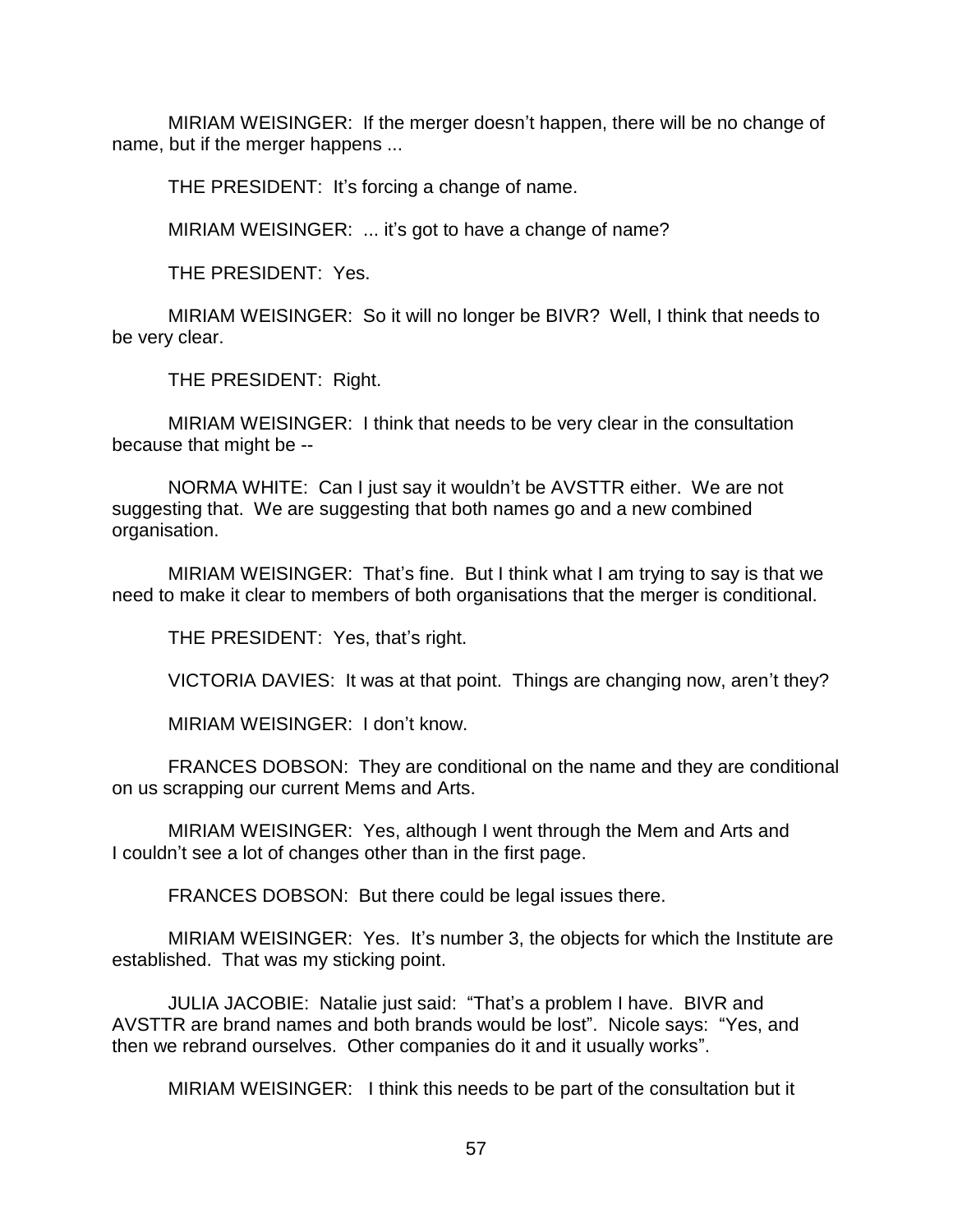needs to be clear what we are consulting on.

JULIA JACOBIE: Natalie says: "Yes, Miriam".

THE PRESIDENT: Paul wants to make a point as well.

PAUL BRINCAU: Why don't we just remove this condition and actually consult on both merger and then name? I mean, we all have our views, because I was talking during the break - I may as well put it on record now - that actually B-I-V-R, BIVR, describes what we all do, members of AVSTTR and members of BIVR. If we change it, it's going to cost money. There is a website. All references to BIVR will have to be changed, which costs money. Stationery and printing and anything else we do, it will all have to change. It's actually a big thing, so leaving it as it is describes us all. What's the point of putting another name which nobody will ever know us by? Probably some of our members who don't attend meetings will start looking for BIVR still if they want anything.

THE PRESIDENT: I think on the website it would have to include "incorporating BIVR, incorporating AVSTTR", or *vice versa*.

JULIA JACOBIE: Ian's just said: "I agree with Paul. We could add 'Incorporating AVSTTR'".

THE PRESIDENT: Which we have with other previous mergers.

PAUL BRINCAU: So the pre-condition goes, then, but let's discuss whether we --

THE PRESIDENT: It hasn't gone yet because it's still on the --

VICTORIA DAVIES: No, it's gone, because it's not been agreed at this date, so as far as I am concerned that resolution is gone.

NORMA WHITE: Absolutely.

 PAUL BRINCAU: Okay, so that's easy. So, there we are. Do we have to wait six months?

JEAN LUKINS: It will take at least six months.

 JULIA JACOBIE: Did you get that, Jean? Norma said, "Absolutely", to what Victoria says.

VICTORIA DAVIES: So the resolution has gone.

THE PRESIDENT: All right. Okay. So, the resolution has gone. That's good.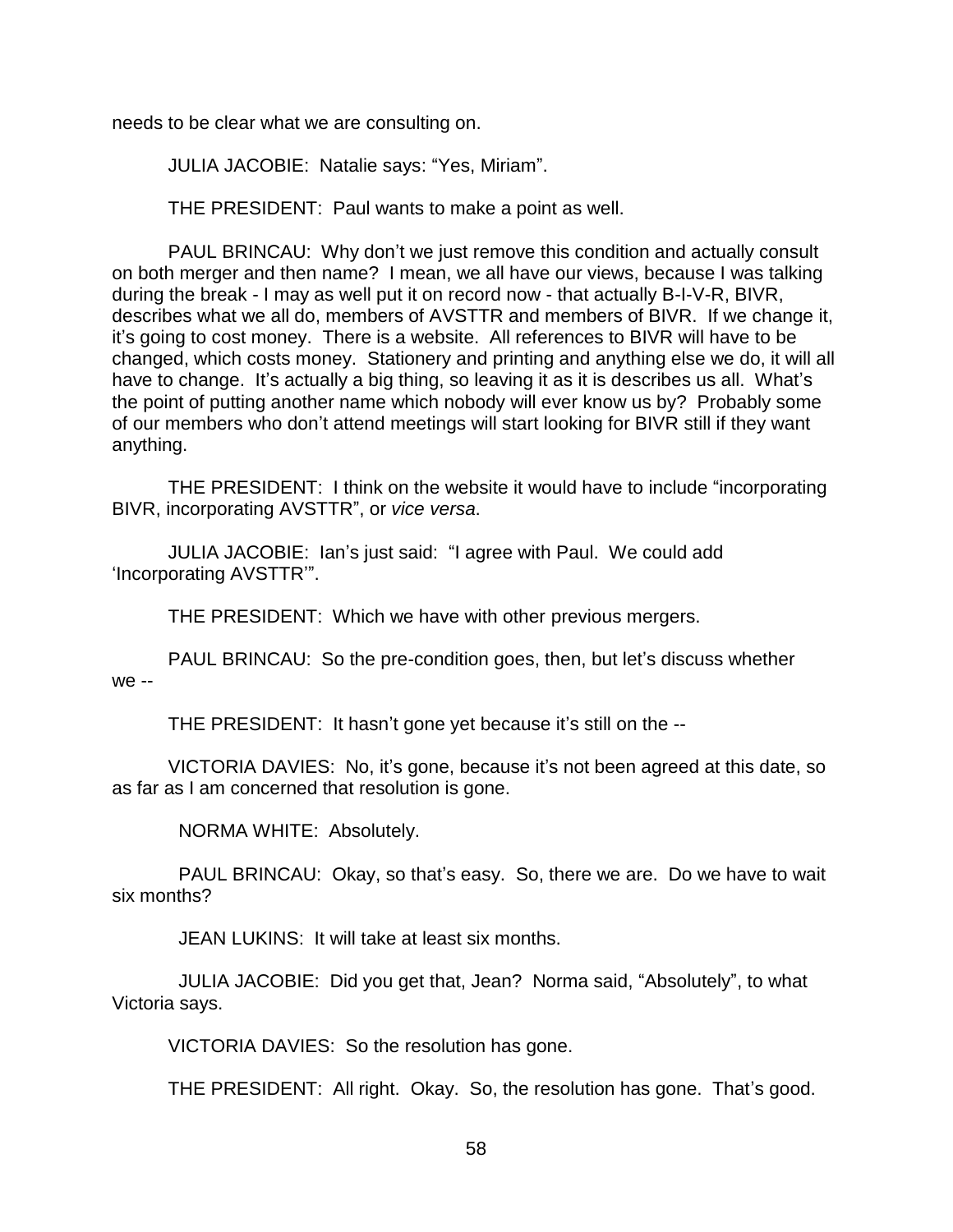Mary's going to say --

THE SECRETARY: About Paul's suggestion of the cost of stationery, et cetera, there's very little cost these days because we don't have it pre-printed anymore; it's all done on computer.

FRANCES DOBSON: Could I just point out that some members do use the BIVR logo on their stationery and cards, and it's one of the benefits of membership.

THE PRESIDENT: It is, but we send out nameplates every year, you get a fresh one of those. You get a fresh membership card. You can download the logo, so you can still replace it, whatever replaces it.

FRANCES DOBSON: But they might have it printed. They might have it published on a website.

THE PRESIDENT: They might have, but it is possible to amend these things.

FRANCES DOBSON: At a cost.

JULIA JACOBIE: Natalie said: "So it will be like AVSTTR never existed in its own right".

THE PRESIDENT: No, it will exist.

JULIA JACOBIE: Neil, can you just scroll back a bit? Natalie said: "So it will be like AVSTTR never existed in its own right". Nicole said: "Can you change it?" She is referring to something before that, I think, the website. "Exactly." Ian says: "No, the name would stay. It would be BIVR incorporating AVSTTR". Nicole said: "These are minor points". Natalie said: "Then it will end up BIVR, but the name matters to me".

NORMA WHITE: In fact, the name means everything to me. It would change everything if that wasn't a condition.

THE PRESIDENT: Is that the BIVR, or the AVSTTR, or both?

FRANCES DOBSON: Both.

THE PRESIDENT: The point I would make is it's good that everybody is loyal to their sides, but actually all of you are members of both. If one name comes out of it, we will still have the AVSTTR and we will still have the BIVR. That's my opinion. It's got to be on the website, it's got to be on everything. I don't care how unwieldy it is. You can't lose the history of it.

BETTY WILLETT: Could I ask a question of my AVSTTR colleagues? Was the condition about the change of name included in the discussions you had at your EGM,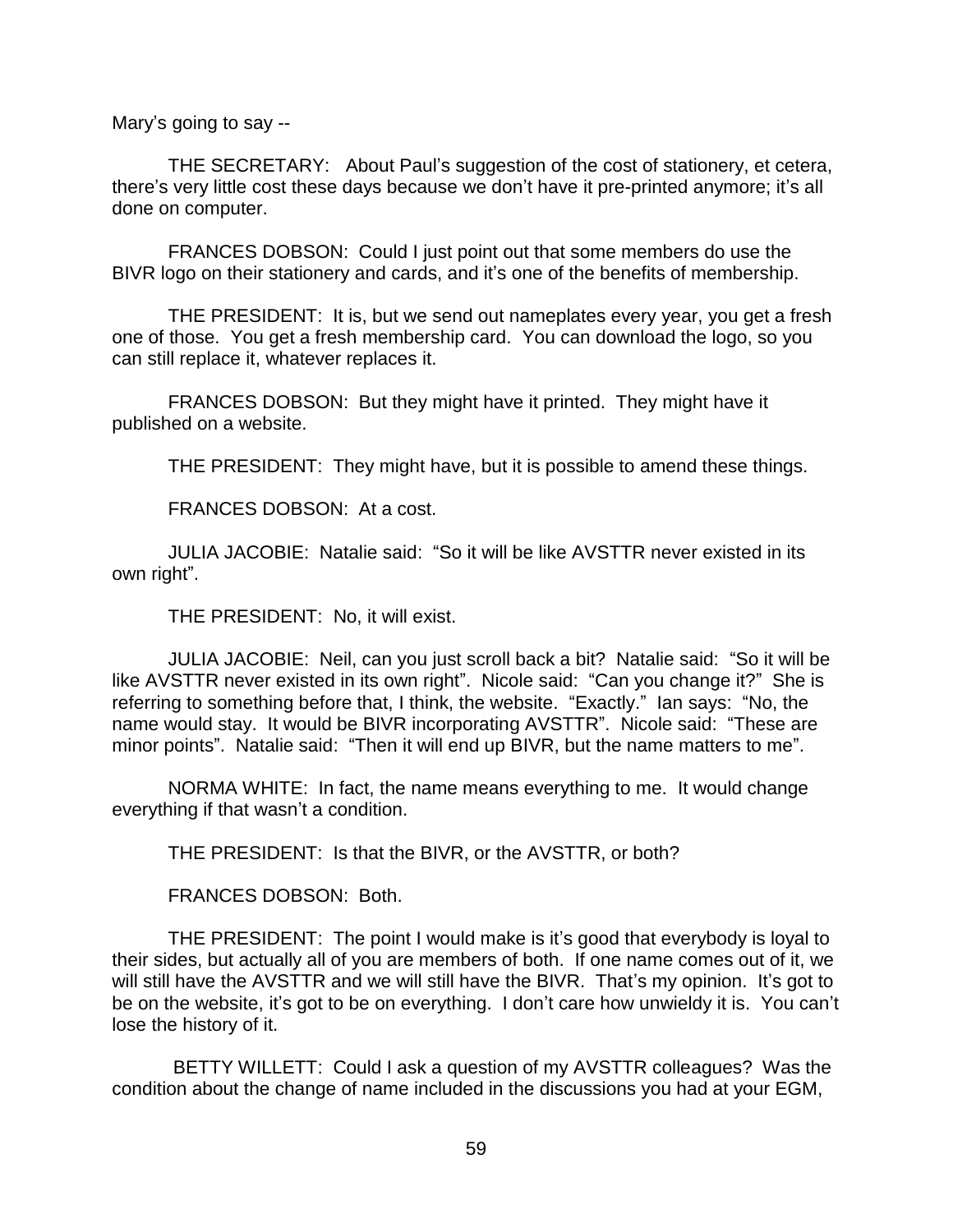or did this come about only when you had the meeting?

 JULIA JACOBIE: We amended the resolution at the EGM to include the change of name. It was discussed.

BETTY WILLETT: Was that the EGM you had?

JULIA JACOBIE: The EGM that you were present at in May.

 BETTY WILLETT: But it wasn't discussed at your previous general meeting you had, was it?

 JULIA JACOBIE: At the AGM, no. It was just discussion and agreement, a proposal for us to have talks about a possible merger. I don't think we mentioned the name again. Ian said: "The name AVSTTR is very important and could stay rather than being changed into a name no one has heard of and lives in both names". Natalie says: "The resolution at the EGM was amended". Sharon says: "I can't see anyone agreeing with a name change".

 PAUL BRINCAU: We will discuss it at the same time as we discuss the other issues. I was just making a proposal, full stop.

 BETTY WILLETT: I think it's a very big point and it might be another day like we have had today, but I think we've got to try and get together; that's the important thing. The name we can talk about.

THE PRESIDENT: I do think we need to do the prep, definitely. Paul?

PAUL BRINCAU: I am going to make a proposal, Madam Chair, that we have a joint meeting of both bodies, to discuss and debate the issue of both merger and change of name, preceded by, as you suggested, communication, by e-mail et cetera, between members, and after that consultation, that joint EGM, we vote on both subjects, and come out of there with a result. I need somebody to second that.

VICTORIA DAVIES: I second that.

THE PRESIDENT: Paul proposes, Victoria seconds.

PAUL BRINCAU: So we need a vote now.

THE PRESIDENT: Just before we do the vote, are we happy with the chicken and egg situation, that we can all agree on this vote? Does everybody have a vote as a member of BIVR, whether they are a member of someone else or not?

JULIA JACOBIE: Natalie says: "Can you say that again, Paul?"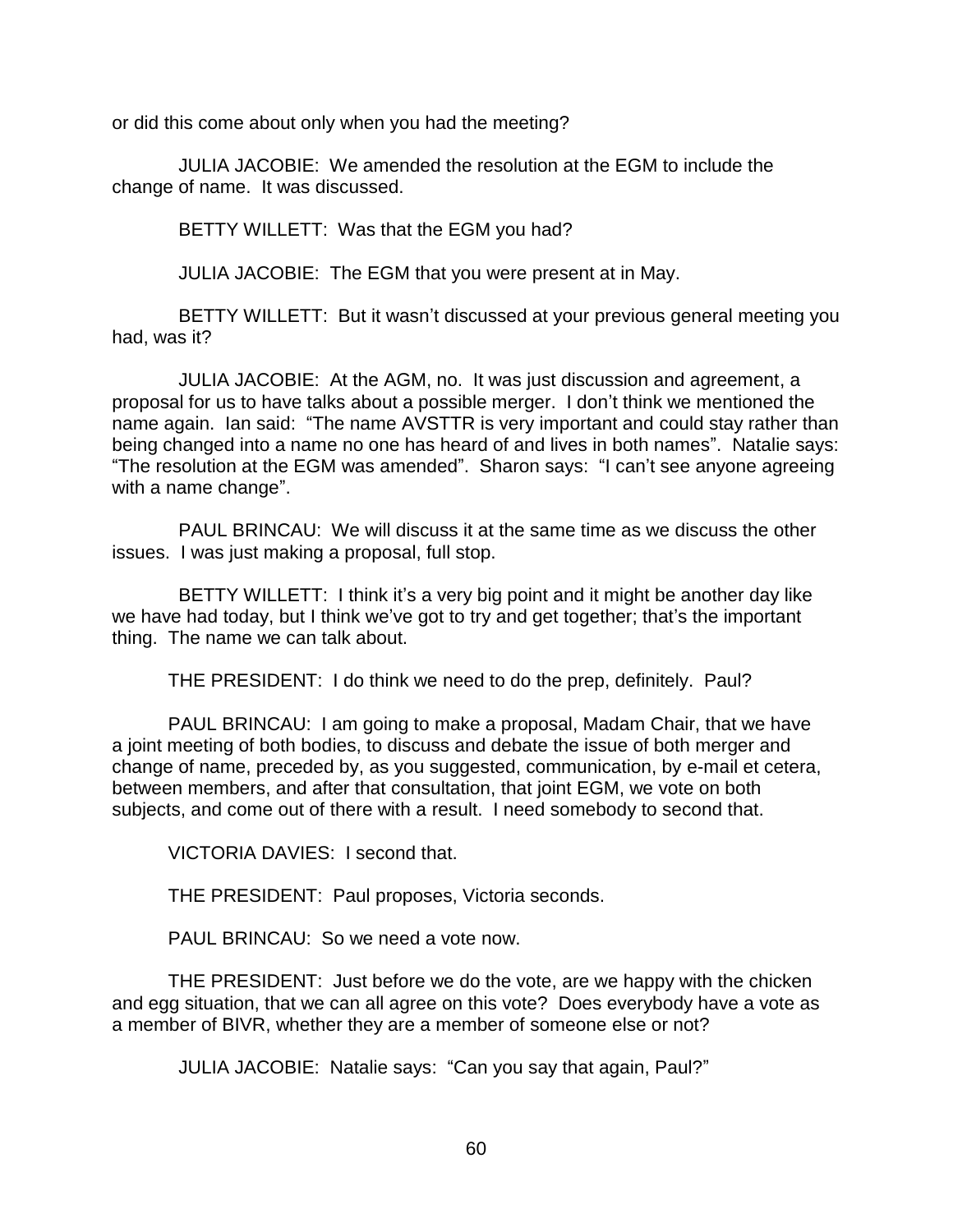PAUL BRINCAU: What, the proposal? The proposal is that we have a joint meeting between the two bodies, preceded by the consultation by e-mail, and at the joint meeting we discuss and debate both the merger and the change of name, and then we can vote on it, because everybody will have one vote because everybody is there. It doesn't matter which organisation you belong to, there's no conflict because it's a joint meeting.

THE PRESIDENT: Okay, good.

JULIA JACOBIE: Yes.

PAUL BRINCAU: And we decide then, by vote, how to come to a conclusion on both topics, both merger and the change of name, and it will be over with. I need a seconder.

NORMA WHITE: Can I just say, I do understand what you are saying, and it seems like a very fair resolution, but whether we're going to change the name or not would have affected in the first vote whether to have a merger, and I don't think I am the only person, on either side, who thinks that.

PAUL BRINCAU: That is fine. That can be debated at the time and everybody can have a say, because what you think and what I think doesn't matter. What matters is the final vote. So if everybody votes for a change of name, we'll change it. If it's the other way, we don't. What you think and what I think, that's fine, we can talk about it.

NORMA WHITE: But if we all voted for a merger and it went through. If there was a vote to change the name and it was decided not to, then I have cast my vote already and wouldn't have voted in the same way.

VICTORIA DAVIES: You mean, get the name first?

NORMA WHITE: Yes.

 PAUL BRINCAU: Okay. We'll vote on the change of name first. Yes? And then, if that goes through, or whichever way it goes through, then we can vote on the merger.

NORMA WHITE: Yes. To me that is a fairer way of doing it.

JULIA JACOBIE: Can I say...

VICTORIA DAVIES: Can I add something to your proposal, Paul. Can we have a shortlist of potential names, sorted out by e-mail consultation beforehand, so we're not turning up with 50 versions of BIVR, AVSTTR, and so on?

NORMA WHITE: Yes, that's a really good idea.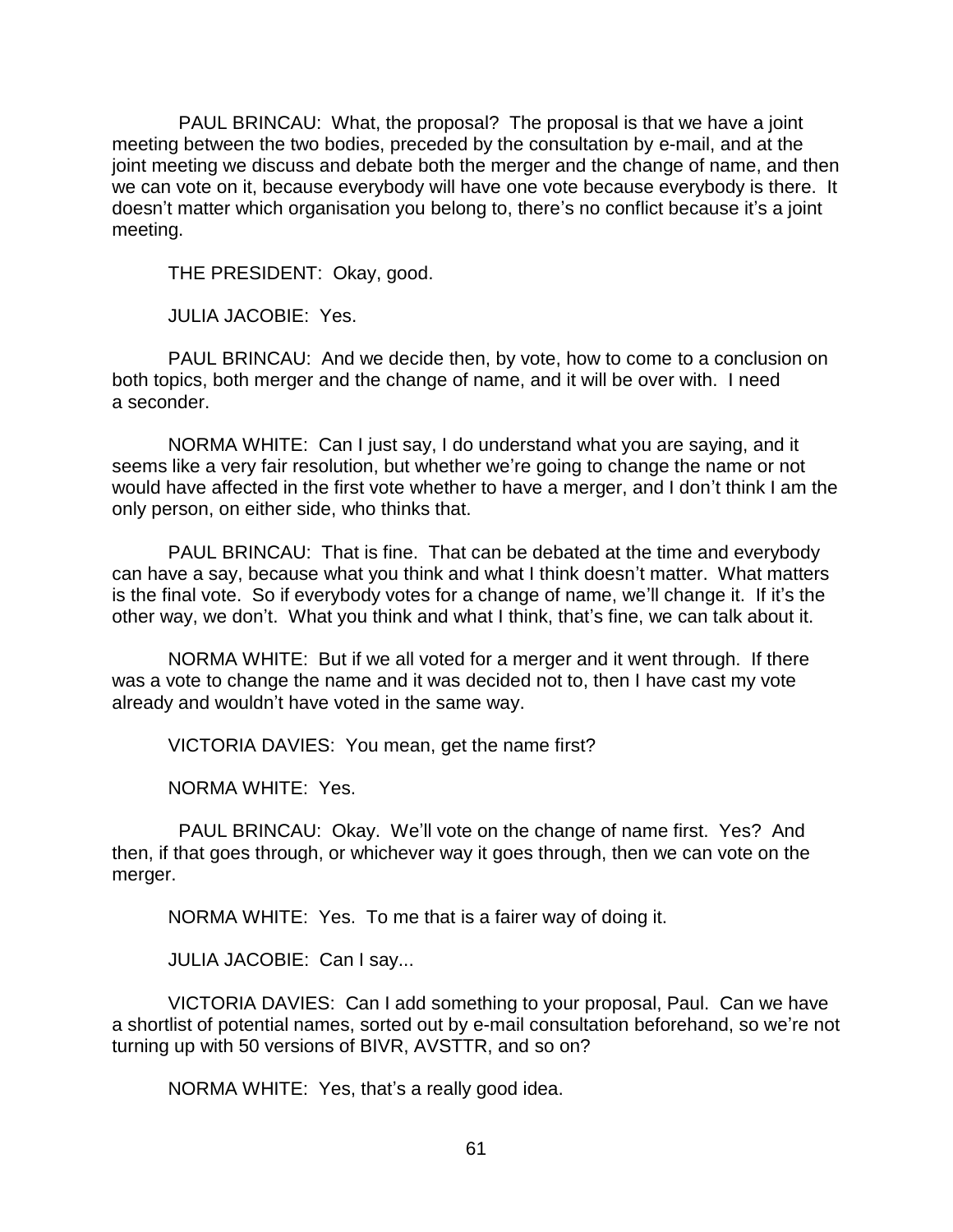THE PRESIDENT: Personally, I would rather get it down to two.

PAUL BRINCAU: I agree.

VICTORIA DAVIES: BIVR or AVSTTR! *(Laughter)*

THE PRESIDENT: Thank you! *(More laughter)*

JULIA JACOBIE: I will read out the comments on the screen.

THE PRESIDENT: Okay, we are just going to read out the screen and then we are going to vote on this, assuming everybody's got one vote.

JULIA JACOBIE: Sheryll?

SHERYLL HOLLEY: It was just about semantics. At the meeting that you are suggesting, are we going to have to attain a two-thirds majority of the people that are voting, rather than the amount of BIVR members and the amount of AVSTTR members? So, they are collective, it's going to be two-thirds of the collective?

PAUL BRINCAU: I think that would be fair, because however many members attend from each side, the vote is going to be final.

THE PRESIDENT: Mary?

THE SECRETARY: That is both in AVSTTR's constitution and in BIVR's constitution that it has to be two-thirds of those present and voting. And present can be in person, remote or proxy.

JULIA JACOBIE: Sharon says: "Yes, what Paul said seems sensible". Louise said: "We have discussed this so much already, though". Natalie said she agrees with Norma about the name, not wanting to vote for BIVR if the name didn't change. Nicole agrees with Norma. Sharon said: "Yes, agree with Norma". Nicole said: "Agree". Louise said: "Yes, Norma has a good point". Nicole said: "That is what Mary was trying to do earlier, and Paul you said it wasn't relevant now. What about everyone who isn't here?" Ian said: "That's the apathy I was talking about earlier". Nicole said: "Exactly". Natalie said: "But there isn't apathy any more". Ian said: "Not among the usual people".

BETTY WILLETT: The usual suspects!

PAUL BRINCAU: The comment about apathy is something that I was going to raise later on in the meeting.

THE PRESIDENT: I think you do that every year, to be fair, Paul.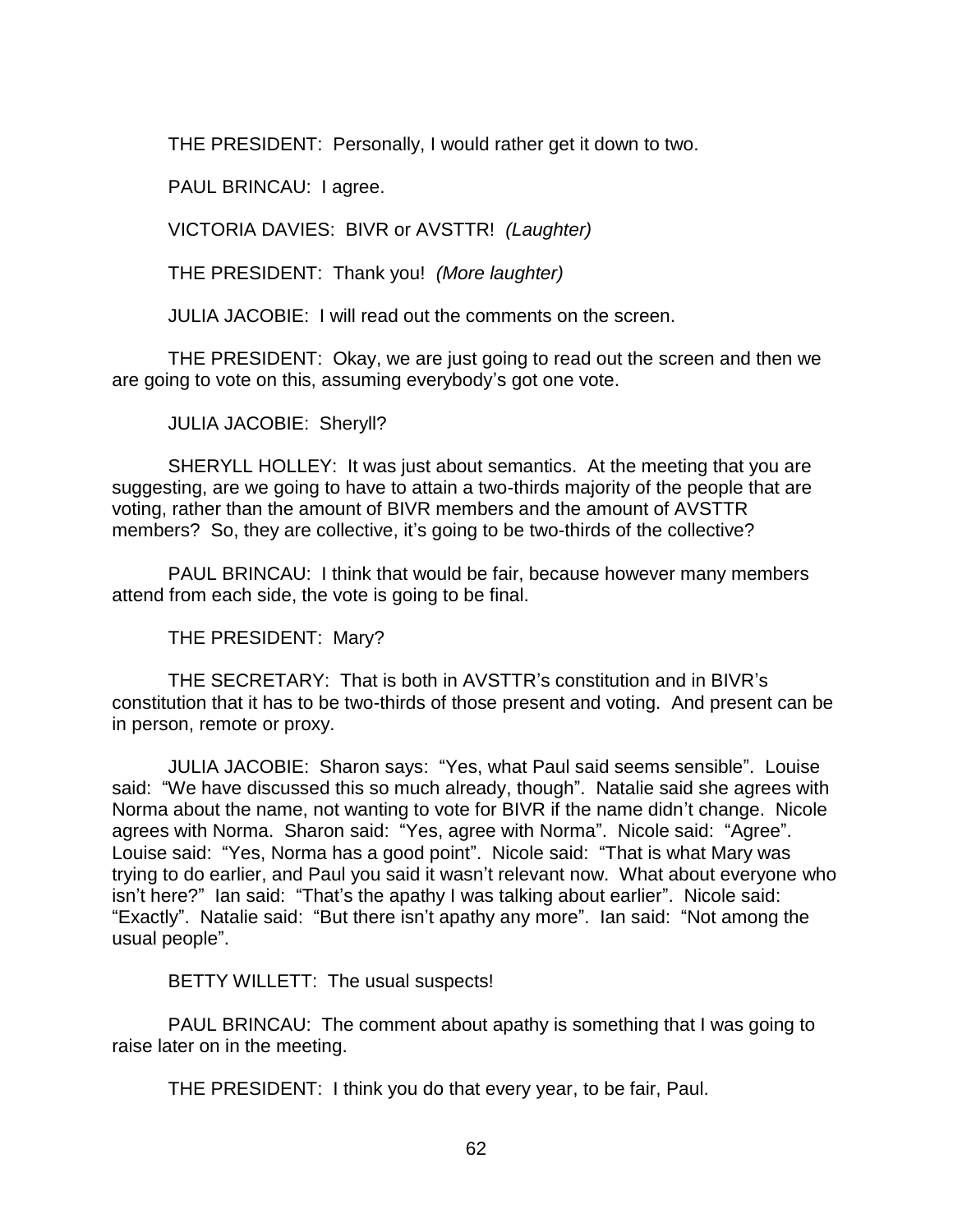PAUL BRINCAU: I do every year.

THE PRESIDENT: I think you like to get it in the minutes!

JEAN LUKINS: I am just raising a point really with Mary about procedure. If we are going to take a vote about having a meeting, is this something we can do at an AGM formally? If so, that's fine. I am looking through the Mems & Arts about it. I am sorry to be pedantic, but I don't want us to get six months down the line and have to rework it. Or is this a vote to give guidance to the President and Council? Do you follow what I am saying? If we're going to delay this and have a meeting, is it just a vote for guidance, or is it formal?

THE PRESIDENT: I think we need to have a set of rules for that meeting, how everyone is going to vote.

JEAN LUKINS: Sure.

THE PRESIDENT: We will do it as fairly as we can, obviously. One-person-onevote, as Paul said. There's got to be a procedure. It might just be an Extraordinary General Meeting.

BETTY WILLETT: I agree with Jean's point, that we are having an adjournment now so that we can give guidance and advice to the respective committees and presidents.

JEAN LUKINS: It is unusual to produce this sort of vote in an AGM. What I am referring to is right now, whether this is just a guidance vote?

BETTY WILLETT: I think it is.

JEAN LUKINS: Or a formal vote.

THE SECRETARY: What number are you looking at in that book because it has probably changed? That is the old version.

JEAN LUKINS: The old one is 36, if you want to check.

PAUL BRINCAU: Madam Chair, there is a proposal on the table and it is seconded, so we need to vote.

THE PRESIDENT: Yes, we need to vote.

JULIA JACOBIE: Sharon said she has to leave in a moment. "I vote for oneperson-one-vote after the consultation". Sharon has got to go now.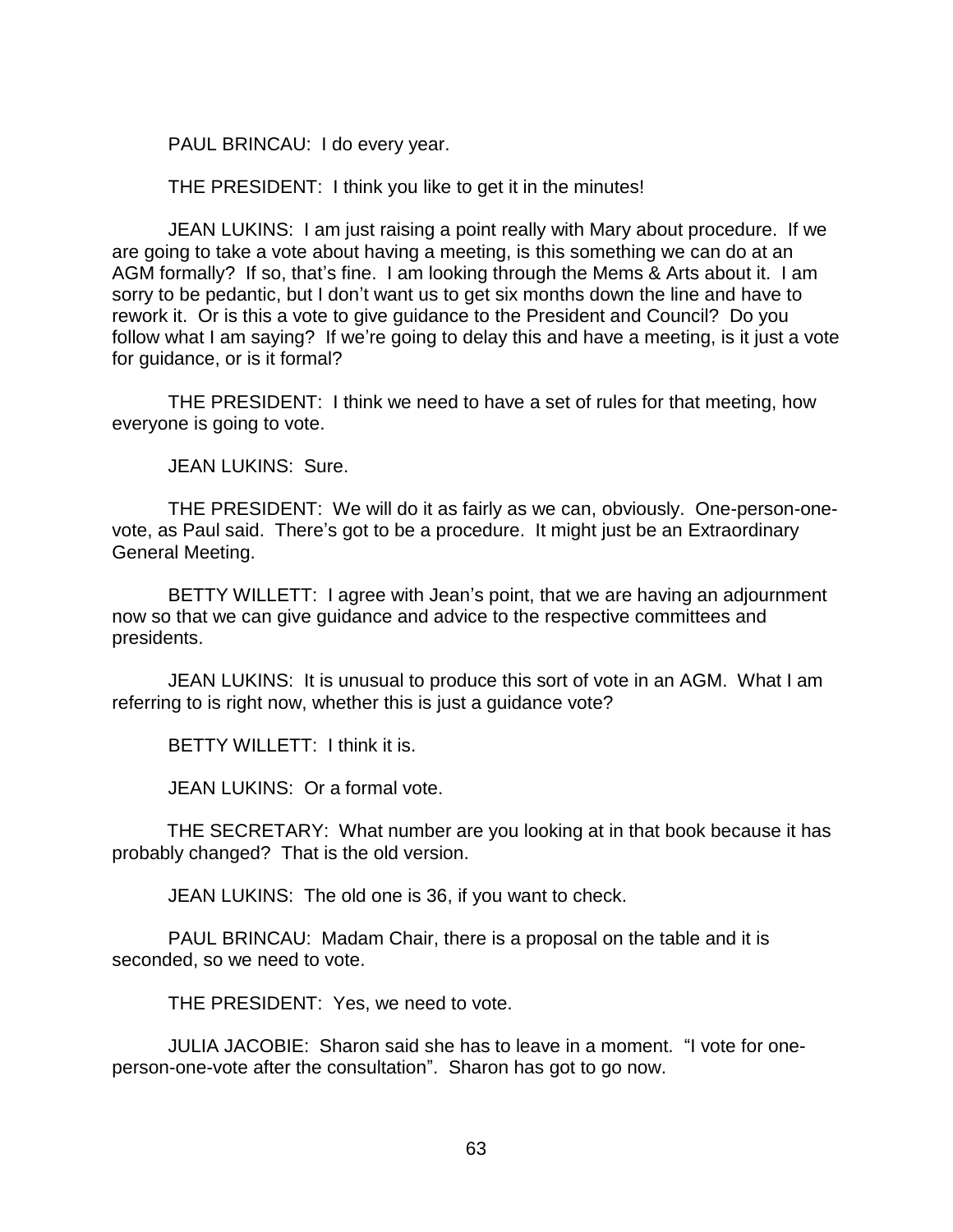THE PRESIDENT: Can we have a show of hands in the room - sorry. So what about the proxies? Are we including those in this tabled motion?

BETTY WILLETT: No, they were for special.

JEAN LUKINS: They don't know anything about it.

VICTORIA DAVIES: Is it not "as you see fit" as well?

JULIA JACOBIE: That's only on that resolution, isn't it?

THE PRESIDENT: Sorry, people on Skype. We are just checking about the proxy vote for this tabled motion now.

JULIA JACOBIE: We don't have any, because they need to know them in advance, don't they?

VICTORIA DAVIES: It is just for the special resolutions, yes.

THE PRESIDENT: It is just for the special resolutions.

JULIA JACOBIE: This is going to be the people present in the room or online only. I think, judging by the discussion we have had in the room today, I think that most of the other members would agree with going along with the consultation.

THE PRESIDENT: Do we need a two-thirds vote? We do. Let's take a vote on this motion now. So can I have all those on in favour?

JULIA JACOBIE: Everyone on Skype, can you hear me?

NORMA WHITE: Yes.

JULIA JACOBIE: We are now voting as to whether we should delay this and have a consultation and a meeting in six months, a joint meeting, as we have been talking about for the last half an hour or so?

BETTY WILLETT: No later than six months.

JULIA JACOBIE: No later than six months.

THE PRESIDENT: And preceded by a consultation.

JULIA JACOBIE: And preceded by a consultation via e-mail or joint meeting, or whatever, as we have been discussing for the last half an hour. Paul's proposal. We will do the Skype votes first. In fact, they are there are already.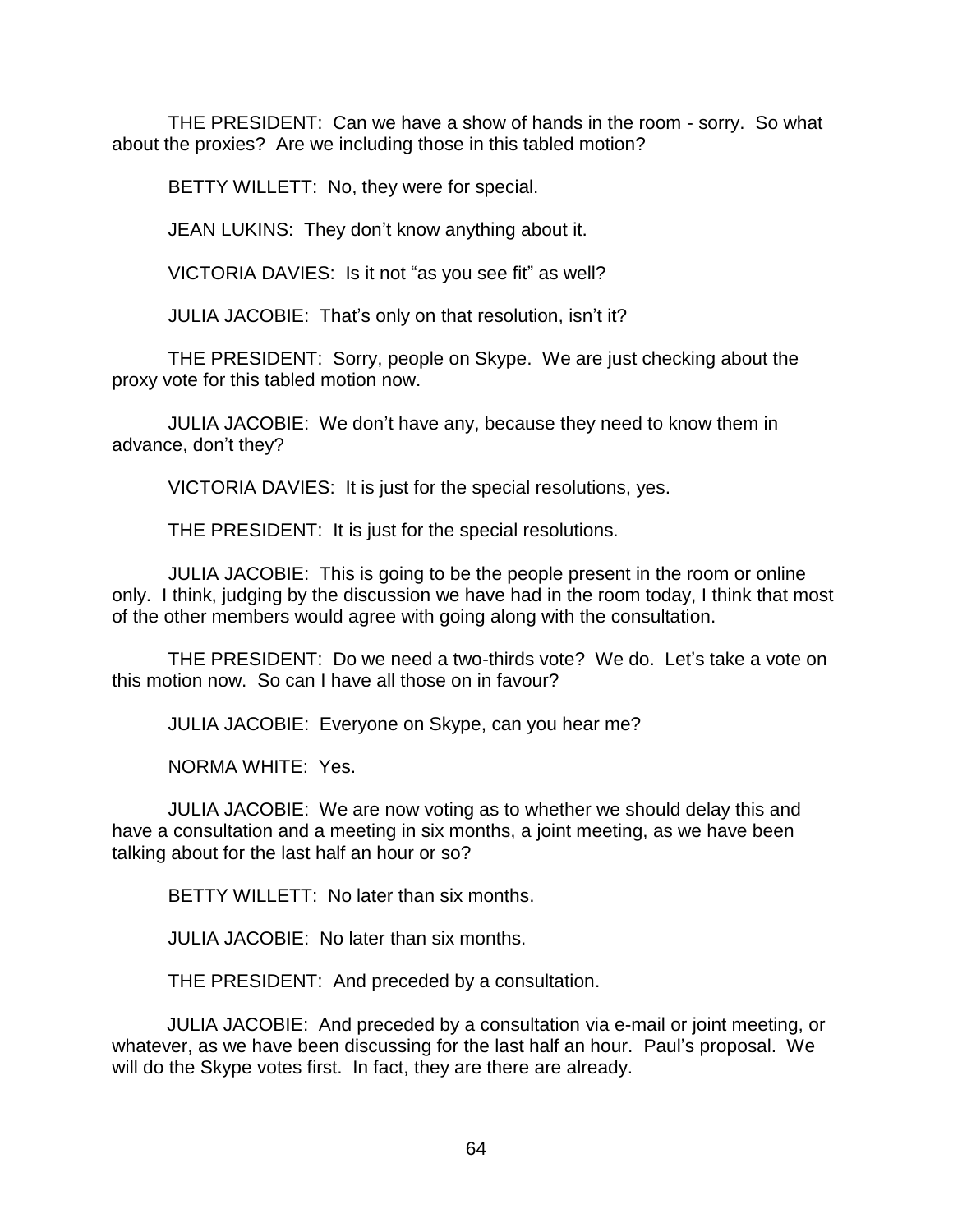THE PRESIDENT: We will take the Skype votes for.

JULIA JACOBIE: We have five in favour and two against.

BETTY WILLETT: Nicole asks to repeat the motion.

PAUL BRINCAU: We haven't had the vote.

JULIA JACOBIE: Do you still need to have it repeated, Nicole, or are you okay now? Please repeat, Paul.

THE PRESIDENT: Third time lucky.

PAUL BRINCAU: The proposal is to have a joint meeting at a set date from today preceded by the consultation we talked about via e-mail and other ways of communication, and then we have a joint meeting of both bodies where both merger and change of name will be discussed and voted on. I think me and Nicole agreed that we will vote on the change of name first, because that's going to be the material point - oh, Norma, sorry, I apologise.

NORMA WHITE: That's okay.

PAUL BRINCAU: And then, depending - well, not depending on the outcome of the change of name - we will vote on both of them, but the vote on the name should go first, and that will give us an indication of how the merger is going to go. But at least it will be discussed and debated, which is what we were talking about all afternoon and some of this morning.

VICTORIA DAVIES: From a shortlist of names.

PAUL BRINCAU: Oh, yes. Well, a shortlist of names. That will be debated in communications preceding the meeting.

JULIA JACOBIE: Is that better, Nicole? Do you have it now?

NICOLE HARRISON: Yes.

JULIA JACOBIE: One abstention, five in favour and one against.

THE PRESIDENT: Just before we go round the room to vote, can I just say, I have just asked Neil to take the votes, as teller. I hope you don't mind if we just have one, and he is going to count the hand-raising when I go round now. Can I have all those in favour first?

NEIL HOLLEY: Thirteen.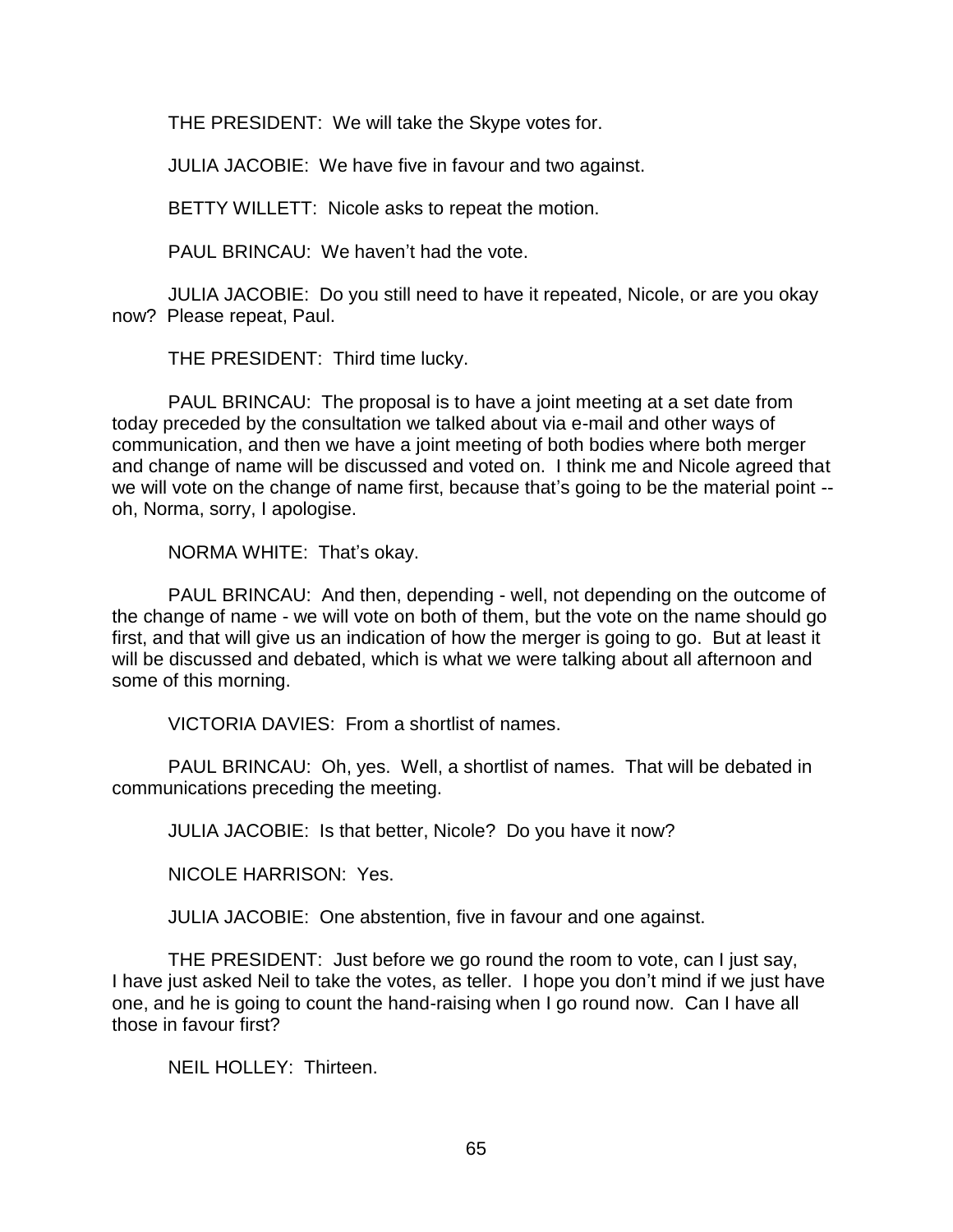PAUL BRINCAU: That is 13 plus the Skype voters.

JULIA JACOBIE: That is 18 altogether, I make it.

NEIL HOLLEY: Thirteen in the room. Five on Skype. Two against and one abstention.

BETTY WILLETT: Against in the room?

JULIA JACOBIE: Against in the room? (None)

BETTY WILLETT: Abstentions in the room?

JULIA JACOBIE: Abstentions in the room?

FRANCES DOBSON: I abstain.

THE PRESIDENT: I didn't vote. I don't want to be an abstention though. I am for.

THE SECRETARY: You are entitled to vote.

THE PRESIDENT: I am for. I just thought I should stay out of it, but I have voted.

JULIA JACOBIE: Louise made a comment. Can you just scroll up, Neil. First of all, Nicole just said, "I want to be on the Committee". Louise said: "It's already been discussed at the EGM and discussed at length today, which is effectively a joint meeting. I don't see how delaying it and further discussion will make much difference". Nicole said: "I agree with you, Lou, that's why I didn't vote".

JEAN LUKINS: Fair enough.

THE PRESIDENT: Thank you. Thank you for your comments. Has Sharon gone now?

JULIA JACOBIE: Yes, Sharon has gone, but she did vote. Oh, she is saying goodbye now.

THE PRESIDENT: Bye. Thank you.

JULIA JACOBIE: Natalie says: "It's because of lack of consultation which is being raised by BIVR members as well as some AVSTTR". Ian says: "Fair point, Louise. I would rather do it today, but don't want anyone to feel railroaded, hence my vote in favour". Natalie said: "I have always felt it's a done deal", and Nicole said: "That's why I abstained".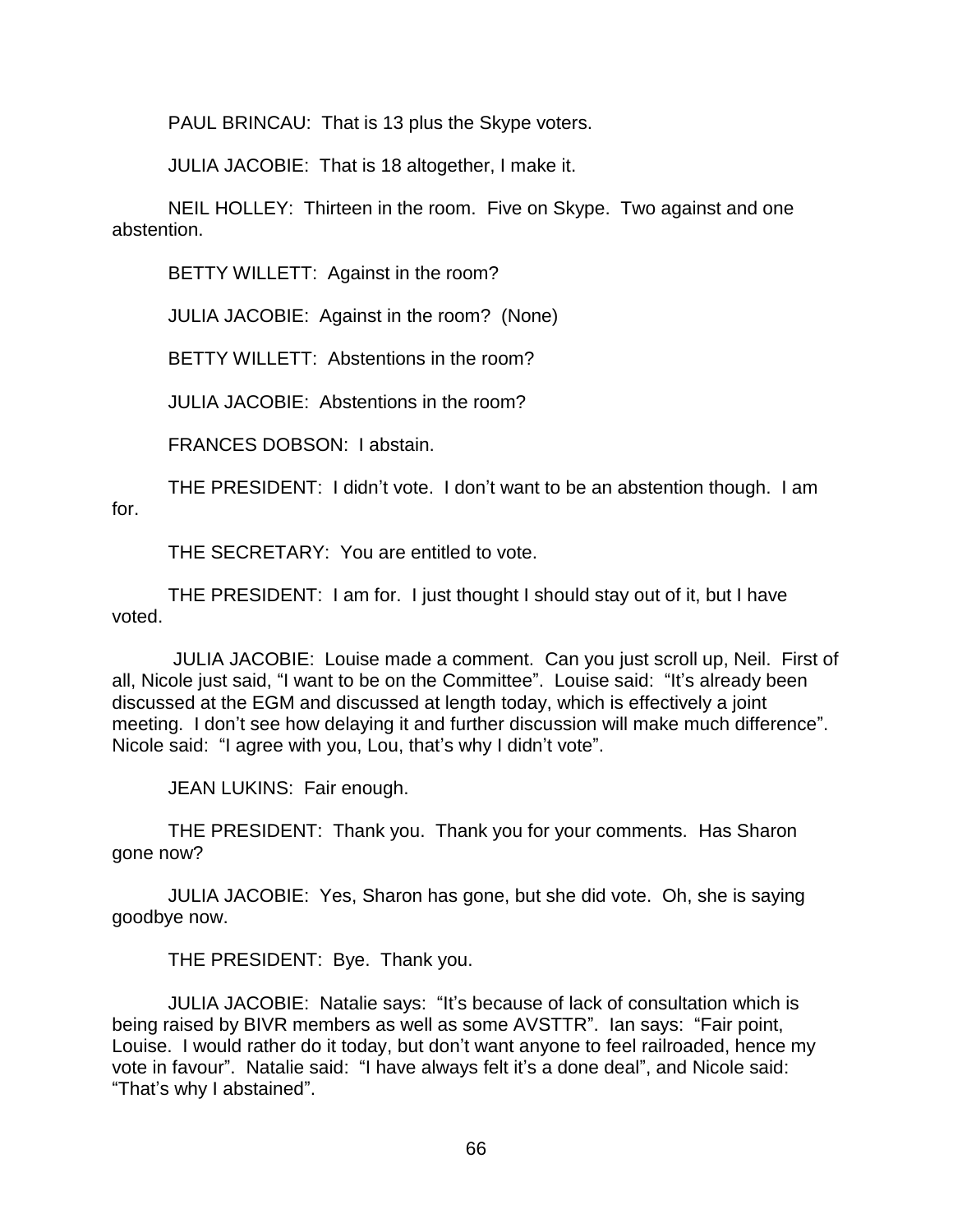THE PRESIDENT: Thank you for your comments. We're just going to take a five-minute break so we can regroup with the agenda, just to give the court reporters a break and then we'll do the rest.

THE SECRETARY: I do just want to read out paragraph 42 of our current Mem and Arts about adjourned meetings, AGMs.

THE PRESIDENT: Now?

THE SECRETARY: We can do it when we come back.

## *(A short break)*

THE PRESIDENT: Are we ready to carry on? People have got trains to catch.

BETTY WILLETT: Could I raise one matter, before we go on to the next point on the agenda?

 JULIA JACOBIE: Can everybody on Skype hear? Yes. Sharon is no longer there.

THE PRESIDENT: Can I just say, before we carry on, as we have not voted on the special resolutions because we have decided to have a consultation period to consider, essentially, those special resolutions, that they now fall and so we carry on to the rest of the meeting. Betty?

BETTY WILLETT: Yes. Had we proceeded with the resolutions, we would have had one resolution, that our President remain as President for the next year. That would automatically fall, but I would like to propose, if it's at all possible - and I am sure someone is going to say it's illegal - that we still vote for Susan, if she is willing, to carry on for the next year, because she has spearheaded this discussion and this process for the last year, and she knows more about it than anybody, and it seems very bad that she should not be allowed to continue.

JULIA JACOBIE: You can tell by the faces she is making right now that she doesn't!

BETTY WILLETT: I don't know what the rest of people think.

JULIA JACOBIE: Are you willing to stand again, Susan?

SUSAN HUMPHRIES: Unless somebody else really, really wants to do it, I am quite happy to stay on. I am quite happy to stand down, but if somebody else would like to take it on, I am equally happy.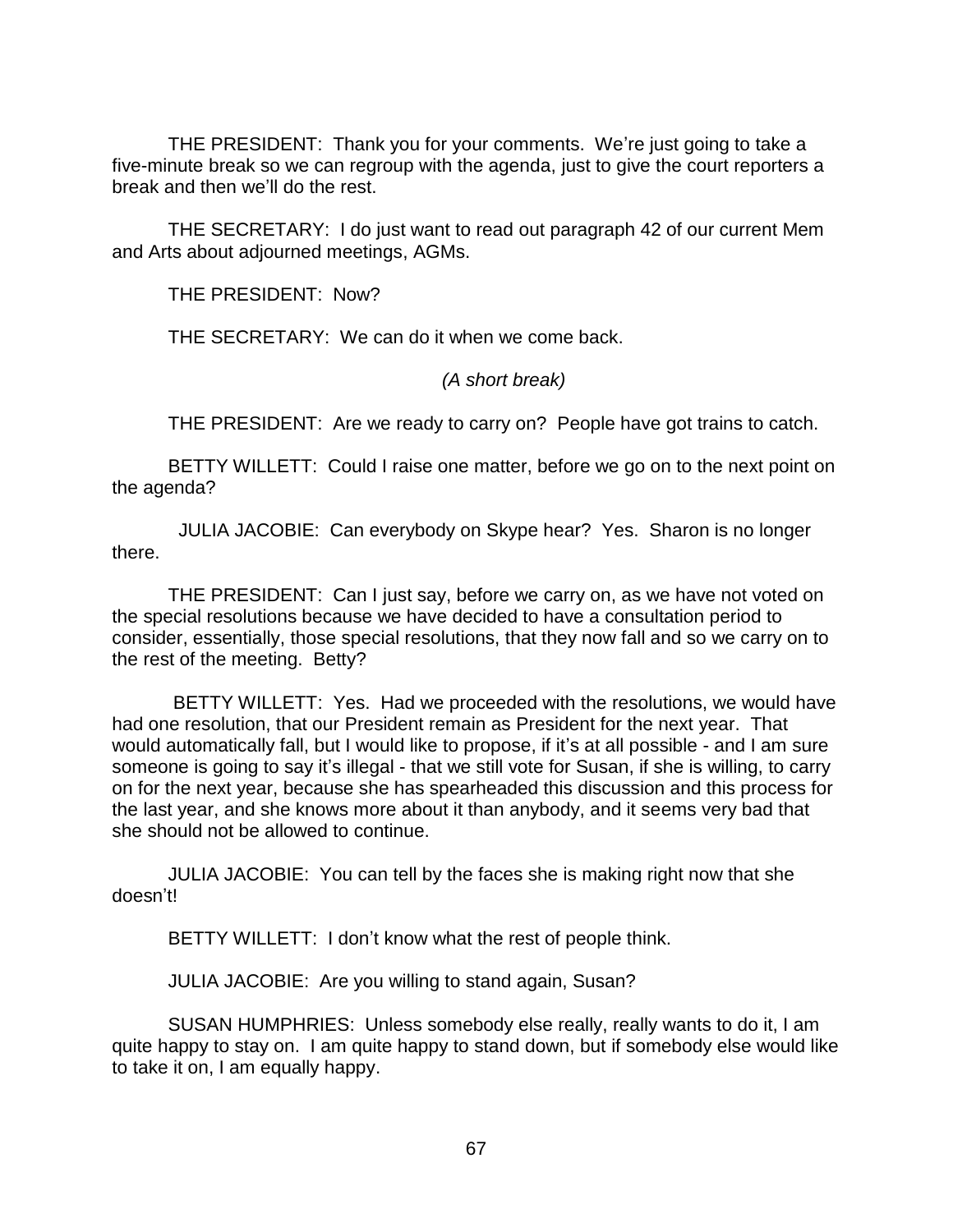JEAN LUKINS: Do you have to stand down and then be re-proposed for election. I am just worried about the form, that's all. I just wanted to say that, if Susan is prepared to continue, effectively, for another year, I suppose what would happen is we would need a vote for that separately, but I am just looking through the Mem & Arts again as to whether there's provision for two continuous years of Chairmanship.

BETTY WILLETT: It has happened, because I have done it for two years.

THE SECRETARY: And it's by special resolution, because of the three-year rule. That is why the special resolutions were in there for Susan to be – we called it "joint President", but if I can make, on a point of order, if AVSTTR can change their special resolutions on the morning of the EGM, why can't we change our special resolution now to say which was – whatever number it was – instead of being "joint" – it was early on --

JULIA JACOBIE: Natalie says, "Susan has done a great job today. Makes sense to keep her". Nicole says: "Would love Susan to stay".

LEAH WILLERSDORF: To keep Susan is number 3.

THE SECRETARY: It is number 3a. Thank you, Leah. As it read that "Susan Humphries" – you were going to be reading it out, so that's "me" Susan "goes forward to serve a further year as joint President", so we change it to "President" – "of the newly-formed group", or just cut out all the rest. That is if Betty's suggestion finds favour. We vote, first of all, is that allowed? Are we going to change that resolution? Is that allowed?

FRANCES DOBSON: You need to check procedures.

JEAN LUKINS: We either decide that all the special resolutions fall bar 3(a), or any special resolution relating to the Vice-President or President Elect, or we abandon all the special resolutions and we have a proposal from Betty that Susan --

THE SECRETARY: A new special resolution.

JULIA JACOBIE: That is probably the tidiest way of doing it, isn't it?

THE PRESIDENT: Yes, because I have already said that all previous resolutions fall. Louise says: "I am happy". Natalie says: "Proposal from Betty".

THE SECRETARY: Therefore, I believe, on a point of order, the vote is, first of all, to accept that special resolution. Do we accept it?

THE PRESIDENT: Can we put up hands in the room?

JULIA JACOBIE: Does everybody on-line accept that resolution: Nicole says: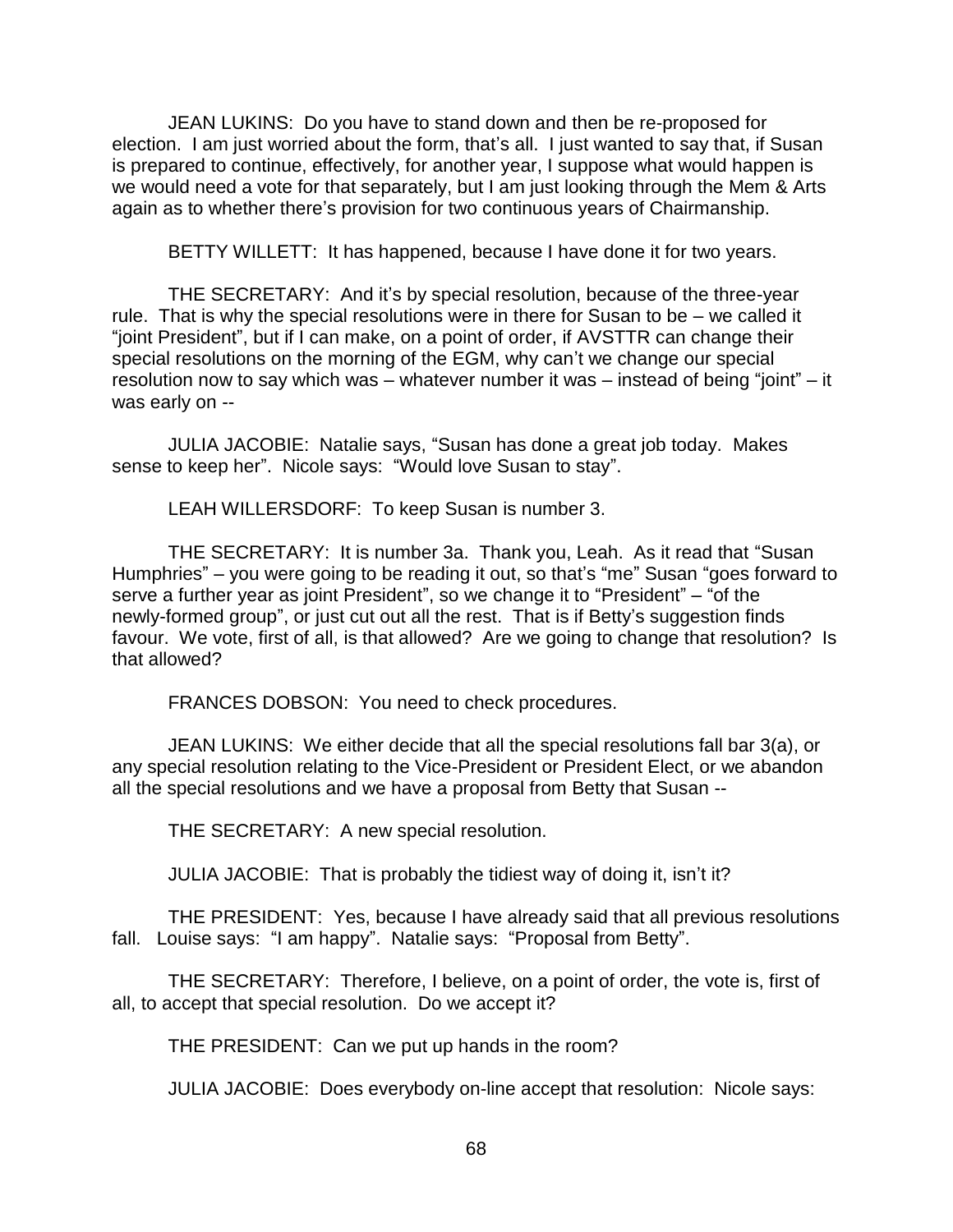"Yes", Natalie says: "Yes", Ian and Georgina say: "Yes". Louise says: "Yes".

THE SECRETARY: Do we need a seconder?

THE PRESIDENT: Yes, we didn't second it.

LEAH WILLERSDORF: I will second it.

THE PRESIDENT: Thank you, Leah.

THE SECRETARY: So, that's the proposal to go forward.

THE PRESIDENT: Can we actually say what the proposal is?

BETTY WILLETT: Now I will put it.

SHERYLL HOLLEY: Paul has gone now. Do we count his vote on this?

THE SECRETARY: I do have a proxy vote for him, to vote as I please, so I vote in favour for Paul.

BETTY WILLETT: My proposal is that, as Susan has spearheaded the discussion on this for the last year and knows more about it than anybody else, apart from our Secretary, that she be elected to continue as President for another year, so that she can take forward what she has started, and I will require a seconder for that motion, which I believe is coming from my learned friend on my right, Miss Leah!

JULIA JACOBIE: Nicole says she seconds it. "Yeah Leah!"

BETTY WILLETT: I will put it to the vote because Susan can't put it to the vote herself, can she? May I ask you to show your hands if you are in favour. We already have people showing on the screen whether they are in favour.

JULIA JACOBIE: All those online in favour. Nicole, Natalie, Georgina, Ian. Yes, all in favour.

BETTY WILLETT: *(Show of hands)* Is there anybody against? So, that is carried *nem con*.

THE PRESIDENT: Nicole seconded it on screen and Leah in the room. What shall we do next?

THE SECRETARY: Number 9 was the increase in fees. Do we go ahead with that?

JEAN LUKINS: What about the Vice-President and President-Elect?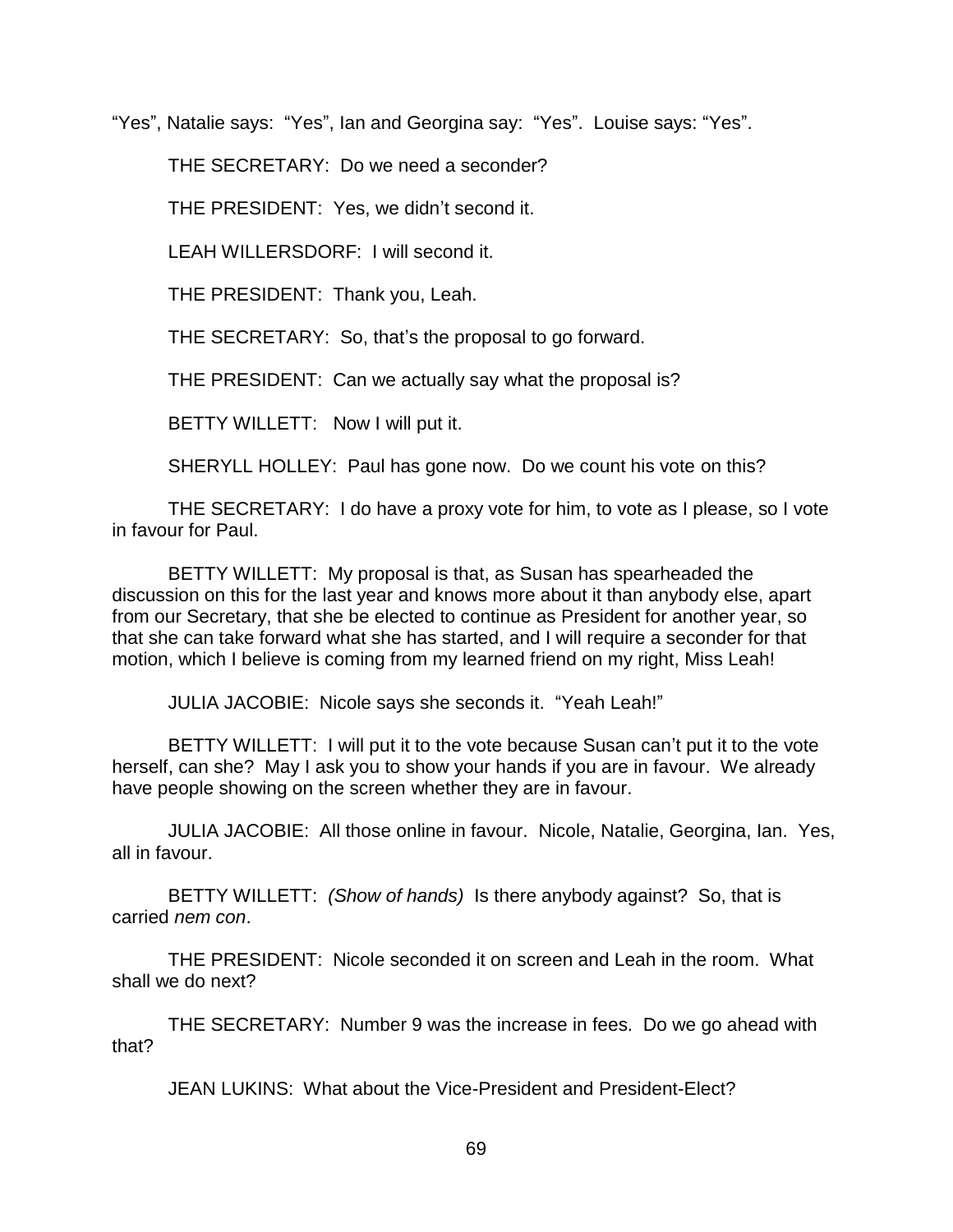BETTY WILLETT: We don't have one, do we? Whoever is Vice-President, well, you stay for another year as well, Sheryll. Is that all right with you?

SHERYLL HOLLEY: That's fine.

THE PRESIDENT: I will propose it.

JULIA JACOBIE: Can you say what you are proposing, for everyone online?

THE PRESIDENT: Thank you. It's the shell-shock! For the Skypers, I am proposing that Sheryll be re-elected under a special resolution as Vice-President for the following year.

BETTY WILLETT: And I will second that.

 JULIA JACOBIE: Are you in favour of that online? Ian and Georgina say: "Yes". Natalie says: "Yes". Nicole is in favour – spelled the American way. Louise says: "Yes".

THE PRESIDENT: And the votes in the room. *(Show of hands)* Votes against? One against.

BETTY WILLETT: Natalie has lost sound.

JULIA JACOBIE: We are just voting at the moment. We are just sticking our hands in the air. We are not actually saying anything.

JEAN LUKINS: Do we need to deal with an Elect?

THE SECRETARY: No, we don't need to do that.

THE PRESIDENT: That was just in case. So, we go to special resolution 9. Although can we call it special resolution 9?

THE SECRETARY: Yes, it's still special resolution 9.

JEAN LUKINS: You can call it resolution 3 (Special Resolution 9) and the previous two can be resolution 1 (3(a) and resolution 2 is 3(d).

THE SECRETARY: Mary gets the gist.

JEAN LUKINS: It is 3(a), 3(d) and 9 which – they were those and they become 1, 2 and 3.

JULIA JACOBIE: Louise says: "What?????" We can have that read out clearly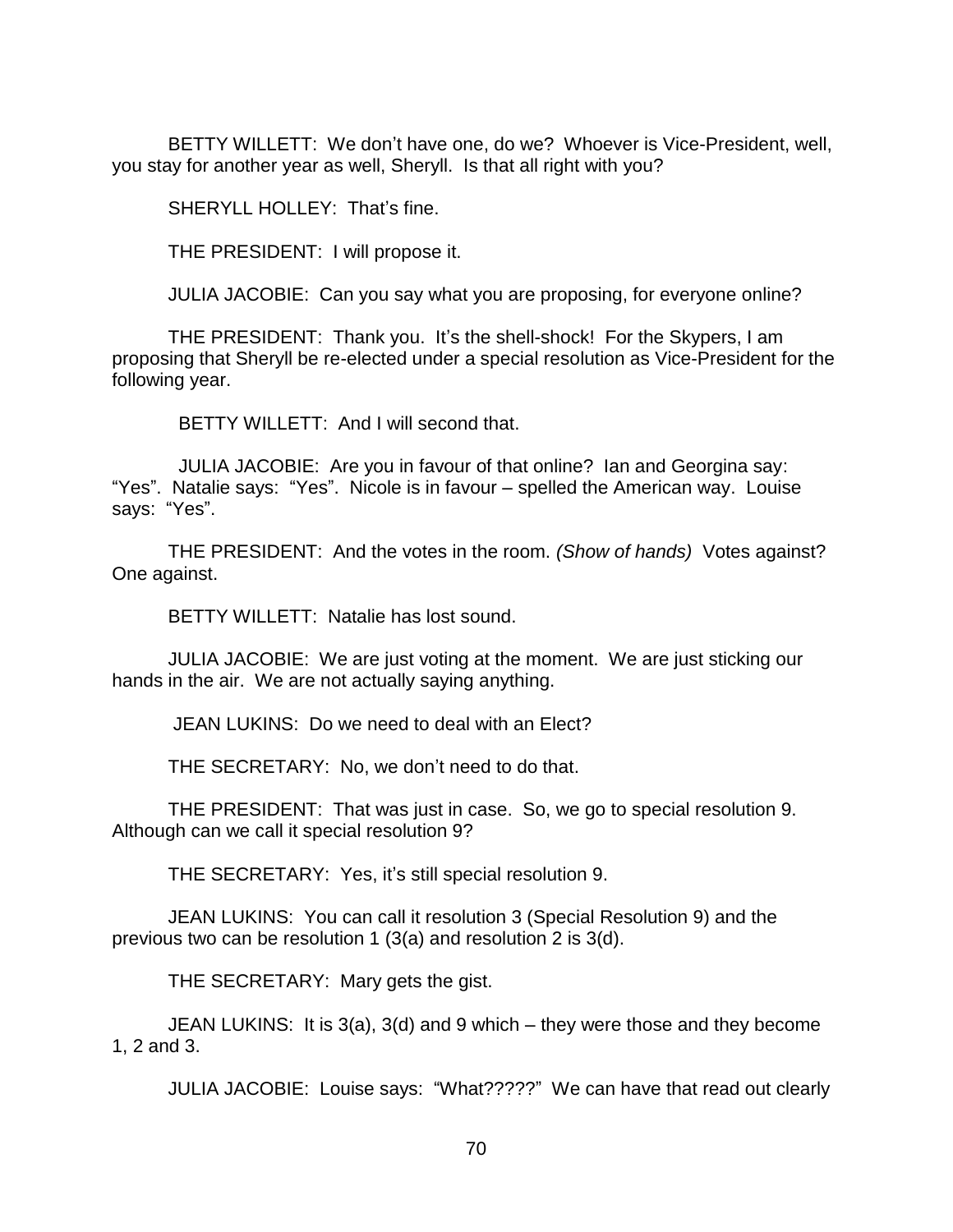for you online and those in the room.

THE PRESIDENT: In any event, regardless of whether or not the proposed merger is adopted, to pass a special resolution to increase the annual subscription for Fellows, Members and Associates from January 2015 from £45 to £60 or £65, or to any other figure agreed at this meeting.

JULIA JACOBIE: Does that mean, even if BIVR stays as it is, the membership fee will still go up?

THE PRESIDENT: Yes.

THE SECRETARY: Or we can vote to scrub it.

JULIA JACOBIE: Did you get that, online people? This is the next thing we are voting on.

BETTY WILLETT: I would like to think that we would postpone that until we have made a decision on more important subjects.

VICTORIA DAVIES: Why?

JULIA JACOBIE: Natalie says: "Not understanding it". Louise: "That's what it sounds like". Nicole says: "What?" Natalie says: "Why are we voting on this?" and Nicole says she agrees with Betty.

THE SECRETARY: May I answer? The reason we are voting on it because it is  $in -$ 

JULIA JACOBIE: The sound has gone. Can you still hear? We seem to have lost them all.

THE SECRETARY: We will just pause.

*(Pause whilst Skype connection regained)*

The question was, "Why are we voting on this?" It is because it is a special resolution on the agenda, number 9.

JULIA JACOBIE: Oh, it is part of the original AGM business.

THE SECRETARY: Yes, which was to pass a special resolution to increase the annual subs.

JULIA JACOBIE: I understand. I agree with Betty.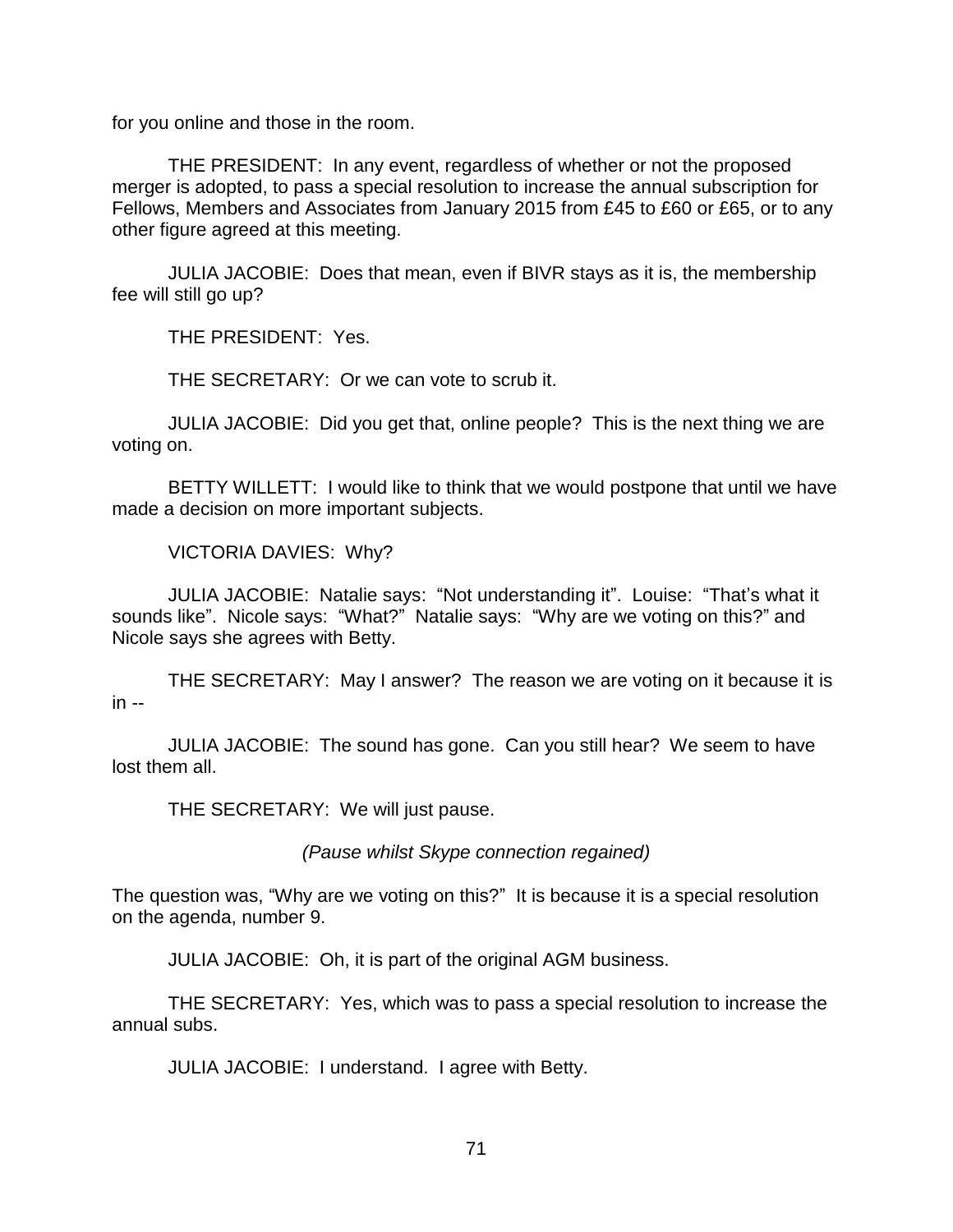THE SECRETARY: Betty thought we shouldn't.

JEAN LUKINS: It says from January 2015, and if it's thought there is a need to increase the subs to even, say, £50, perhaps we should vote on that, because we don't know how long the discussions and merger will take. If Mary, for example, advises that it would be prudent to increase the subs by a small amount, then we can do that from next January, and this is the opportunity to do that.

VICTORIA DAVIES: I think in view of our Treasurer's report, I think we need to have an increase in fees.

THE PRESIDENT: Yes, I would say that. Just a small increase.

JULIA JACOBIE: Did you hear what Victoria said, guys online? She said in view of the Treasurer's report presented earlier today, that we should have an increase in fees, what, to £50?

VICTORIA DAVIES: What is it now, please?

THE SECRETARY: It's 45 now.

LEAH WILLERSDORF: Sixty.

MIRIAM WEISINGER: Sixty. It's about a fiver a month.

JULIA JACOBIE: It's a £15 increase.

VICTORIA DAVIES: It's £1 a month then.

JULIA JACOBIE: A lot of people are not going to want to go for that.

VICTORIA JACOBS. It's not a lot. It's £15 and it's 12 months a year.

MIRIAM WEISINGER: You are paying £5 a month professional membership.

THE SECRETARY: At £60 a year.

VICTORIA DAVIES: Are you proposing that, Miriam?

MIRIAM WEISINGER: I will propose it.

VICTORIA DAVIES: I will second it.

JULIA JACOBIE: Did you hear that, it's been proposed at £60 a year from January.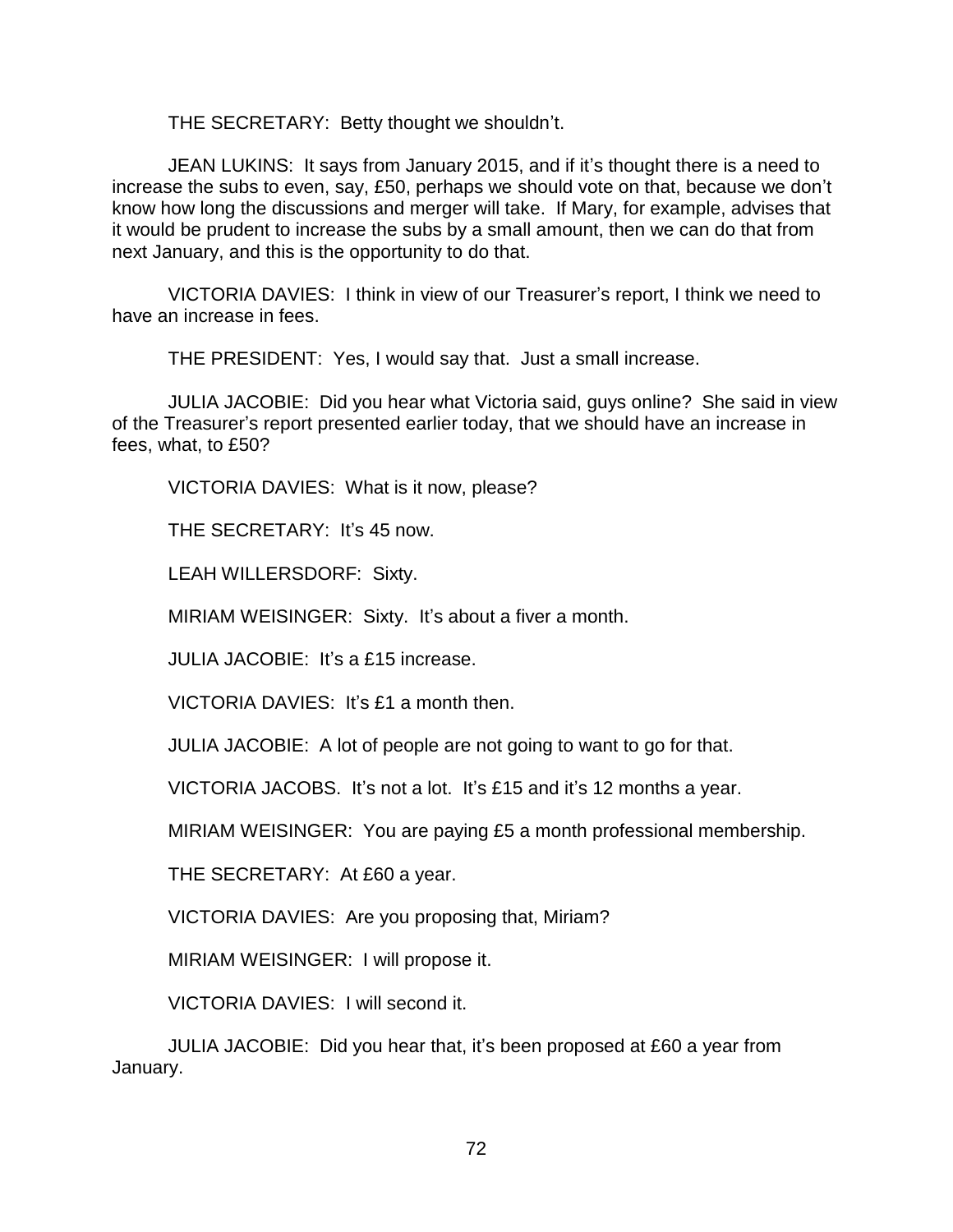JEAN LUKINS: We can amend this at the next AGM, if necessary, but I think, for now, we need to do it.

JULIA JACOBIE: I just think that a lot of the problems that members have, those who are members of both organisations have to pay two fees at the same time of the year, closely followed by the NRCPD fee.

LOUISE PEPPER: What was in the Treasurer's report that was mentioned? I don't think I've seen that.

JULIA JACOBIE: Mary read it out this morning.

THE SECRETARY: It was e-mailed through in the latest newsletter. Yes, it was late. The bottom line is we have actually made, albeit only £2, a £2 loss of income over expenses in the last year, and we have cut expenses to the bone.

LOUISE PEPPER: Right. I just don't recall seeing that e-mail. Do you think you could resend it to me? Would that be okay?

THE SECRETARY: I will do, but I can't do it until I get home.

LOUISE PEPPER: No, obviously. Okay, thanks.

JULIA JACOBIE: Natalie says she is against that.

VICTORIA DAVIES: Shall we vote then?

THE PRESIDENT: We are going to take a vote online first, please.

JULIA JACOBIE: Natalie is against it unless we merged.

BETTY WILLETT: That is the point I made, that it should wait until we merged.

THE PRESIDENT: Natalie is against. Ian and Georgina are for it. Nicole says: "As it is provisional", she is for it.

THE SECRETARY: It's not really provisional.

BETTY WILLETT: What figure are you voting for?

THE SECRETARY: £60.

JULIA JACOBIE: Louise abstains. Nicole says: "But we will decide the merger before".

JEAN LUKINS: No, we won't. It's January 2015.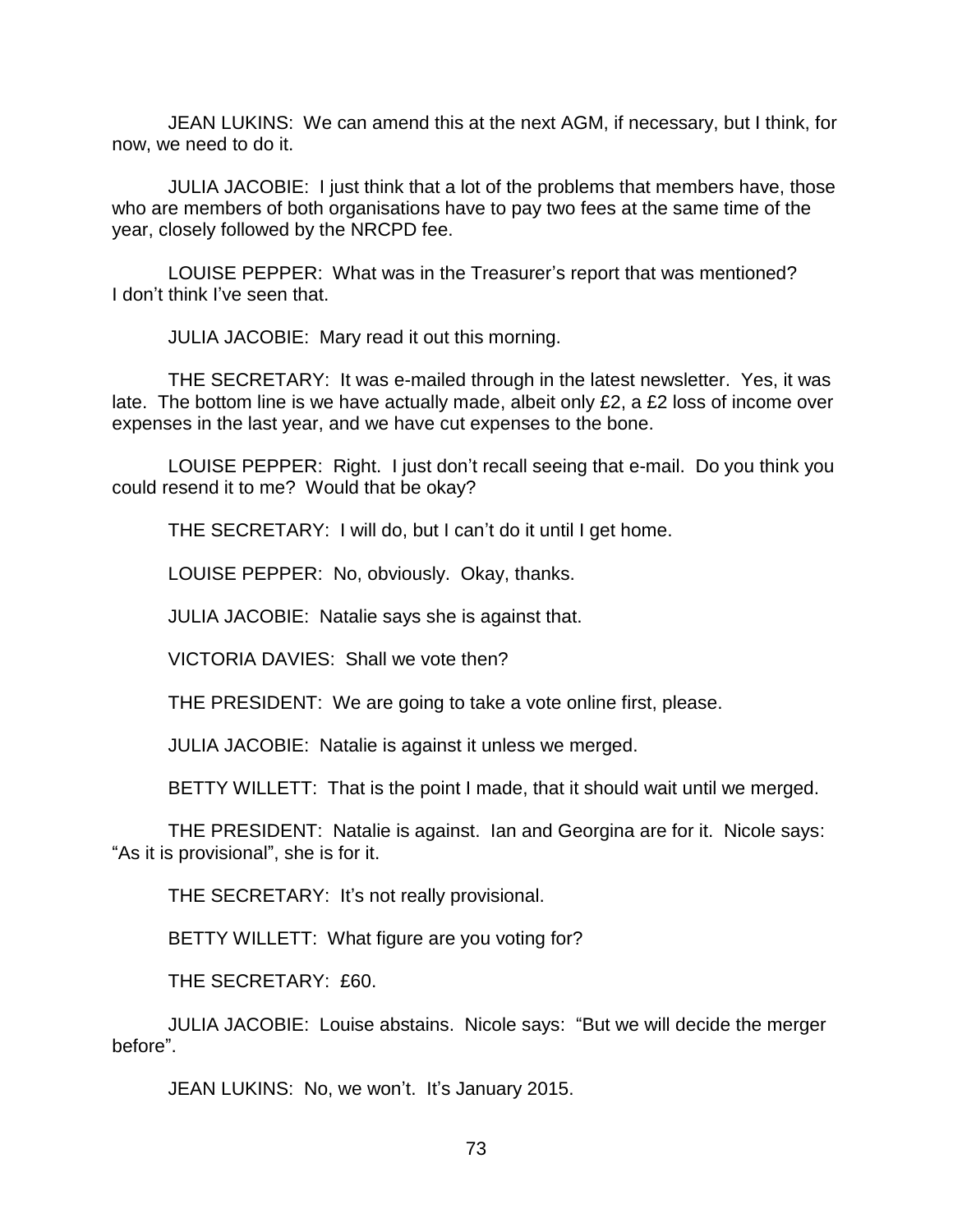JULIA JACOBIE: Which is when we are having the meeting.

VICTORIA DAVIES: Are we having the vote in the room now?

THE SECRETARY: In a minute.

JULIA JACOBIE: Nicole: "But we will decide a merger before". We probably won't have Nicole.

THE SECRETARY: Just to point out that we will not have had our adjourned (or whatever we call it) meeting before the January subs are due.

 JULIA JACOBIE: This increase will take place before the meeting in January to decide the merger, or whatever.

 MIRIAM WEISINGER: I think the minutes will actually show that Paul's proposal that we voted on was "within six months". So, when we have had the consultation, if the consultation showed views more quickly one way or the other, we could have a meeting in September. We don't have to wait till January to discuss the merger, do we? If everybody agreed, "Yes, we'll go for it", or, "No, we're definitely against it", I don't see the point in having a meeting to discuss it if everyone was against it. We could do it in September, and then we have our AGM and re-set the fees in January.

This AGM we can say the fees will be £60 from January, assuming the consultation goes ahead before then. Then, we still have these fees of £60 from January, but we will know by then maybe if there is going to be a merger or not, and then at the next AGM we re-set the fees from January 2016. It may be it will, effectively, be an EGM to decide the merger or not. That might already have taken place before January. I don't see that the fees are conditional on whether there is a merger.

 JULIA JACOBIE: Natalie says: "So will fees be set with or without merger? I am confused".

VICTORIA DAVIES: Yes, because we are still BIVR, aren't we?

JULIA JACOBIE: Until the merger is decided, this is still BIVR, so this is the BIVR fee we are talking about, as of January, when it becomes due in January 2015.

THE SECRETARY: 1st January 2015.

JULIA JACOBIE: The 1st January 2015 the new fee will be £60, if it gets voted in. Is that clearer, Natalie?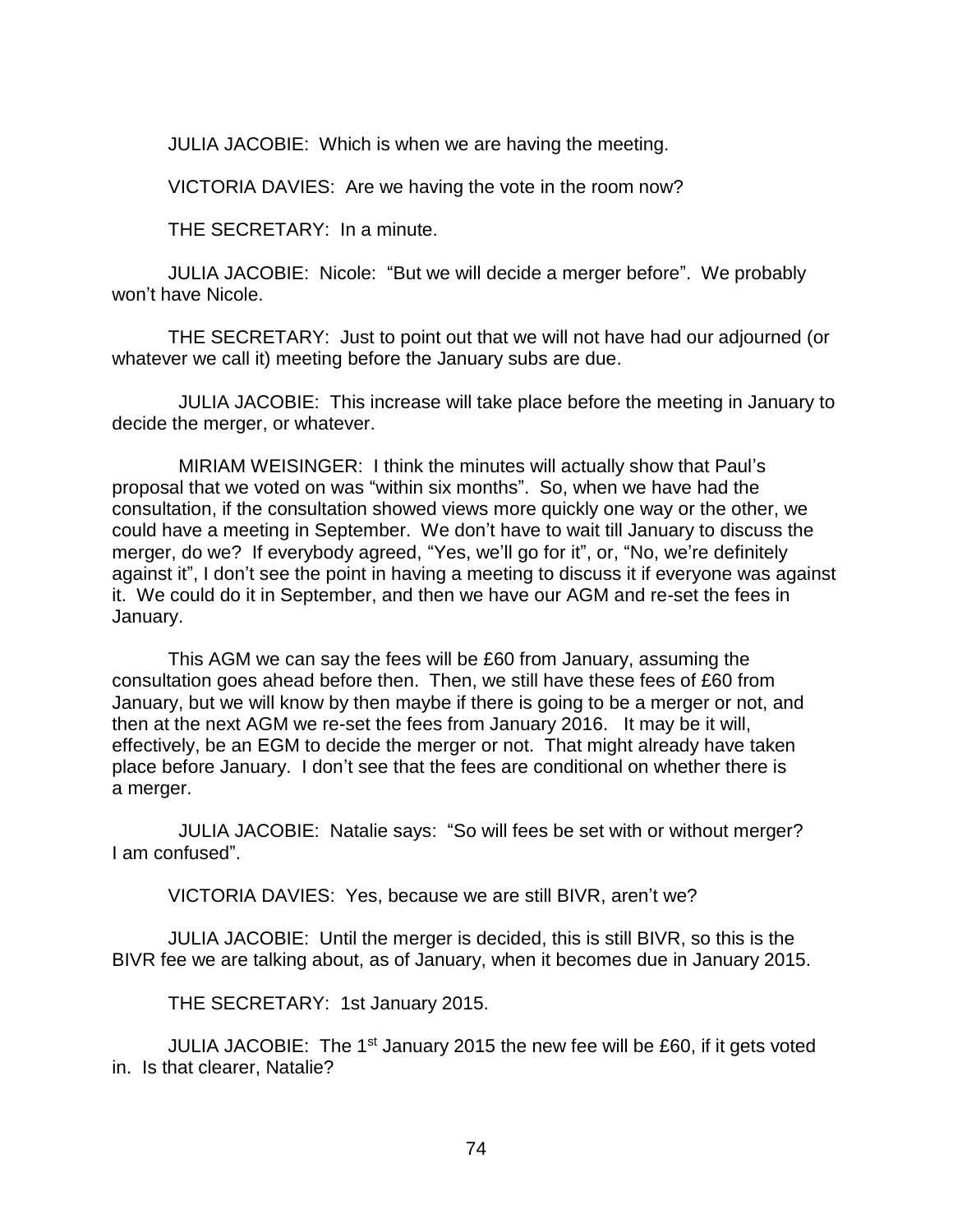VICTORIA DAVIES: Nicole is now voting in favour.

JULIA JACOBIE: If we agree now that the fee should increase, it will take effect from 1st January 2015, unless the merger is agreed beforehand - is that how I understand it? - And then obviously a new fee would have to be agreed for the new organisation for the following year apparently, 2016. Does that make any more sense?

THE PRESIDENT: Okay. Let's take a vote in the room.

FRANCES DOBSON: Can I just ask for clarification on something?

THE PRESIDENT: Well, we have started the vote because the people online have voted. I don't think we can clarify it now. People in the room can we vote in favour? *(Show of hands)* Those against, please. Any abstentions? Two abstentions.

BETTY WILLETT: I am abstaining because I am a life member anyway, so it doesn't affect me.

JULIA JACOBIE: Nicole voted yes, in favour. Natalie voted against. Ian and George, do your earlier votes of in favour still stand? Yes, they do. So that's Georgina and Ian in favour.

 THE SECRETARY: There are proxy votes that are valid for this point, and although people have the proxy votes, I've got the numbers here.

VICTORIA DAVIES: I vote mine in favour.

 THE SECRETARY: I count nine in favour. Do you want me to count the votes against? I have nine for and eight against, on the proxy votes, because I ticked them off before I gave you the votes.

MIRIAM WEISINGER: I've got one against.

LEAH WILLERSDORF: I've got three against.

VICTORIA DAVIES: I've got one for.

THE SECRETARY: There are eight against. I have given them out. There are nine for and eight against because I ticked off before I gave you the votes. It is counted here. I counted it. I put a tick and everybody who is ticked is nine.

JULIA JACOBIE: All the proxy votes have been counted.

THE SECRETARY: They are counted. I have just given them out. Nine for and eight against.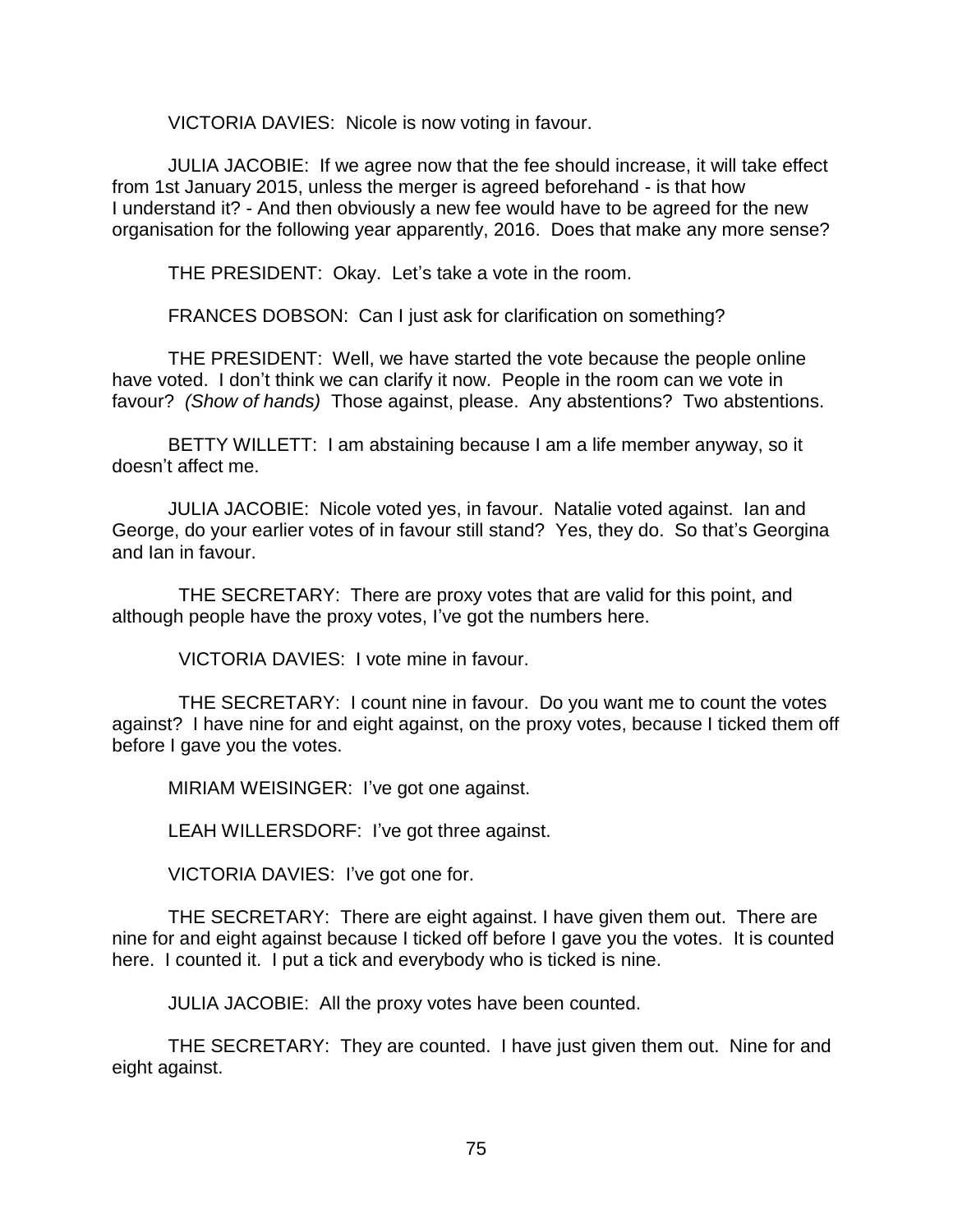JULIA JACOBIE: So is it carried?

THE PRESIDENT: It is carried.

THE SECRETARY: I don't know the figures. You haven't given us the figures.

NEIL HOLLEY: The total figures are 24 are for, nine against, with three abstentions.

THE SECRETARY: Sorry, I forgot Paul's vote. Ten for. I beg your pardon. I didn't tick him because I thought he would be here.

NEIL HOLLEY: There's one extra, so that's 25.

JULIA JACOBIE: So that also included an extra proxy vote in favour, so 25 in favour, nine against, three abstentions.

THE SECRETARY: Is that a two-thirds majority of the number voting? It sounds like it to me. *(Pause)* Thirty-seven total, divide by three, multiply by two. Twenty-five in favour, so it's carried.

Now, the last item, it's the election to Council, which we now have to deal with. It was slightly pre-empted by your proposal to withdraw your nomination.

JULIA JACOBIE: Norma and Nicole's.

THE SECRETARY: You put them forward, but they must do their own.

JULIA JACOBIE: Nicole, I don't know if you heard what I said earlier, about myself, Norma and yourself, withdrawing from standing for nomination for the BIVR Council as it stands at the moment. Did you get that? And if so, do you agree? Nicole, do you agree to stand down? Nicole says: "Am I able to…? Are you able to get what?" Nicole says: "I am confused".

 Hang on, you, me and Norma were put forward to be on the new merged Council, if the merger had gone ahead.

 THE SECRETARY: Not actually, no. The nominations went out under BIVR's Mem and Arts to come on to the Council at this AGM.

JULIA JACOBIE: I understood it was only if the merger went ahead.

 THE SECRETARY: If you felt it was only conditional on that, it wasn't strictly, but you have taken it as that and if you wish to withdraw, you may, but if Norma and/or Nicole do not wish to withdraw, they may still stand because their nominations have been accepted.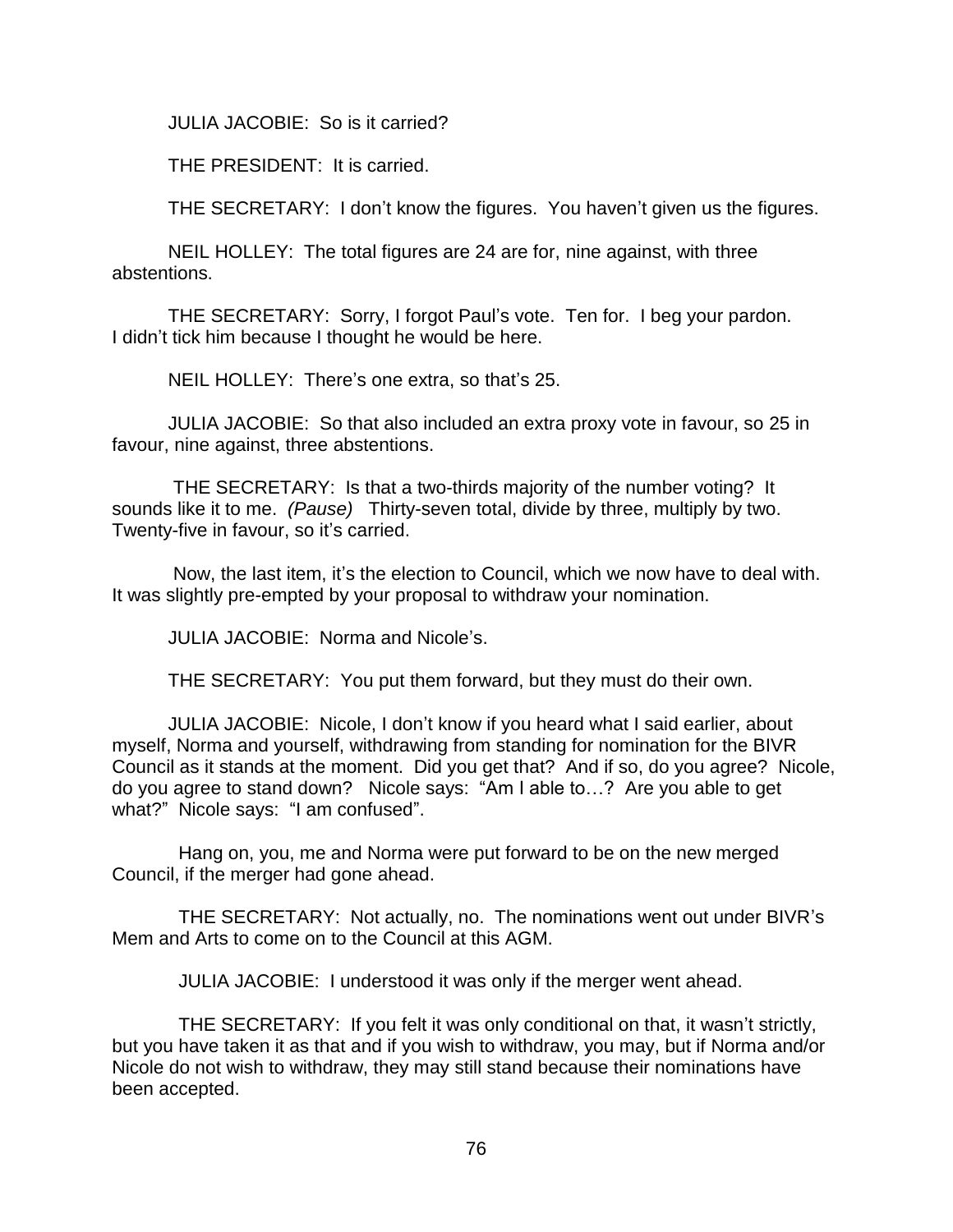JULIA JACOBIE: Did you get that, Nicole?

THE SECRETARY: Nicole does not want to withdraw. Thank you, Nicole. What about Norma?

JULIA JACOBIE: She does want to withdraw.

THE SECRETARY: She does. Okay. In that case, we have one new member to Council.

SHERYLL HOLLEY: Nicole says she is happy either way.

THE PRESIDENT: So, may we have the votes online for?

NICOLE HARRISON: As long as there are no daggers at me.

THE SECRETARY: No, we don't need any vote. We haven't got enough. You only vote if there are more nominations than spaces, and we have plenty of spaces.

JULIA JACOBIE: So, Nicole, you are on the Council.

LEAH WILLERSDORF: Welcome!

THE PRESIDENT: Yes. Welcome to the Council.

THE SECRETARY: On the back page, the date of the next AGM.

THE PRESIDENT: Could we have a date?

THE SECRETARY: We haven't fixed one. The date of the next AGM has to be within 18 months of today's date, so May or June 2015. We have previously clashed with Deaf Awareness Week, which next year is Wednesday 6th to Tuesday 12th May, the FA Cup final, Saturday 30th May, and to also avoid Bank Holiday weekends. The early Bank Holiday weekend is May 4th and the Spring Bank Holiday is 25th May. We do not actually have to fix the date today. We can say "to be advised".

THE PRESIDENT: I think we should do that. Everybody is getting tired.

JEAN LUKINS: But we don't know what form it might take, so I think, if possible --

THE SECRETARY: "To be advised."

THE PRESIDENT: Is everyone in favour of that? Yes? Yes. Okay. Any other business?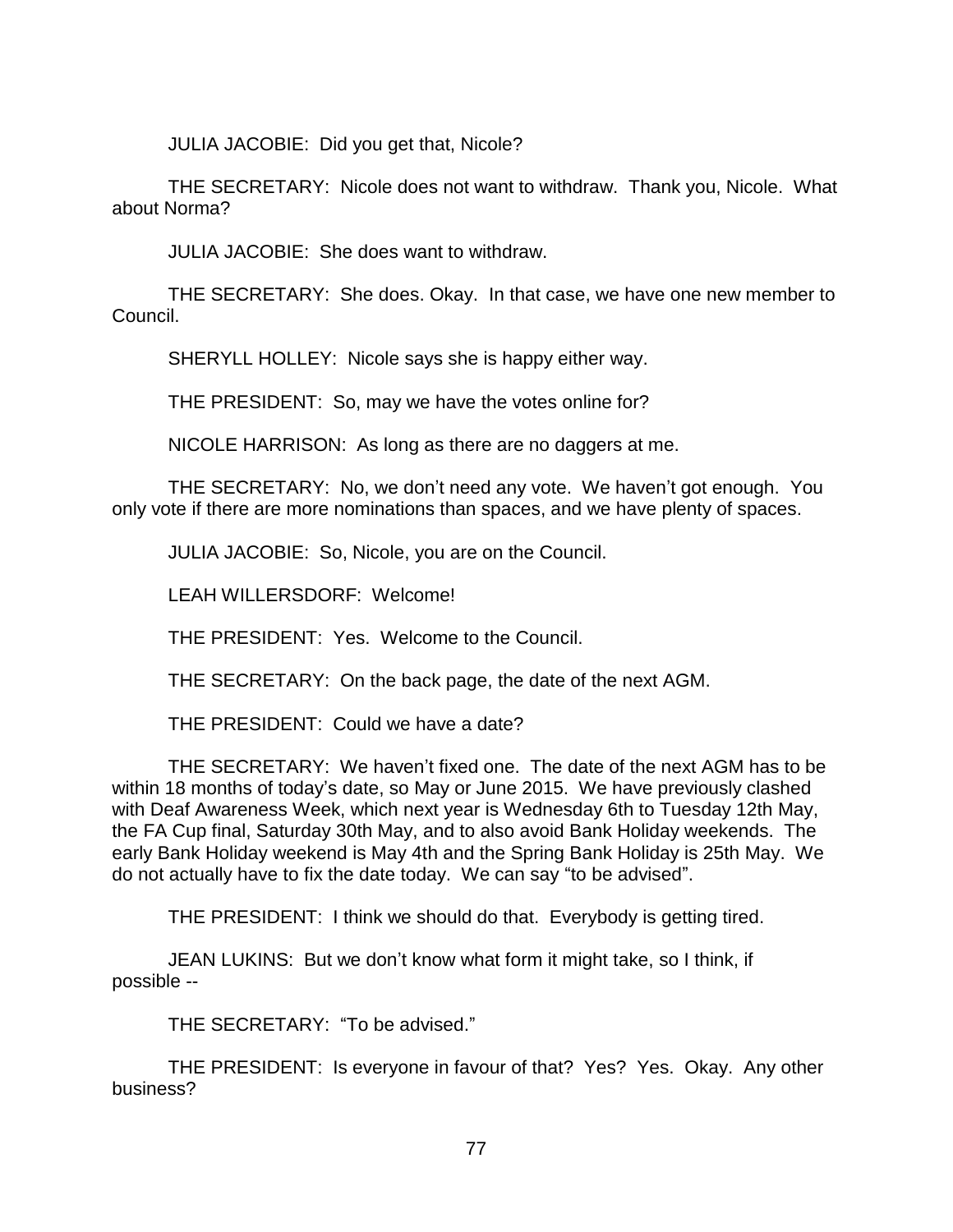JEAN LUKINS: I would like to propose a vote of thanks to Jean Gough and Louise for their sterling work. *(Applause)*

THE PRESIDENT: And also to Neil for his technical expertise.

LEAH WILLERSORF: Can I just say something, as the transcript goes out to all members, doesn't it? On the BIVR website, people are able to put profiles on in the Reporter Search, and that can be quite good when it comes to getting work. Thank you.

THE SECRETARY: So you want more people to put their profiles on?

LEAH WILLERSDORF: There's only about five.

THE PRESIDENT: Did you hear that on Skype?

LEAH WILLERSDORF: Oh, sorry.

THE PRESIDENT: Just a reminder to update your profiles on the BIVR website, so that you can be more prominent to get more work.

JULIA JACOBIE: I will have to go because I've got a train to catch. I will say goodbye to everybody on-line and I will see you soon, I am sure.

THE PRESIDENT: Thanks, Julia, for all your help with the Skype.

MIRIAM WEISINGER: Can I say, a lot of today's discussion has been about the future of BIVR, in whatever guise. I think it is very important for us to realise that, in ten to 15 years' time, there may well be no pen writers as members of BIVR, or whatever a new organisation might be called, and BIVR, as the British Institute of Verbatim Reporters, must look to the way things are changing and bring audio verbatim reporters in?

As far as I know, there is no organisation of audio verbatim reporters, but I think it is something that BIVR, as our professional body, needs to bear in mind, that people will still want written transcripts in ten, 20, 30 years' time, and we need to be able to train people to do verbatim transcripts coming up in the future. And please edit what I have said so that it reads properly! *(Laughter)*

THE PRESIDENT: Perfectly! Thank you. I would endorse that as well, and I think it is something that we can take forward into the future.

NICOLE HARRISON: Nicole said, "That isn't verbatim".

MIRIAM WEISINGER: Intelligent verbatim, please!